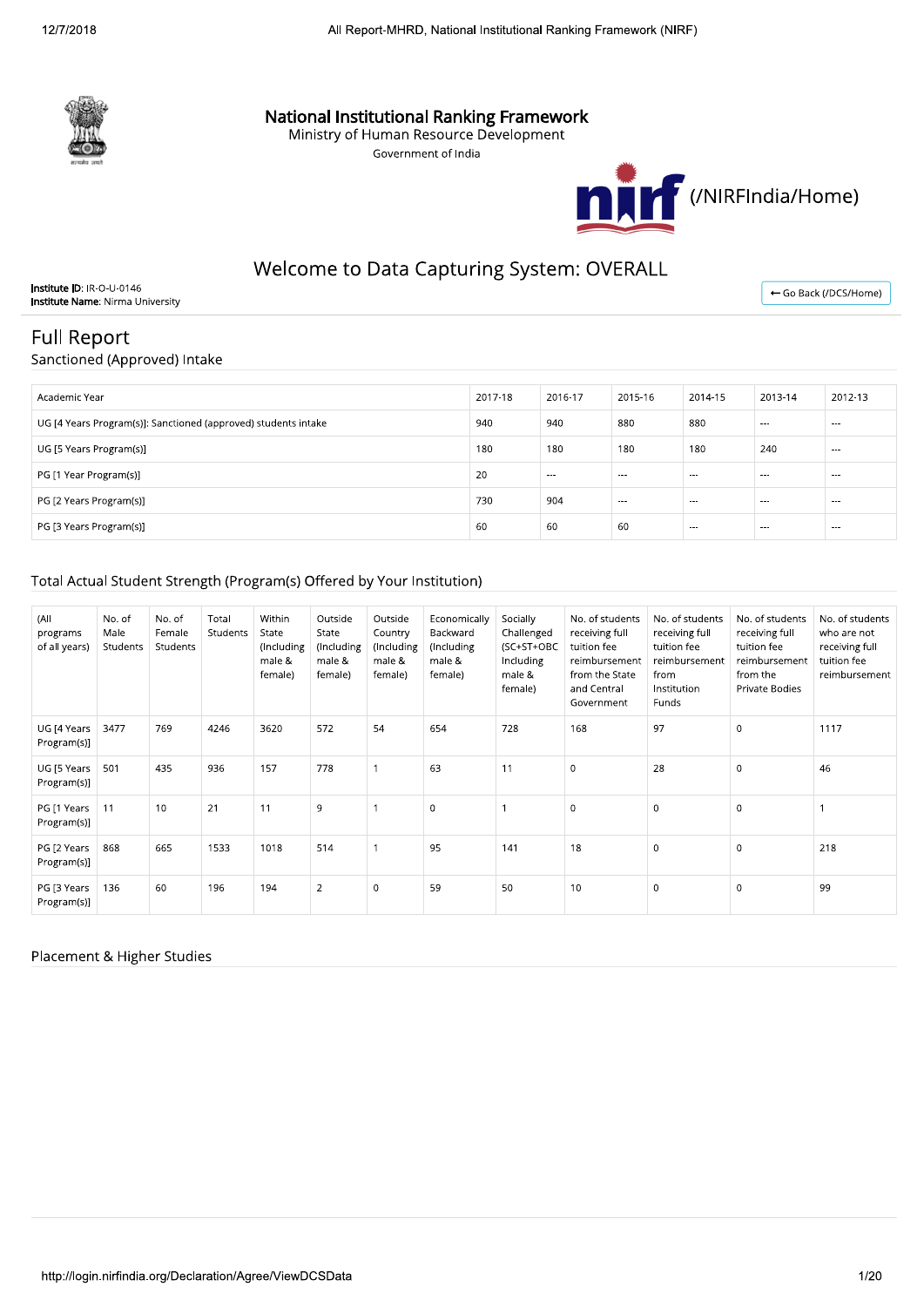|                  | UG [4 Years Program(s)]: Placement & higher studies for previous 3 years |             |                                                    |                  |                                                      |     |                                                          |                                          |                                       |                              |                                                                   |         |                                                          |
|------------------|--------------------------------------------------------------------------|-------------|----------------------------------------------------|------------------|------------------------------------------------------|-----|----------------------------------------------------------|------------------------------------------|---------------------------------------|------------------------------|-------------------------------------------------------------------|---------|----------------------------------------------------------|
| Academic<br>Year | No. of first year<br>students intake in<br>the year                      | the year    | No. of first year<br>students admitted in          | Academic<br>Year | No. of students<br>admitted through<br>Lateral entry |     | Academic<br>Year                                         | graduating in<br>time                    | No. of students<br>minimum stipulated | No. of<br>students<br>placed | Median salary of<br>placed graduates<br>(Amount in Rs.)           |         | No. of students<br>selected for<br><b>Higher Studies</b> |
| $(2012-13)$      | 700                                                                      | 723         |                                                    | $(2013-14)$      | 131                                                  |     | $(2015-16)$                                              | 710                                      |                                       | 443                          | 330000 (Three Lac<br>Thirty Thousand<br>Only)                     |         | 101                                                      |
| $(2013-14)$      | 880                                                                      | 936         |                                                    | $(2014-15)$      | 186                                                  |     | $(2016-17)$                                              | 792                                      |                                       | 487                          | 400000 (Four Lac<br>Only)                                         |         | 142                                                      |
| $(2014-15)$      | 880                                                                      | 939         |                                                    | $(2015-16)$      | 183                                                  |     | $(2017-18)$                                              | 893                                      |                                       | 533                          | 350000 (Three Lac<br>Fifty Thousand Only)                         |         | 157                                                      |
|                  | UG [5 Years Program(s)]: Placement & higher studies for previous 3 years |             |                                                    |                  |                                                      |     |                                                          |                                          |                                       |                              |                                                                   |         |                                                          |
| Academic<br>Year | No. of first year<br>students intake in<br>the year                      | in the year | No. of first year<br>students admitted             | Academic<br>Year | No. of students<br>admitted through<br>Lateral entry |     | Academic<br>Year                                         | No. of students<br>graduating in<br>time | minimum stipulated                    | No. of<br>students<br>placed | Median salary of placed<br>graduates per annum<br>(Amount in Rs.) |         | No. of students<br>selected for<br><b>Higher Studies</b> |
| 2011-12          | 240                                                                      | 238         |                                                    | 2012-13          | $\boldsymbol{0}$                                     |     | 2015-16                                                  | 199                                      |                                       | 42                           | 325000 (Three Lac<br>Twenty Five Thousand<br>Only)                |         | 37                                                       |
| 2012-13          | 240                                                                      | 238         |                                                    | 2013-14          | $\boldsymbol{0}$                                     |     | 2016-17                                                  | 205                                      |                                       | 49                           | 450000 (Four Lac Fifty<br>Thousand Only)                          |         | 34                                                       |
| 2013-14          | 240                                                                      | 232         |                                                    | 2014-15          | $\mathbf 0$                                          |     | 2017-18                                                  | 207                                      |                                       | 55                           | 360000 (Three Lac Sixty<br>Thousand Only)                         |         | 50                                                       |
|                  | PG [1 year Program]: Placement & higher studies for previous 3 years     |             |                                                    |                  |                                                      |     |                                                          |                                          |                                       |                              |                                                                   |         |                                                          |
| Academic<br>Year | No. of first year<br>students intake in the<br>year                      |             | No. of first year students<br>admitted in the year |                  | Academic<br>Year                                     |     | No. of students graduating in<br>minimum stipulated time |                                          | No. of<br>students<br>placed          |                              | Median salary of placed<br>graduates (Amount in Rs.)              |         | No. of students selected<br>for Higher Studies           |
| $(2015-16)$      | 20                                                                       |             | 12                                                 |                  | $(2015-16)$                                          | 10  |                                                          |                                          | $\boldsymbol{0}$                      | 0 (Zero)                     |                                                                   | $\,0\,$ |                                                          |
| $(2016-17)$      | 20                                                                       |             | 19                                                 |                  | $(2016-17)$                                          | 16  |                                                          |                                          | $\boldsymbol{0}$                      | 0 (Zero)                     |                                                                   | 0       |                                                          |
| $(2017-18)$      | 20                                                                       |             | 21                                                 |                  | $(2017-18)$                                          | 19  |                                                          |                                          | $\boldsymbol{0}$                      | 0 (Zero)                     |                                                                   | $\,0\,$ |                                                          |
|                  | PG [2 Years Program(s)]: Placement & higher studies for previous 3 years |             |                                                    |                  |                                                      |     |                                                          |                                          |                                       |                              |                                                                   |         |                                                          |
| Academic<br>Year | No. of first year<br>students intake in the<br>year                      |             | No. of first year students<br>admitted in the year |                  | Academic<br>Year                                     |     | No. of students graduating in<br>minimum stipulated time |                                          | No. of<br>students<br>placed          |                              | Median salary of placed<br>graduates (Amount in Rs.)              |         | No. of students selected<br>for Higher Studies           |
| $(2014-15)$      | 874                                                                      |             | 785                                                |                  | $(2015-16)$                                          | 725 |                                                          |                                          | 428                                   |                              | 600000 (Six Lac Only)                                             | 9       |                                                          |
| $(2015-16)$      | 855                                                                      |             | 710                                                |                  | $(2016-17)$                                          | 674 |                                                          |                                          | 471                                   |                              | 475000 (Four Lac Seventy<br>Five Thousand Only)                   | 8       |                                                          |
| $(2016-17)$      | 904                                                                      |             | 833                                                |                  | $(2017-18)$                                          | 779 |                                                          |                                          | 551                                   |                              | 700000 (Seven Lac Only)                                           | 10      |                                                          |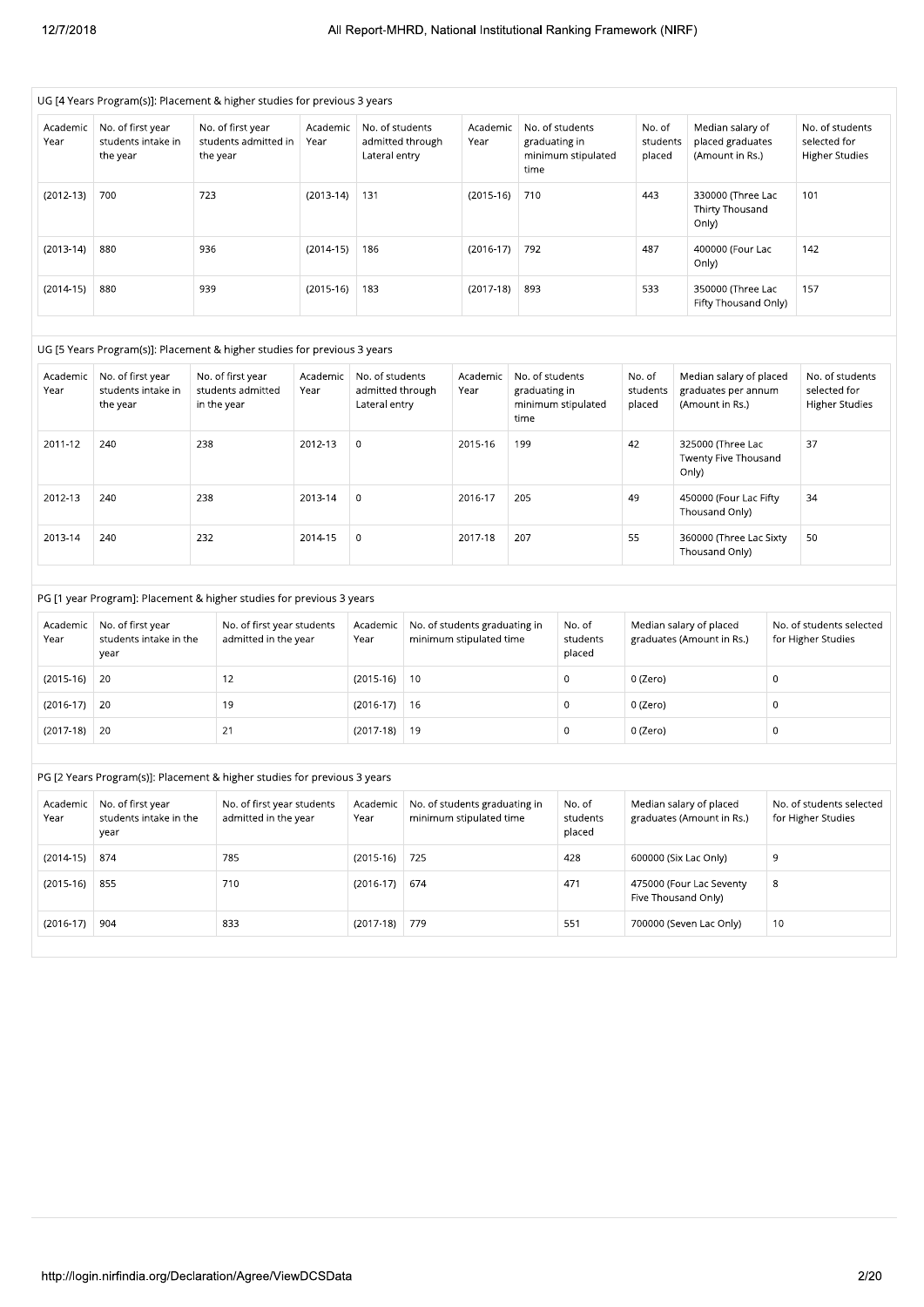|                  |                                                     | PG [3 Years Program(s)]: Placement & higher studies for previous 3 years |                  |                                                      |                  |                                                                |                              |                                                         |                                                          |
|------------------|-----------------------------------------------------|--------------------------------------------------------------------------|------------------|------------------------------------------------------|------------------|----------------------------------------------------------------|------------------------------|---------------------------------------------------------|----------------------------------------------------------|
| Academic<br>Year | No. of first year<br>students intake in<br>the year | No. of first year<br>students admitted in<br>the year                    | Academic<br>Year | No. of students<br>admitted through<br>Lateral entry | Academic<br>Year | No. of students<br>graduating in<br>minimum stipulated<br>time | No. of<br>students<br>placed | Median salary of<br>placed graduates<br>(Amount in Rs.) | No. of students<br>selected for<br><b>Higher Studies</b> |
| $(2013-14)$      | 60                                                  | 60                                                                       | $(2014-15)$      | 17                                                   | $(2015-16)$      | 63                                                             | 30                           | 330000 (Three Lac<br>Thirty Thousand<br>Only)           | 3                                                        |
| $(2014-15)$      | 60                                                  | 60                                                                       | $(2015-16)$      | 22                                                   | $(2016-17)$      | 52                                                             | 32                           | 330000 (Three Lac<br>Thirty Thousand<br>Only)           | $\mathbf 0$                                              |
| $(2015-16)$      | 60                                                  | 60                                                                       | $(2016-17)$      | 15                                                   | $(2017-18)$      | 57                                                             | 45                           | 350000 (Three Lac<br>Fifty Thousand Only)               | 0                                                        |

#### Ph.D Student Details

|           |                                                            | <b>Total Students</b> |         |         |  |  |  |
|-----------|------------------------------------------------------------|-----------------------|---------|---------|--|--|--|
| Full Time |                                                            | 82                    |         |         |  |  |  |
| Part Time |                                                            | 141                   |         |         |  |  |  |
|           |                                                            |                       |         |         |  |  |  |
|           | No. of Ph.D students graduated (including Integrated Ph.D) |                       |         |         |  |  |  |
|           |                                                            |                       |         |         |  |  |  |
|           | 2017-18                                                    |                       | 2016-17 | 2015-16 |  |  |  |
| Full Time | 6                                                          |                       | 9       | 5       |  |  |  |

# Financial Resources: Utilised Amount for the Capital & Operational expenditure for previous 3 years

| <b>Financial Year</b>                                                                                                                            | 2017-18                                                                                           | 2016-17                                                                                        | 2015-16                                                                                               |  |  |  |  |
|--------------------------------------------------------------------------------------------------------------------------------------------------|---------------------------------------------------------------------------------------------------|------------------------------------------------------------------------------------------------|-------------------------------------------------------------------------------------------------------|--|--|--|--|
|                                                                                                                                                  | <b>Utilised Amount</b>                                                                            | <b>Utilised Amount</b>                                                                         | <b>Utilised Amount</b>                                                                                |  |  |  |  |
| Annual Capital Expenditure on Academic Activities and Resources (excluding expenditure on buildings)                                             |                                                                                                   |                                                                                                |                                                                                                       |  |  |  |  |
| Library                                                                                                                                          | 3515897 (Thirty Five Lac Fifteen Th<br>ousand Eight Hundred Ninty Seven<br>Only)                  | 4780548 (Forty Seven Lac Eighty Th<br>ousand Five Hindred Forty Eight O<br>nly)                | 4632948 (Forty Six Lac Thirty Two T<br>housand Nine Hundred Forty Eight<br>Only)                      |  |  |  |  |
| New Equipment for Laboratories                                                                                                                   | 27581335 (Two Crore Seventy Five<br>Lac Eighty One Thousand Three Hu<br>ndred Thirty Five Only)   | 22134309 (Two Crore Twenty One<br>Lac Thrity Four Thousand Three Hu<br>ndred Nine Only)        | 18443088 (One Crore Eighty Four L<br>ac Forty Three Thousand Eighty Eig<br>ht Only)                   |  |  |  |  |
| <b>Engineering Workshops</b>                                                                                                                     | 0 (Zero)                                                                                          | 73266 (Seventy Three Thousand T<br>wo Hundred Sixty Six Only)                                  | 160958 (One Lac Sixty Thousand Ni<br>ne Hundred Fifty Eight Only)                                     |  |  |  |  |
| Other expenditure on creation of Capital Assets (excluding expenditure<br>on Land and Building)                                                  | 89188580 (Eight Crore Ninty One L<br>ac Eighty Eight Thousand Five Hun<br>dred Eighty Only)       | 31535005 (Three Crore Fifteen Lac<br>Thirty Five Thousand Five Only)                           | 33777224 (Three Crore Thirty Seve<br>n Lac Seventy Seven Thousand Tw<br>o Hundred Twenty Four Only)   |  |  |  |  |
| Annual Operational Expenditure                                                                                                                   |                                                                                                   |                                                                                                |                                                                                                       |  |  |  |  |
| Salaries (Teaching and Non Teaching staff)                                                                                                       | 871468411 (Eighty Seven Crore Fo<br>urteen Lac Sixty Eight Thousand Fo<br>ur Hundred Eleven Only) | 667230038 (Sixty Six Crore Seventy<br>Two Lac Thirty Thousand Thirty Eig<br>ht Only)           | 581717208 (Fifty Eight Crore Seven<br>teen Lac Seventeen Thousand Two<br>Hundred Eight Only)          |  |  |  |  |
| Maintenance of Academic Infrastructure or consumables, other running<br>expenditures etc. (excluding maintenance of hostels and allied services) | 556213396 (Fifty Five Crore Sixty T<br>wo Lac Thirteen Thousand Three H<br>undred Ninty Six Only) | 497387900 (Forty Nine Crore Seve<br>nty Three Lac Eighty Seven Thousa<br>nd Nine Hundred Only) | 565863382 (Fifty Six Crore Fifty Eig<br>ht Lac Sixty Three Thousand Three<br>Hundred Eighty Two Only) |  |  |  |  |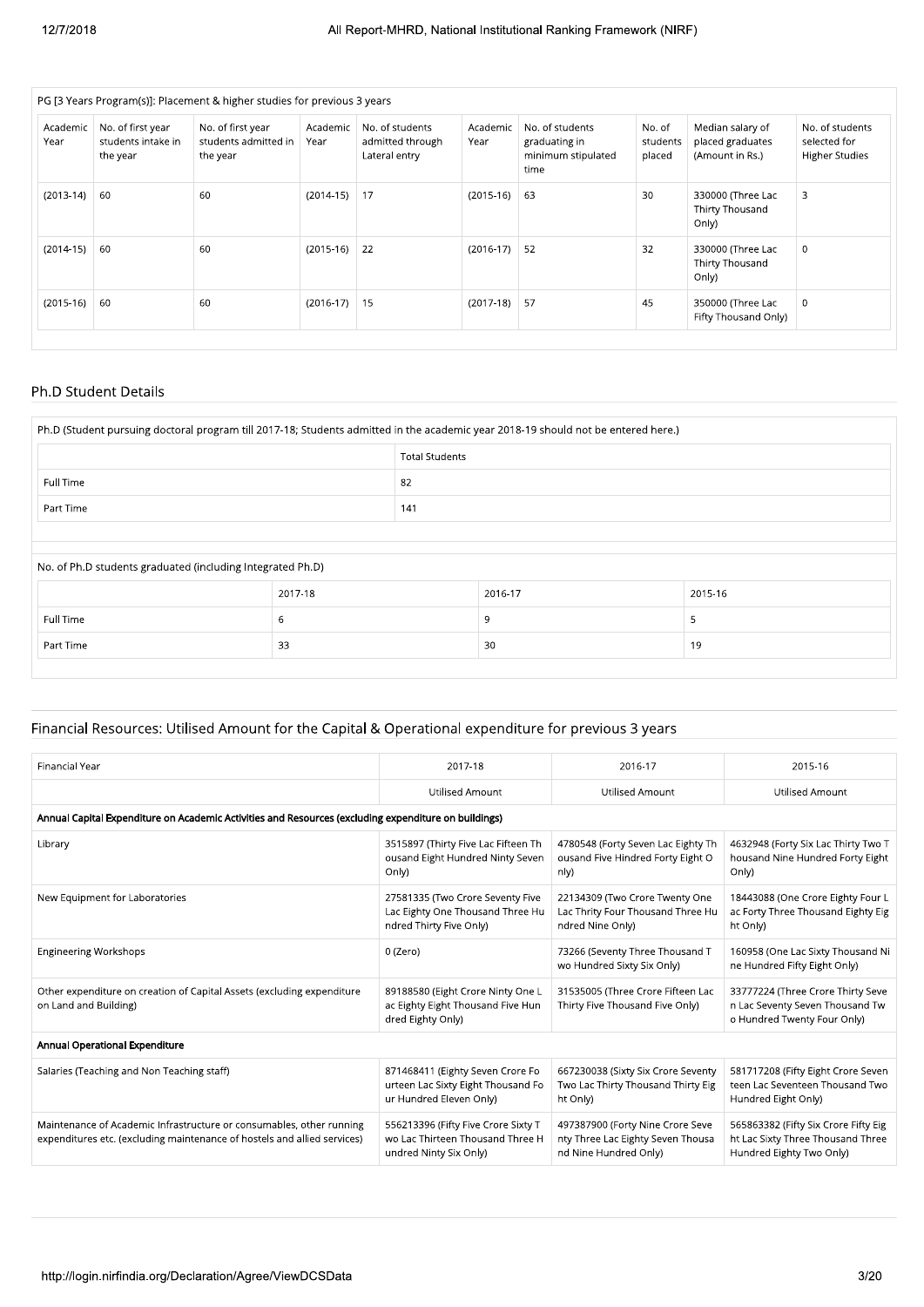| Financial Year                 | 2017-18                                                                                   | 2016-17                                                                               | 2015-16                                                                       |
|--------------------------------|-------------------------------------------------------------------------------------------|---------------------------------------------------------------------------------------|-------------------------------------------------------------------------------|
|                                | Utilised Amount                                                                           | Utilised Amount                                                                       | Utilised Amount                                                               |
| Seminars/Conferences/Workshops | Thirty Seven Thousand Four Hundr   e Thousand Six Hundred Twenty T<br>ed Sixty Nine Only) | 11437469 (One Crore Fourteen Lac   4331623 (Forty Three Lac Thirty On  <br>hree Only) | 2932520 (Twenty Nine Lac Thirty T<br>wo Thousand Five Hundred Twenty<br>Only) |

| <b>IPR</b>               |      |      |      |
|--------------------------|------|------|------|
|                          |      |      |      |
| Calendar year            | 2017 | 2016 | 2015 |
| No. of Patents Published |      |      |      |
| No. of Patents Granted   |      |      |      |

## Sponsored Research Details

| Financial Year                                     | 2017-18                                                                        | 2016-17                                                                        | 2015-16                                                                  |
|----------------------------------------------------|--------------------------------------------------------------------------------|--------------------------------------------------------------------------------|--------------------------------------------------------------------------|
| Total no. of Sponsored<br>Projects                 | 53                                                                             | 85                                                                             | 82                                                                       |
| Total no. of Funding<br>Agencies                   | 22                                                                             | 27                                                                             | 20                                                                       |
| <b>Total Amount Received</b><br>(Amount in Rupees) | 22991958                                                                       | 31583234                                                                       | 28303870                                                                 |
| Amount Received in Words                           | Two Crore Twenty Nine Lac Ninty One Thousand Ni<br>ne Hundred Fifty Eight Only | Three Crore Fifteen Lac Eighty Three Thousand Tw<br>o Hundred Thirty Four Only | Two Crore Eighty Three Lac Three Thousand Eig<br>ht Hundred Seventy Only |

# Consultancy Project Details

| Financial Year                                     | 2017-18                                                                 | 2016-17                                                                         | 2015-16                                                                         |
|----------------------------------------------------|-------------------------------------------------------------------------|---------------------------------------------------------------------------------|---------------------------------------------------------------------------------|
| Total no. of Consultancy<br>Projects               | 74                                                                      | 132                                                                             | 133                                                                             |
| Total no. of Client<br>Organizations               | 58                                                                      | 83                                                                              | 86                                                                              |
| <b>Total Amount Received</b><br>(Amount in Rupees) | 9368397                                                                 | 15885948                                                                        | 13135433                                                                        |
| Amount Received in Words                           | Ninty Three Lac Sixty Eight Thousand Three Hu<br>ndred Ninty Seven Only | One Crore Fifty Eight Lac Eighty Five Thousand Nine<br>Hundred Forty Eight Only | One Crore Thirty One Lac Thirty Five Thousand Four<br>Hundred Thirty Three Only |

## Executive Development Programs (Minimum one year duration)

| Financial Year                              | 2017-18                           | 2016-17                              | 2015-16                            |
|---------------------------------------------|-----------------------------------|--------------------------------------|------------------------------------|
| Total no. of Executive Development Programs |                                   |                                      |                                    |
| Total no. of Participants                   | 48                                | 45                                   | 25                                 |
| Total Annual Earnings (Amount in Rupees)    | 2510000                           | 2098000                              | 1104000                            |
| Total Annual Earnings in Words              | Twenty Five Lac Ten Thousand Only | Twenty Lac Ninty Eight Thousand Only | Eleven Thousand Four Thousand Only |

## PCS Facilities: Facilities of physically challenged students

8. Do your institution buildings have Lifts/Ramps? example 32-2020 and 20% of the series of the series of the series and a series of the series of the series of the series and a series of the series of the series of the se

buildings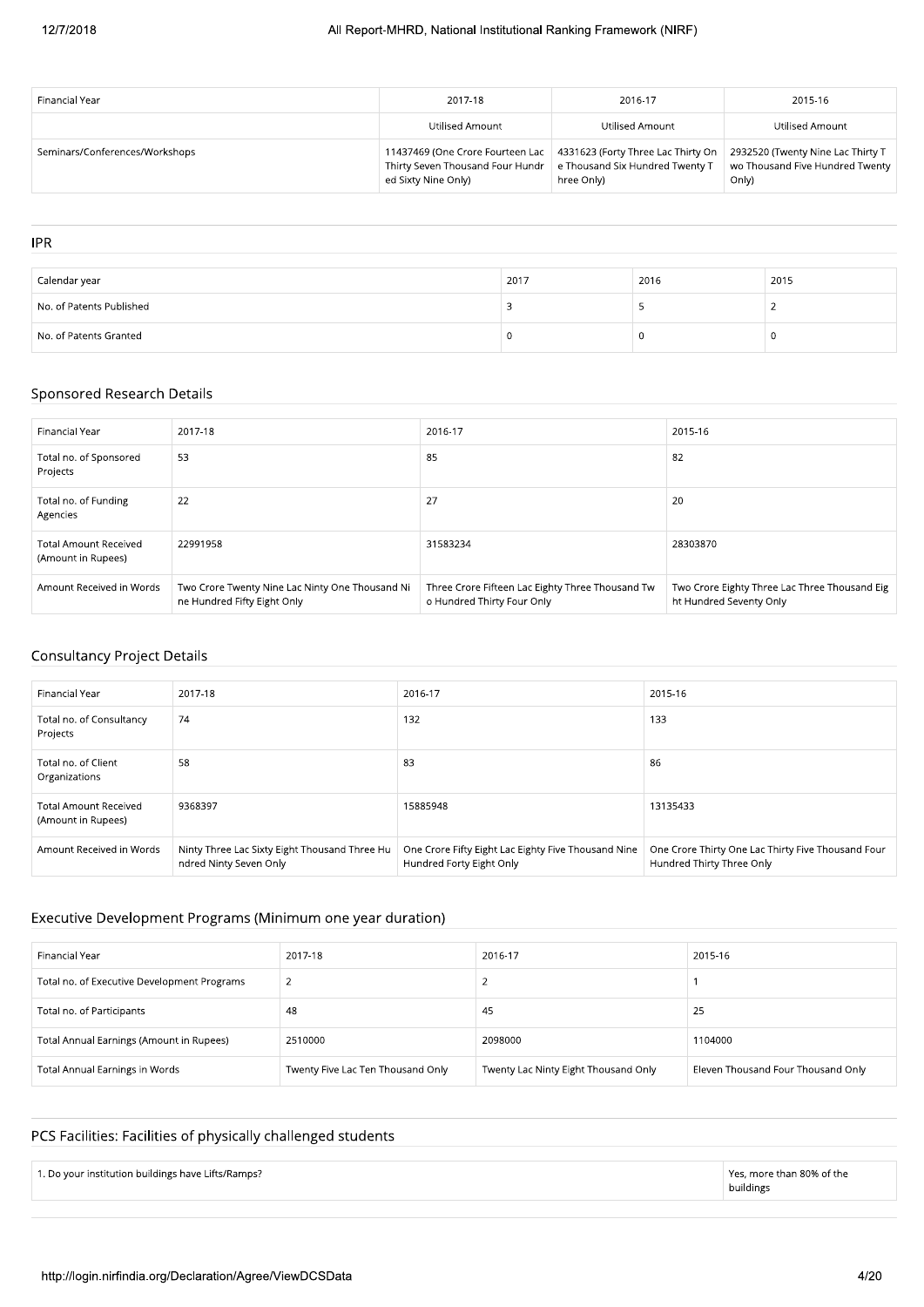| 3. Do your institution buildings have specially designed toilets for handicapped students?                                                                       | Yes, more than 80% of the |
|------------------------------------------------------------------------------------------------------------------------------------------------------------------|---------------------------|
| $\mid$ 2. Do your institution have provision for walking aids, includingwheelchairs and transportation from one building to another for handicapped<br>students? | Yes                       |

buildings

 $\overline{8}$ 

# **Faculty Details**

1. How many faculty members of your institution have received highly reputed national/international awards/recognition from Central government agencies in the previous<br>year (2017-18)?

| Srno           | Name                               | Age | Designation                | Gender | Qualification | Experience<br>(In Months) | ls<br>Associated<br>Last Year | Currently working<br>with institution? | Joining<br>Date     | Leaving<br>Date          | Association<br>type |
|----------------|------------------------------------|-----|----------------------------|--------|---------------|---------------------------|-------------------------------|----------------------------------------|---------------------|--------------------------|---------------------|
| $\mathbf{1}$   | Jai Prakash Verma                  | 38  | Associate Professor        | Male   | Ph.D          | 166                       | Yes                           | Yes                                    | 08-07-<br>2006      | $\cdots$                 | Regular             |
| $\overline{2}$ | Akhilesh Nimje                     | 42  | Associate Professor        | Male   | Ph.D          | 217                       | Yes                           | Yes                                    | 17-06-<br>2016      | $\overline{\phantom{a}}$ | Regular             |
| 3              | Anitha Ashishdeep                  | 34  | Assistant Professor        | Female | M.Tech        | 155                       | Yes                           | Yes                                    | $16-08-$<br>2005    | ---                      | Regular             |
| 4              | Bhatt Anand Ambaprasad             | 36  | Assistant Professor        | Male   | M.E.          | 102                       | Yes                           | Yes                                    | 02-04-<br>2012      |                          | Regular             |
| 5              | Bora Leena Vijaykumar              | 36  | Assistant Professor        | Female | M.Tech        | 150                       | Yes                           | Yes                                    | $01 - 02 -$<br>2006 | ---                      | Regular             |
| 6              | Chirag Nathwani                    | 28  | Assistant Professor        | Male   | M.E.          | 46                        | Yes                           | Yes                                    | 26-06-<br>2017      | $\overline{\phantom{a}}$ | Regular             |
| 7              | Deepika Shukla                     | 46  | Assistant Professor        | Female | <b>MCA</b>    | 252                       | Yes                           | Yes                                    | 04-07-<br>2006      | ---                      | Regular             |
| 8              | Dholakiya Vihang                   | 31  | Assistant Professor        | Male   | M.Tech        | 72                        | Yes                           | No                                     | $10-07 -$<br>2013   | $30 - 12 -$<br>2017      | Regular             |
| 9              | Foram Chandarana                   | 30  | Assistant Professor        | Female | <b>NET</b>    | 59                        | Yes                           | No                                     | $01 - 08 -$<br>2016 | 09-08-<br>2018           | Regular             |
| 10             | Godwal Shankar                     | 37  | <b>Assistant Professor</b> | Male   | M.Tech        | 132                       | Yes                           | Yes                                    | $16-03-$<br>2012    | $\cdots$                 | Regular             |
| 11             | Jain Swati                         | 41  | Associate Professor        | Female | Ph.D          | 204                       | Yes                           | Yes                                    | 24-07-<br>2001      | ---                      | Regular             |
| 12             | Kakani Bhavin Valjibhai            | 31  | Assistant Professor        | Male   | M.E.          | 74                        | Yes                           | Yes                                    | $01 - 08 -$<br>2013 | ---                      | Regular             |
| 13             | Keval Jodhani                      | 25  | Assistant Professor        | Male   | M.E.          | 19                        | No                            | Yes                                    | $02-07-$<br>2018    | ---                      | Regular             |
| 14             | Lakdawala Absar Mohammad           | 40  | Associate Professor        | Male   | Ph.D          | 214                       | Yes                           | Yes                                    | $02-07-$<br>2001    | ---                      | Regular             |
| 15             | Makwana Rudreshkumar<br>Dineshbhai | 32  | Assistant Professor        | Male   | M.E.          | 82                        | Yes                           | Yes                                    | $01-07-$<br>2013    | $\overline{a}$           | Regular             |
| 16             | Mehta Sandip Anilbhai              | 38  | Assistant Professor        | Male   | M.Tech        | 195                       | Yes                           | Yes                                    | 03-02-<br>2003      | ---                      | Regular             |
| 17             | Motilal Panigrahi                  | 47  | Associate Professor        | Male   | Ph.D          | 240                       | Yes                           | Yes                                    | 02-06-<br>2017      | $\hspace{0.05cm} \ldots$ | Regular             |
| 18             | Narmawala Zunnun<br>AbdulRaoof     | 37  | Associate Professor        | Male   | Ph.D          | 192                       | Yes                           | Yes                                    | $31 - 07 -$<br>2002 | $\cdots$                 | Regular             |
| 19             | Pandya Hemang                      | 40  | Assistant Professor        | Male   | M.Tech        | 180                       | Yes                           | No                                     | $11 - 10 -$<br>2004 | $30 - 12 -$<br>2017      | Regular             |
| 20             | Patel Femina Jitendra              | 40  | Associate Professor        | Female | Ph.D          | 213                       | Yes                           | Yes                                    | $20 - 01 -$<br>2001 | ---                      | Regular             |
| 21             | Patel Paresh Vardhmandas           | 49  | Professor                  | Male   | Ph.D          | 306                       | Yes                           | Yes                                    | $01 - 01 -$<br>1997 | $\cdots$                 | Regular             |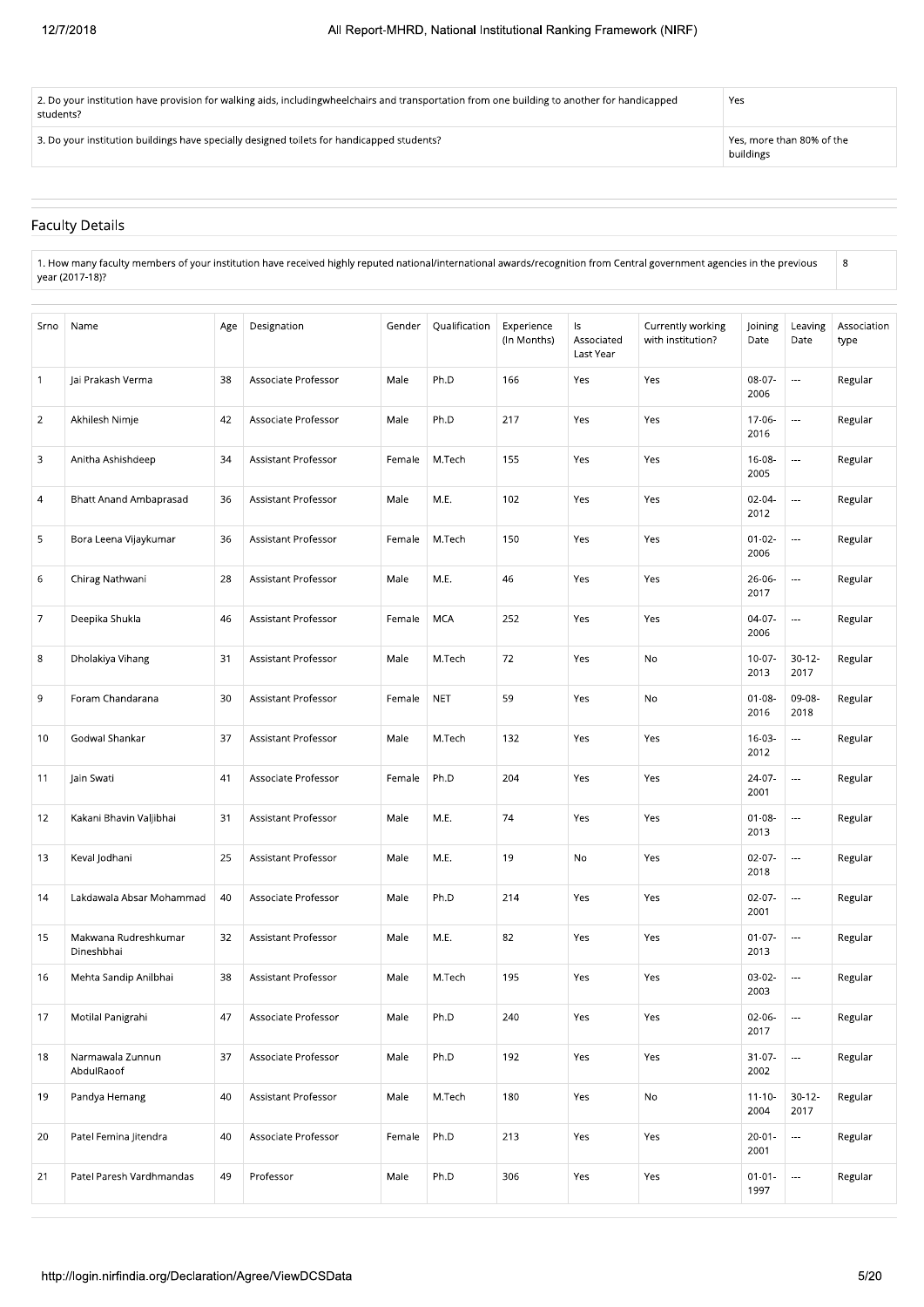| 22 | Pattath Narayanan Kapil                | 32 | Assistant Professor        | Male   | M.Tech     | 112 | Yes | Yes | 29-06-<br>2009      | $\cdots$                 | Regular  |
|----|----------------------------------------|----|----------------------------|--------|------------|-----|-----|-----|---------------------|--------------------------|----------|
| 23 | Priyanka Sharma                        | 37 | Assistant Professor        | Female | Ph.D       | 120 | Yes | Yes | $18-07-$<br>2017    |                          | Regular  |
| 24 | Rakshita Patel                         | 28 | Lecturer                   | Female | M.Sc.      | 42  | Yes | Yes | $11-07-$<br>2016    | $\overline{\phantom{a}}$ | Visiting |
| 25 | Ruparelia Jayesh Prabhudas             | 44 | Professor                  | Male   | Ph.D       | 255 | Yes | Yes | 08-03-<br>1998      |                          | Regular  |
| 26 | Sankhla Arvind                         | 41 | Assistant Professor        | Male   | M.Tech     | 212 | Yes | Yes | 17-09-<br>2016      |                          | Regular  |
| 27 | Shah Alka Murari                       | 32 | <b>Assistant Professor</b> | Female | M.Tech     | 84  | Yes | Yes | 29-05-<br>2015      |                          | Regular  |
| 28 | Shah Nimish Rajnikant                  | 46 | Associate Professor        | Male   | Ph.D       | 270 | Yes | Yes | 21-09-<br>1999      | $\overline{\phantom{a}}$ | Regular  |
| 29 | Achari Madhusudan A                    | 39 | Associate Professor        | Male   | Ph.D       | 146 | Yes | Yes | $05-07-$<br>2016    | $\overline{\phantom{a}}$ | Regular  |
| 30 | Amit Mishra                            | 41 | Assistant Professor        | Male   | Ph.D       | 199 | Yes | Yes | $01 - 06 -$<br>2015 | ---                      | Regular  |
| 31 | Arth Jitendrakumar Patel               | 25 | Assistant Professor        | Male   | M.Tech     | 32  | Yes | Yes | 28-07-<br>2016      | ---                      | Regular  |
| 32 | <b>Bhavsar Twinkle</b><br>Kaushalkumar | 31 | Assistant Professor        | Female | M.E.       | 120 | Yes | Yes | $22-07-$<br>2013    |                          | Regular  |
| 33 | Chauhan Chetna Chaturbhai              | 41 | Assistant Professor        | Female | Ph.D       | 120 | Yes | Yes | $02 - 11 -$<br>2008 |                          | Regular  |
| 34 | Dalwadi Hemang Amrutlal                | 30 | Assistant Professor        | Male   | M.Tech     | 86  | Yes | Yes | $01 - 05 -$<br>2014 |                          | Regular  |
| 35 | Devendra Vashi                         | 40 | Assistant Professor        | Male   | <b>MCA</b> | 158 | Yes | Yes | $10-07 -$<br>2006   | ---                      | Regular  |
| 36 | DrPNTekwani                            | 42 | Professor                  | Male   | Ph.D       | 257 | Yes | Yes | 17-08-<br>2001      |                          | Regular  |
| 37 | Garima Panwar                          | 27 | Assistant Professor        | Female | <b>NET</b> | 18  | Yes | No  | $10-07 -$<br>2017   | 19-05-<br>2018           | Regular  |
| 38 | Himmat Solanki                         | 76 | Other                      | Male   | M.Tech     | 498 | Yes | Yes | 03-09-<br>2014      | ---                      | Visiting |
| 39 | Joshi Hardik Yogeshbhai                | 30 | Assistant Professor        | Male   | M.E.       | 75  | Yes | Yes | 18-07-<br>2013      | $\sim$                   | Regular  |
| 40 | Kapdi Rupal Amit                       | 37 | Assistant Professor        | Female | M.Tech     | 192 | Yes | Yes | $01 - 07 -$<br>2010 | $\overline{\phantom{a}}$ | Regular  |
| 41 | Kothari Dilipkumar                     | 57 | Professor                  | Male   | Ph.D       | 410 | Yes | Yes | $15 - 12 -$<br>1997 | ---                      | Regular  |
| 42 | Lavingia Kruti Rajesh                  | 32 | Assistant Professor        | Female | M.Tech     | 115 | Yes | Yes | 20-08-<br>2011      | $\overline{\phantom{a}}$ | Regular  |
| 43 | Md Rihan Maaze                         | 28 | <b>Assistant Professor</b> | Male   | M.Tech     | 65  | Yes | Yes | $21-05-$<br>2016    |                          | Regular  |
| 44 | Memon Shebaz Abdullatif                | 27 | Assistant Professor        | Male   | M.Tech     | 46  | Yes | Yes | 13-07-<br>2016      |                          | Regular  |
| 45 | Naik Mehul Ratilal                     | 51 | Associate Professor        | Male   | Ph.D       | 316 | Yes | Yes | $01-07-$<br>2008    |                          | Regular  |
| 46 | Panchal Dipesh Jashvantbhai            | 38 | Assistant Professor        | Male   | M.Tech     | 144 | Yes | Yes | $10-06-$<br>2008    | $\overline{\phantom{a}}$ | Regular  |
| 47 | Patel Alpeshkumar<br>Ishwarbhai        | 32 | Assistant Professor        | Male   | M.Tech     | 96  | Yes | Yes | $21 - 07 -$<br>2012 | $\overline{\phantom{a}}$ | Regular  |
| 48 | Patel Jignesh Baldevbhai               | 45 | Associate Professor        | Male   | Ph.D       | 264 | Yes | Yes | 02-09-<br>1997      |                          | Regular  |
| 49 | Patel Rutul Anilkumar                  | 29 | Assistant Professor        | Male   | M.E.       | 75  | Yes | Yes | 29-07-<br>2016      | $\overline{a}$           | Regular  |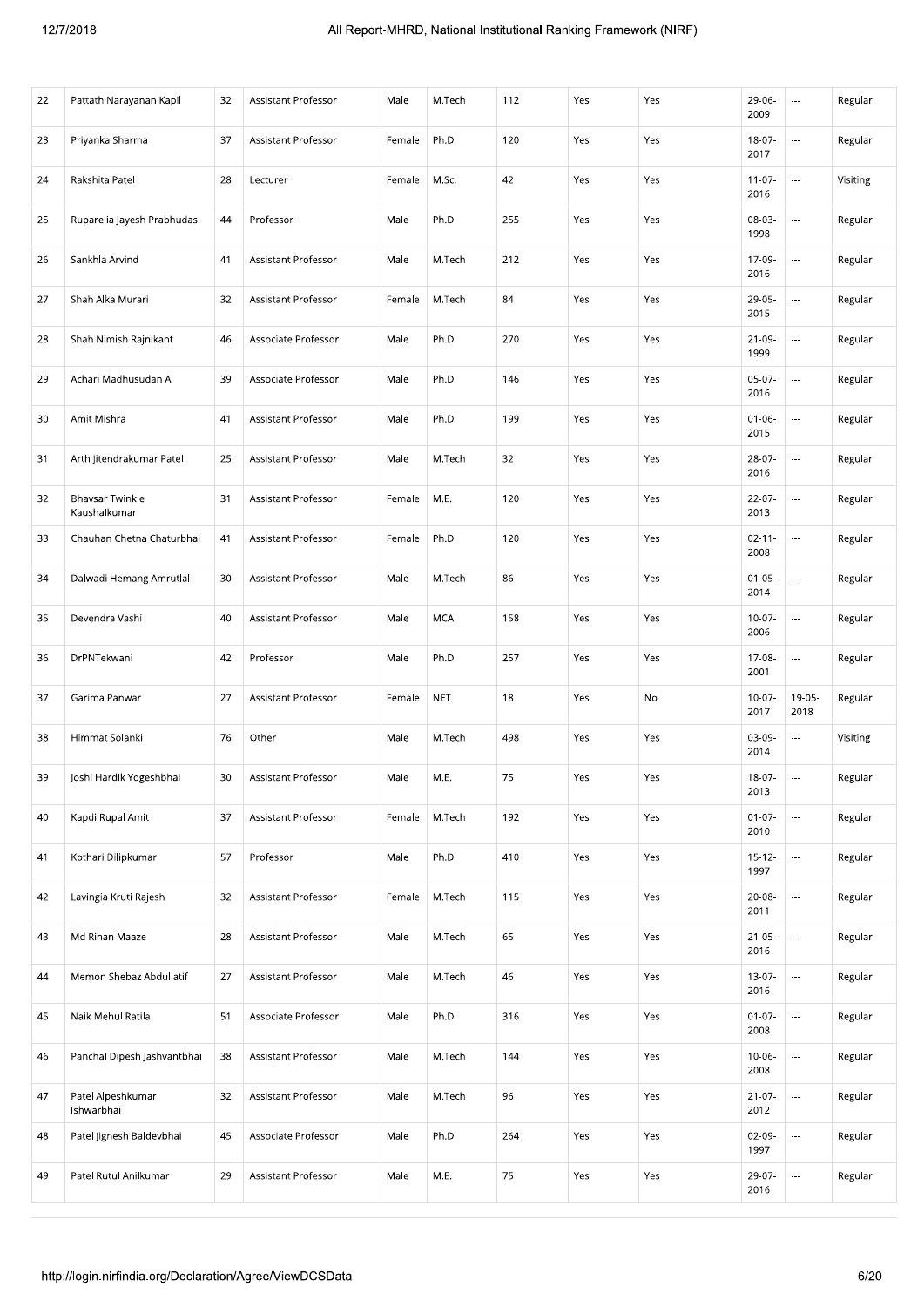| 44<br>Male<br>Ph.D<br>288<br>Yes<br>Yes<br>28-02-<br><br>51<br>Purohit Sharadkumar<br>Professor<br>Regular<br>2003<br>Purnanand<br>70<br>52<br>Raval Nipun Pravinbhai<br>32<br>Assistant Professor<br>Male<br>M.Tech<br>Yes<br>Yes<br>$20 - 10 -$<br>Regular<br>$\overline{\phantom{a}}$<br>2010<br>26<br>Male<br>M.Tech<br>23<br>Yes<br>53<br>Samyak Shah<br>Assistant Professor<br>Yes<br>$01 - 08 -$<br>---<br>Regular<br>2016<br>Ph.D<br>214<br>$05-07-$<br>Saurin Parikh<br>45<br>Assistant Professor<br>Male<br>Yes<br>Yes<br><br>54<br>Regular<br>2001<br>144<br>Shah Dhaval Gopalchandra<br>Male<br>Ph.D<br>Yes<br>$31 - 08 -$<br><br>36<br>Assistant Professor<br>Yes<br>Regular<br>55<br>2007<br>28<br>Ph.D<br>25<br>Shantanu Shandilya<br>Assistant Professor<br>Male<br>Yes<br>Yes<br>19-03-<br>---<br>Regular<br>56<br>2018<br>32<br>M.Tech<br>106<br>Yes<br>09-07-<br>---<br>Regular<br>57<br>Singhal Ath Satish<br>Assistant Professor<br>Male<br>Yes<br>2009<br>$02 - 12 -$<br>Juhi Yadav<br>26<br>Other<br>Female<br>M.Sc.<br>36<br>Yes<br>No<br>$07 - 11 -$<br>Visiting<br>58<br>2016<br>2017<br>Akhilesh Panwar<br>28<br>Assistant Professor<br>Male<br>M.Tech<br>23<br>Yes<br>Yes<br>04-08-<br>59<br>Regular<br>$\hspace{0.05cm}\ldots$<br>2016<br>Ankit Thakkar<br>Ph.D<br>167<br>Yes<br>60<br>36<br>Associate Professor<br>Male<br>Yes<br>09-08-<br><br>Regular<br>2004<br>36<br>Assistant Professor<br>Male<br>M.Tech<br>154<br>Yes<br>Yes<br>18-07-<br>$\overline{\phantom{a}}$<br>61<br><b>Bhatt Chanakya</b><br>Regular<br>2009<br>Chandan Trivedi<br>Assistant Professor<br>Male<br>M.Tech<br>46<br>Yes<br>Yes<br>$23-05-$<br>$\cdots$<br>26<br>Regular<br>62<br>2017<br>138<br>Chokshi Nikita Piyushkumar<br>38<br>Assistant Professor<br>M.Tech<br>Yes<br>Yes<br>$28 - 01 -$<br>63<br>Female<br>$\overline{\phantom{a}}$<br>Regular<br>2006<br>30<br>Male<br>M.E.<br>70<br>Desai Saumil Hirenbhai<br>Assistant Professor<br>Yes<br>Yes<br>$21 - 11 -$<br>$\cdots$<br>Regular<br>64<br>2013<br>24<br>48<br>$\overline{\phantom{a}}$<br>Diksha Tomar<br>B.Sc.<br>Yes<br>Yes<br>$02 - 01 -$<br>Visiting<br>65<br>Lecturer<br>Female<br>2017<br>M.Sc.<br>17<br>08-08-<br>$02 - 12 -$<br>66<br>Gabriela Colaco<br>25<br>Female<br>No<br>No<br>Visiting<br>Lecturer<br>2017<br>2017<br>67<br>Gohil Ashish Mulchand<br>39<br>Assistant Professor<br>Male<br>M.E.<br>154<br>Yes<br>Yes<br>$21 - 12 -$<br>Regular<br>$\overline{\phantom{a}}$<br>2005<br>Jani Swapnil Nalinbhai<br>33<br>Assistant Professor<br>Male<br>M.Tech<br>112<br>Yes<br>Yes<br>$30-06-$<br>$\overline{\phantom{a}}$<br>Regular<br>68<br>2009<br>$\ddotsc$<br>Assistant Professor<br>M.Tech<br>66<br>Yes<br>30-08-<br>69<br>Kamplimath Hemanth<br>31<br>Male<br>Yes<br>Regular<br>2014<br>Ph.D<br>79<br>Khanpara Pimal Shantilal<br>30<br>Assistant Professor<br>Yes<br>Yes<br>$02 - 01 -$<br>$\cdots$<br>Regular<br>70<br>Female<br>2012<br>Lakhani Reshma<br>37<br>Assistant Professor<br>M.Tech<br>150<br>Yes<br>No<br>22-05-<br>$07 - 06 -$<br>Regular<br>71<br>Female<br>2017<br>2018<br>144<br>Yes<br>$16-02-$<br>Malaram Kumhar<br>36<br>Assistant Professor<br>Male<br>M.Tech<br>Yes<br>---<br>72<br>Regular<br>2009<br>$\overline{\phantom{a}}$<br>M.E.<br>106<br>Yes<br>Yes<br>$26-02-$<br>Mehta Shruti Nalinbhai<br>32<br>Assistant Professor<br>Female<br>Regular<br>73<br>2010<br>34<br>Ms Neha Patni<br>Assistant Professor<br>M. Phil<br>142<br>Yes<br>Yes<br>$18 - 11 -$<br>$\cdots$<br>Regular<br>74<br>Female<br>2008<br>69<br>29<br>M.Tech<br>No<br>$02-07-$<br><br>Adhoc/<br>75<br>Neha Sisodiya<br>Assistant Professor<br>Female<br>Yes<br>2018 | 50 | Prasad Vivek Kumar       | 36 | Assistant Professor | Female | M.Tech | 118 | Yes | Yes | $21 - 08 -$<br>2012 | $\cdots$ | Regular     |
|-----------------------------------------------------------------------------------------------------------------------------------------------------------------------------------------------------------------------------------------------------------------------------------------------------------------------------------------------------------------------------------------------------------------------------------------------------------------------------------------------------------------------------------------------------------------------------------------------------------------------------------------------------------------------------------------------------------------------------------------------------------------------------------------------------------------------------------------------------------------------------------------------------------------------------------------------------------------------------------------------------------------------------------------------------------------------------------------------------------------------------------------------------------------------------------------------------------------------------------------------------------------------------------------------------------------------------------------------------------------------------------------------------------------------------------------------------------------------------------------------------------------------------------------------------------------------------------------------------------------------------------------------------------------------------------------------------------------------------------------------------------------------------------------------------------------------------------------------------------------------------------------------------------------------------------------------------------------------------------------------------------------------------------------------------------------------------------------------------------------------------------------------------------------------------------------------------------------------------------------------------------------------------------------------------------------------------------------------------------------------------------------------------------------------------------------------------------------------------------------------------------------------------------------------------------------------------------------------------------------------------------------------------------------------------------------------------------------------------------------------------------------------------------------------------------------------------------------------------------------------------------------------------------------------------------------------------------------------------------------------------------------------------------------------------------------------------------------------------------------------------------------------------------------------------------------------------------------------------------------------------------------------------------------------------------------------------------------------------------------------------------------------------------------------------------------------------------------------------------------------------------------------------------------------------------------------------------------------------------------------------------------------------------------|----|--------------------------|----|---------------------|--------|--------|-----|-----|-----|---------------------|----------|-------------|
|                                                                                                                                                                                                                                                                                                                                                                                                                                                                                                                                                                                                                                                                                                                                                                                                                                                                                                                                                                                                                                                                                                                                                                                                                                                                                                                                                                                                                                                                                                                                                                                                                                                                                                                                                                                                                                                                                                                                                                                                                                                                                                                                                                                                                                                                                                                                                                                                                                                                                                                                                                                                                                                                                                                                                                                                                                                                                                                                                                                                                                                                                                                                                                                                                                                                                                                                                                                                                                                                                                                                                                                                                                                                 |    |                          |    |                     |        |        |     |     |     |                     |          |             |
|                                                                                                                                                                                                                                                                                                                                                                                                                                                                                                                                                                                                                                                                                                                                                                                                                                                                                                                                                                                                                                                                                                                                                                                                                                                                                                                                                                                                                                                                                                                                                                                                                                                                                                                                                                                                                                                                                                                                                                                                                                                                                                                                                                                                                                                                                                                                                                                                                                                                                                                                                                                                                                                                                                                                                                                                                                                                                                                                                                                                                                                                                                                                                                                                                                                                                                                                                                                                                                                                                                                                                                                                                                                                 |    |                          |    |                     |        |        |     |     |     |                     |          |             |
|                                                                                                                                                                                                                                                                                                                                                                                                                                                                                                                                                                                                                                                                                                                                                                                                                                                                                                                                                                                                                                                                                                                                                                                                                                                                                                                                                                                                                                                                                                                                                                                                                                                                                                                                                                                                                                                                                                                                                                                                                                                                                                                                                                                                                                                                                                                                                                                                                                                                                                                                                                                                                                                                                                                                                                                                                                                                                                                                                                                                                                                                                                                                                                                                                                                                                                                                                                                                                                                                                                                                                                                                                                                                 |    |                          |    |                     |        |        |     |     |     |                     |          |             |
|                                                                                                                                                                                                                                                                                                                                                                                                                                                                                                                                                                                                                                                                                                                                                                                                                                                                                                                                                                                                                                                                                                                                                                                                                                                                                                                                                                                                                                                                                                                                                                                                                                                                                                                                                                                                                                                                                                                                                                                                                                                                                                                                                                                                                                                                                                                                                                                                                                                                                                                                                                                                                                                                                                                                                                                                                                                                                                                                                                                                                                                                                                                                                                                                                                                                                                                                                                                                                                                                                                                                                                                                                                                                 |    |                          |    |                     |        |        |     |     |     |                     |          |             |
|                                                                                                                                                                                                                                                                                                                                                                                                                                                                                                                                                                                                                                                                                                                                                                                                                                                                                                                                                                                                                                                                                                                                                                                                                                                                                                                                                                                                                                                                                                                                                                                                                                                                                                                                                                                                                                                                                                                                                                                                                                                                                                                                                                                                                                                                                                                                                                                                                                                                                                                                                                                                                                                                                                                                                                                                                                                                                                                                                                                                                                                                                                                                                                                                                                                                                                                                                                                                                                                                                                                                                                                                                                                                 |    |                          |    |                     |        |        |     |     |     |                     |          |             |
|                                                                                                                                                                                                                                                                                                                                                                                                                                                                                                                                                                                                                                                                                                                                                                                                                                                                                                                                                                                                                                                                                                                                                                                                                                                                                                                                                                                                                                                                                                                                                                                                                                                                                                                                                                                                                                                                                                                                                                                                                                                                                                                                                                                                                                                                                                                                                                                                                                                                                                                                                                                                                                                                                                                                                                                                                                                                                                                                                                                                                                                                                                                                                                                                                                                                                                                                                                                                                                                                                                                                                                                                                                                                 |    |                          |    |                     |        |        |     |     |     |                     |          |             |
|                                                                                                                                                                                                                                                                                                                                                                                                                                                                                                                                                                                                                                                                                                                                                                                                                                                                                                                                                                                                                                                                                                                                                                                                                                                                                                                                                                                                                                                                                                                                                                                                                                                                                                                                                                                                                                                                                                                                                                                                                                                                                                                                                                                                                                                                                                                                                                                                                                                                                                                                                                                                                                                                                                                                                                                                                                                                                                                                                                                                                                                                                                                                                                                                                                                                                                                                                                                                                                                                                                                                                                                                                                                                 |    |                          |    |                     |        |        |     |     |     |                     |          |             |
|                                                                                                                                                                                                                                                                                                                                                                                                                                                                                                                                                                                                                                                                                                                                                                                                                                                                                                                                                                                                                                                                                                                                                                                                                                                                                                                                                                                                                                                                                                                                                                                                                                                                                                                                                                                                                                                                                                                                                                                                                                                                                                                                                                                                                                                                                                                                                                                                                                                                                                                                                                                                                                                                                                                                                                                                                                                                                                                                                                                                                                                                                                                                                                                                                                                                                                                                                                                                                                                                                                                                                                                                                                                                 |    |                          |    |                     |        |        |     |     |     |                     |          |             |
|                                                                                                                                                                                                                                                                                                                                                                                                                                                                                                                                                                                                                                                                                                                                                                                                                                                                                                                                                                                                                                                                                                                                                                                                                                                                                                                                                                                                                                                                                                                                                                                                                                                                                                                                                                                                                                                                                                                                                                                                                                                                                                                                                                                                                                                                                                                                                                                                                                                                                                                                                                                                                                                                                                                                                                                                                                                                                                                                                                                                                                                                                                                                                                                                                                                                                                                                                                                                                                                                                                                                                                                                                                                                 |    |                          |    |                     |        |        |     |     |     |                     |          |             |
|                                                                                                                                                                                                                                                                                                                                                                                                                                                                                                                                                                                                                                                                                                                                                                                                                                                                                                                                                                                                                                                                                                                                                                                                                                                                                                                                                                                                                                                                                                                                                                                                                                                                                                                                                                                                                                                                                                                                                                                                                                                                                                                                                                                                                                                                                                                                                                                                                                                                                                                                                                                                                                                                                                                                                                                                                                                                                                                                                                                                                                                                                                                                                                                                                                                                                                                                                                                                                                                                                                                                                                                                                                                                 |    |                          |    |                     |        |        |     |     |     |                     |          |             |
|                                                                                                                                                                                                                                                                                                                                                                                                                                                                                                                                                                                                                                                                                                                                                                                                                                                                                                                                                                                                                                                                                                                                                                                                                                                                                                                                                                                                                                                                                                                                                                                                                                                                                                                                                                                                                                                                                                                                                                                                                                                                                                                                                                                                                                                                                                                                                                                                                                                                                                                                                                                                                                                                                                                                                                                                                                                                                                                                                                                                                                                                                                                                                                                                                                                                                                                                                                                                                                                                                                                                                                                                                                                                 |    |                          |    |                     |        |        |     |     |     |                     |          |             |
|                                                                                                                                                                                                                                                                                                                                                                                                                                                                                                                                                                                                                                                                                                                                                                                                                                                                                                                                                                                                                                                                                                                                                                                                                                                                                                                                                                                                                                                                                                                                                                                                                                                                                                                                                                                                                                                                                                                                                                                                                                                                                                                                                                                                                                                                                                                                                                                                                                                                                                                                                                                                                                                                                                                                                                                                                                                                                                                                                                                                                                                                                                                                                                                                                                                                                                                                                                                                                                                                                                                                                                                                                                                                 |    |                          |    |                     |        |        |     |     |     |                     |          |             |
|                                                                                                                                                                                                                                                                                                                                                                                                                                                                                                                                                                                                                                                                                                                                                                                                                                                                                                                                                                                                                                                                                                                                                                                                                                                                                                                                                                                                                                                                                                                                                                                                                                                                                                                                                                                                                                                                                                                                                                                                                                                                                                                                                                                                                                                                                                                                                                                                                                                                                                                                                                                                                                                                                                                                                                                                                                                                                                                                                                                                                                                                                                                                                                                                                                                                                                                                                                                                                                                                                                                                                                                                                                                                 |    |                          |    |                     |        |        |     |     |     |                     |          |             |
|                                                                                                                                                                                                                                                                                                                                                                                                                                                                                                                                                                                                                                                                                                                                                                                                                                                                                                                                                                                                                                                                                                                                                                                                                                                                                                                                                                                                                                                                                                                                                                                                                                                                                                                                                                                                                                                                                                                                                                                                                                                                                                                                                                                                                                                                                                                                                                                                                                                                                                                                                                                                                                                                                                                                                                                                                                                                                                                                                                                                                                                                                                                                                                                                                                                                                                                                                                                                                                                                                                                                                                                                                                                                 |    |                          |    |                     |        |        |     |     |     |                     |          |             |
|                                                                                                                                                                                                                                                                                                                                                                                                                                                                                                                                                                                                                                                                                                                                                                                                                                                                                                                                                                                                                                                                                                                                                                                                                                                                                                                                                                                                                                                                                                                                                                                                                                                                                                                                                                                                                                                                                                                                                                                                                                                                                                                                                                                                                                                                                                                                                                                                                                                                                                                                                                                                                                                                                                                                                                                                                                                                                                                                                                                                                                                                                                                                                                                                                                                                                                                                                                                                                                                                                                                                                                                                                                                                 |    |                          |    |                     |        |        |     |     |     |                     |          |             |
|                                                                                                                                                                                                                                                                                                                                                                                                                                                                                                                                                                                                                                                                                                                                                                                                                                                                                                                                                                                                                                                                                                                                                                                                                                                                                                                                                                                                                                                                                                                                                                                                                                                                                                                                                                                                                                                                                                                                                                                                                                                                                                                                                                                                                                                                                                                                                                                                                                                                                                                                                                                                                                                                                                                                                                                                                                                                                                                                                                                                                                                                                                                                                                                                                                                                                                                                                                                                                                                                                                                                                                                                                                                                 |    |                          |    |                     |        |        |     |     |     |                     |          |             |
|                                                                                                                                                                                                                                                                                                                                                                                                                                                                                                                                                                                                                                                                                                                                                                                                                                                                                                                                                                                                                                                                                                                                                                                                                                                                                                                                                                                                                                                                                                                                                                                                                                                                                                                                                                                                                                                                                                                                                                                                                                                                                                                                                                                                                                                                                                                                                                                                                                                                                                                                                                                                                                                                                                                                                                                                                                                                                                                                                                                                                                                                                                                                                                                                                                                                                                                                                                                                                                                                                                                                                                                                                                                                 |    |                          |    |                     |        |        |     |     |     |                     |          |             |
|                                                                                                                                                                                                                                                                                                                                                                                                                                                                                                                                                                                                                                                                                                                                                                                                                                                                                                                                                                                                                                                                                                                                                                                                                                                                                                                                                                                                                                                                                                                                                                                                                                                                                                                                                                                                                                                                                                                                                                                                                                                                                                                                                                                                                                                                                                                                                                                                                                                                                                                                                                                                                                                                                                                                                                                                                                                                                                                                                                                                                                                                                                                                                                                                                                                                                                                                                                                                                                                                                                                                                                                                                                                                 |    |                          |    |                     |        |        |     |     |     |                     |          |             |
|                                                                                                                                                                                                                                                                                                                                                                                                                                                                                                                                                                                                                                                                                                                                                                                                                                                                                                                                                                                                                                                                                                                                                                                                                                                                                                                                                                                                                                                                                                                                                                                                                                                                                                                                                                                                                                                                                                                                                                                                                                                                                                                                                                                                                                                                                                                                                                                                                                                                                                                                                                                                                                                                                                                                                                                                                                                                                                                                                                                                                                                                                                                                                                                                                                                                                                                                                                                                                                                                                                                                                                                                                                                                 |    |                          |    |                     |        |        |     |     |     |                     |          |             |
|                                                                                                                                                                                                                                                                                                                                                                                                                                                                                                                                                                                                                                                                                                                                                                                                                                                                                                                                                                                                                                                                                                                                                                                                                                                                                                                                                                                                                                                                                                                                                                                                                                                                                                                                                                                                                                                                                                                                                                                                                                                                                                                                                                                                                                                                                                                                                                                                                                                                                                                                                                                                                                                                                                                                                                                                                                                                                                                                                                                                                                                                                                                                                                                                                                                                                                                                                                                                                                                                                                                                                                                                                                                                 |    |                          |    |                     |        |        |     |     |     |                     |          |             |
|                                                                                                                                                                                                                                                                                                                                                                                                                                                                                                                                                                                                                                                                                                                                                                                                                                                                                                                                                                                                                                                                                                                                                                                                                                                                                                                                                                                                                                                                                                                                                                                                                                                                                                                                                                                                                                                                                                                                                                                                                                                                                                                                                                                                                                                                                                                                                                                                                                                                                                                                                                                                                                                                                                                                                                                                                                                                                                                                                                                                                                                                                                                                                                                                                                                                                                                                                                                                                                                                                                                                                                                                                                                                 |    |                          |    |                     |        |        |     |     |     |                     |          |             |
|                                                                                                                                                                                                                                                                                                                                                                                                                                                                                                                                                                                                                                                                                                                                                                                                                                                                                                                                                                                                                                                                                                                                                                                                                                                                                                                                                                                                                                                                                                                                                                                                                                                                                                                                                                                                                                                                                                                                                                                                                                                                                                                                                                                                                                                                                                                                                                                                                                                                                                                                                                                                                                                                                                                                                                                                                                                                                                                                                                                                                                                                                                                                                                                                                                                                                                                                                                                                                                                                                                                                                                                                                                                                 |    |                          |    |                     |        |        |     |     |     |                     |          |             |
|                                                                                                                                                                                                                                                                                                                                                                                                                                                                                                                                                                                                                                                                                                                                                                                                                                                                                                                                                                                                                                                                                                                                                                                                                                                                                                                                                                                                                                                                                                                                                                                                                                                                                                                                                                                                                                                                                                                                                                                                                                                                                                                                                                                                                                                                                                                                                                                                                                                                                                                                                                                                                                                                                                                                                                                                                                                                                                                                                                                                                                                                                                                                                                                                                                                                                                                                                                                                                                                                                                                                                                                                                                                                 |    |                          |    |                     |        |        |     |     |     |                     |          |             |
|                                                                                                                                                                                                                                                                                                                                                                                                                                                                                                                                                                                                                                                                                                                                                                                                                                                                                                                                                                                                                                                                                                                                                                                                                                                                                                                                                                                                                                                                                                                                                                                                                                                                                                                                                                                                                                                                                                                                                                                                                                                                                                                                                                                                                                                                                                                                                                                                                                                                                                                                                                                                                                                                                                                                                                                                                                                                                                                                                                                                                                                                                                                                                                                                                                                                                                                                                                                                                                                                                                                                                                                                                                                                 |    |                          |    |                     |        |        |     |     |     |                     |          |             |
|                                                                                                                                                                                                                                                                                                                                                                                                                                                                                                                                                                                                                                                                                                                                                                                                                                                                                                                                                                                                                                                                                                                                                                                                                                                                                                                                                                                                                                                                                                                                                                                                                                                                                                                                                                                                                                                                                                                                                                                                                                                                                                                                                                                                                                                                                                                                                                                                                                                                                                                                                                                                                                                                                                                                                                                                                                                                                                                                                                                                                                                                                                                                                                                                                                                                                                                                                                                                                                                                                                                                                                                                                                                                 |    |                          |    |                     |        |        |     |     |     |                     |          | Contractual |
| 2008                                                                                                                                                                                                                                                                                                                                                                                                                                                                                                                                                                                                                                                                                                                                                                                                                                                                                                                                                                                                                                                                                                                                                                                                                                                                                                                                                                                                                                                                                                                                                                                                                                                                                                                                                                                                                                                                                                                                                                                                                                                                                                                                                                                                                                                                                                                                                                                                                                                                                                                                                                                                                                                                                                                                                                                                                                                                                                                                                                                                                                                                                                                                                                                                                                                                                                                                                                                                                                                                                                                                                                                                                                                            | 76 | Parikh Vishal Umeshkumar | 36 | Assistant Professor | Male   | M.Tech | 156 | Yes | Yes | 23-05-              | ---      | Regular     |
| Patel Himanshu Kantilal<br>46<br>Associate Professor<br>Male<br>Ph.D<br>302<br>Yes<br>Yes<br>$16-05-$<br>77<br><br>Regular<br>2000                                                                                                                                                                                                                                                                                                                                                                                                                                                                                                                                                                                                                                                                                                                                                                                                                                                                                                                                                                                                                                                                                                                                                                                                                                                                                                                                                                                                                                                                                                                                                                                                                                                                                                                                                                                                                                                                                                                                                                                                                                                                                                                                                                                                                                                                                                                                                                                                                                                                                                                                                                                                                                                                                                                                                                                                                                                                                                                                                                                                                                                                                                                                                                                                                                                                                                                                                                                                                                                                                                                              |    |                          |    |                     |        |        |     |     |     |                     |          |             |
| 7/20<br>http://login.nirfindia.org/Declaration/Agree/ViewDCSData                                                                                                                                                                                                                                                                                                                                                                                                                                                                                                                                                                                                                                                                                                                                                                                                                                                                                                                                                                                                                                                                                                                                                                                                                                                                                                                                                                                                                                                                                                                                                                                                                                                                                                                                                                                                                                                                                                                                                                                                                                                                                                                                                                                                                                                                                                                                                                                                                                                                                                                                                                                                                                                                                                                                                                                                                                                                                                                                                                                                                                                                                                                                                                                                                                                                                                                                                                                                                                                                                                                                                                                                |    |                          |    |                     |        |        |     |     |     |                     |          |             |
|                                                                                                                                                                                                                                                                                                                                                                                                                                                                                                                                                                                                                                                                                                                                                                                                                                                                                                                                                                                                                                                                                                                                                                                                                                                                                                                                                                                                                                                                                                                                                                                                                                                                                                                                                                                                                                                                                                                                                                                                                                                                                                                                                                                                                                                                                                                                                                                                                                                                                                                                                                                                                                                                                                                                                                                                                                                                                                                                                                                                                                                                                                                                                                                                                                                                                                                                                                                                                                                                                                                                                                                                                                                                 |    |                          |    |                     |        |        |     |     |     |                     |          |             |
|                                                                                                                                                                                                                                                                                                                                                                                                                                                                                                                                                                                                                                                                                                                                                                                                                                                                                                                                                                                                                                                                                                                                                                                                                                                                                                                                                                                                                                                                                                                                                                                                                                                                                                                                                                                                                                                                                                                                                                                                                                                                                                                                                                                                                                                                                                                                                                                                                                                                                                                                                                                                                                                                                                                                                                                                                                                                                                                                                                                                                                                                                                                                                                                                                                                                                                                                                                                                                                                                                                                                                                                                                                                                 |    |                          |    |                     |        |        |     |     |     |                     |          |             |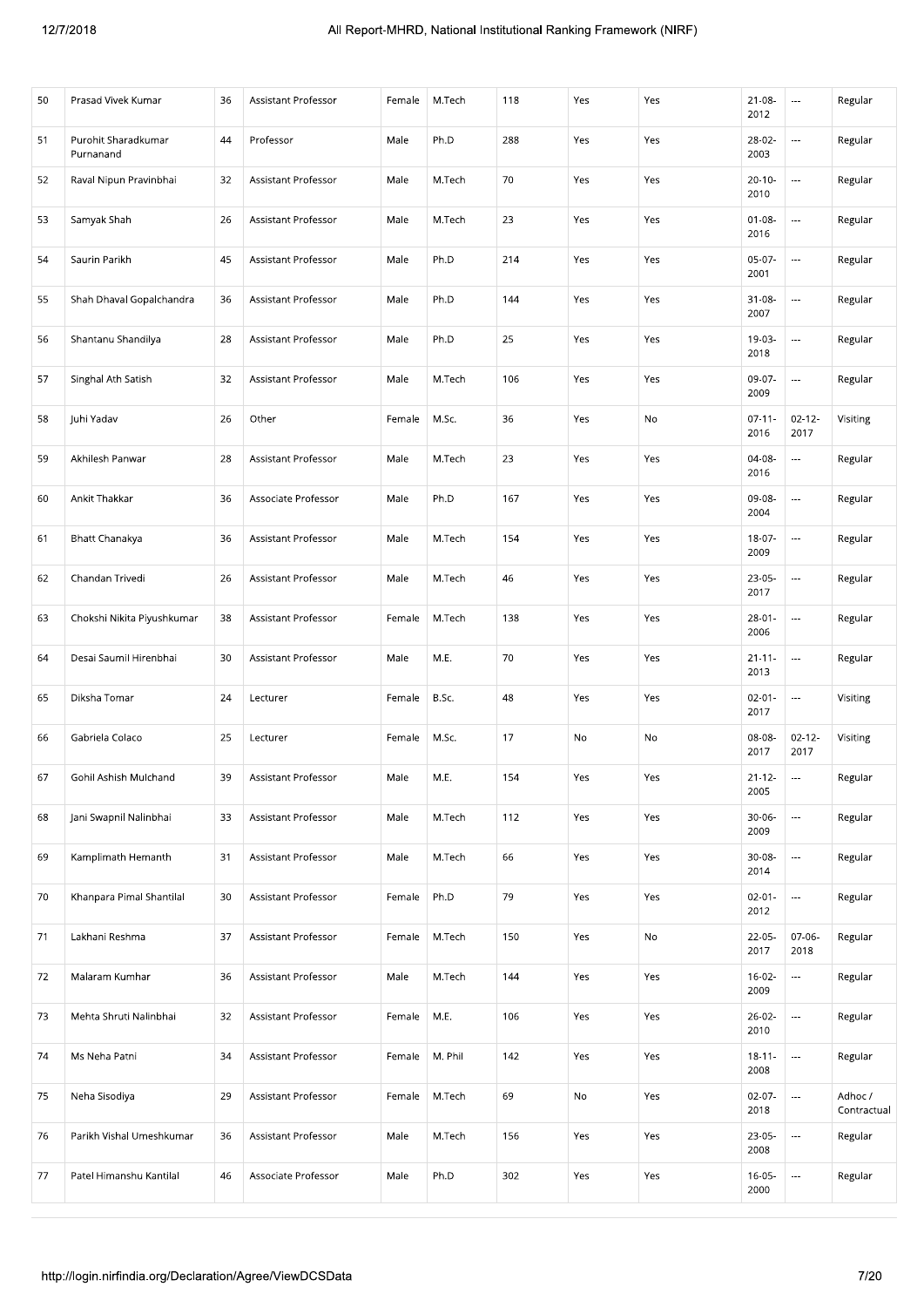| 78  | Patel Parul Ruchirbhai          | 50 | Professor           | Female | Ph.D       | 349 | Yes | Yes | 17-08-<br>1995      | $\hspace{0.05cm} \ldots$ | Regular  |
|-----|---------------------------------|----|---------------------|--------|------------|-----|-----|-----|---------------------|--------------------------|----------|
| 79  | Payal Prajapati                 | 25 | Assistant Professor | Female | M.Tech     | 44  | Yes | Yes | 17-06-<br>2016      | ---                      | Regular  |
| 80  | Prof Amita Chaudhary            | 38 | Assistant Professor | Female | M.Sc.      | 28  | Yes | Yes | $06 - 01 -$<br>2015 | $\overline{\phantom{a}}$ | Regular  |
| 81  | Rangwala Hasan Mohammedi        | 31 | Assistant Professor | Male   | Ph.D       | 59  | Yes | Yes | $30 - 05 -$<br>2015 |                          | Regular  |
| 82  | Rushabh Shah                    | 39 | Assistant Professor | Male   | <b>MCA</b> | 176 | Yes | Yes | 03-08-<br>2007      | ---                      | Regular  |
| 83  | Sapan Mankad                    | 35 | Assistant Professor | Male   | M.Tech     | 166 | Yes | Yes | $04-10-$<br>2005    | $\ldots$                 | Regular  |
| 84  | Shah Balkrushna Arvindbhai      | 36 | Assistant Professor | Male   | M.E.       | 166 | Yes | Yes | $20 - 12 -$<br>2008 | ---                      | Regular  |
| 85  | Shah Niraj Kiritkumar           | 43 | Associate Professor | Male   | Ph.D       | 250 | Yes | Yes | 30-08-<br>2007      |                          | Regular  |
| 86  | Shivam Srivastava               | 28 | Assistant Professor | Male   | M.Tech     | 26  | Yes | Yes | 14-06-<br>2018      |                          | Regular  |
| 87  | Akhilesh Ladha                  | 33 | Assistant Professor | Male   | M.Tech     | 98  | Yes | Yes | $21 - 05 -$<br>2018 | $\overline{\phantom{a}}$ | Regular  |
| 88  | Anilbhai J Patelia              | 35 | Assistant Professor | Male   | M.S        | 84  | Yes | No  | $15-05-$<br>2017    | $31 - 08 -$<br>2017      | Regular  |
| 89  | Bhatasana Piyush Maganbhai      | 39 | Assistant Professor | Male   | M.Tech     | 190 | Yes | Yes | 03-09-<br>2004      | $\overline{a}$           | Regular  |
| 90  | Bijal Yeolekar                  | 32 | Assistant Professor | Female | Ph.D       | 96  | No  | Yes | $15-05-$<br>2018    | $\overline{\phantom{a}}$ | Regular  |
| 91  | Chirag H Raval                  | 26 | Assistant Professor | Male   | M.E.       | 35  | Yes | Yes | $15-05-$<br>2017    |                          | Regular  |
| 92  | Deeksha Gahlaut                 | 24 | Lecturer            | Female | M.A        | 26  | No  | Yes | 23-03-<br>2018      | $\overline{\phantom{a}}$ | Visiting |
| 93  | <b>Dhiren Pandit</b>            | 36 | Assistant Professor | Male   | Ph.D       | 156 | No  | Yes | 12-04-<br>2018      | $\overline{a}$           | Regular  |
| 94  | Fataniya Bhupendra<br>Damjibhai | 35 | Assistant Professor | Male   | M.E.       | 153 | Yes | Yes | $07-07-$<br>2008    | $\ldots$                 | Regular  |
| 95  | <b>GHOSH KUNAL</b>              | 72 | Other               | Male   | Ph.D       | 441 | Yes | Yes | 23-02-<br>2016      |                          | Visiting |
| 96  | Jain Sanjay Virendrabhai        | 39 | Associate Professor | Male   | Ph.D       | 214 | Yes | Yes | $01 - 11 -$<br>2001 | $\cdots$                 | Regular  |
| 97  | Joshipura Milind Himkarbhai     | 39 | Professor           | Male   | Ph.D       | 198 | Yes | Yes | $11 - 06 -$<br>2004 | ---                      | Regular  |
| 98  | Kavita Tewani                   | 27 | Assistant Professor | Female | M.Tech     | 49  | Yes | Yes | 24-07-<br>2017      |                          | Regular  |
| 99  | Kuntal Bhattacharjee            | 39 | Associate Professor | Male   | Ph.D       | 156 | Yes | Yes | $01 - 09 -$<br>2016 | $\ldots$                 | Regular  |
| 100 | Makhesana Mayur<br>Ashwinbhai   | 31 | Assistant Professor | Male   | M.Tech     | 94  | Yes | Yes | 12-06-<br>2012      |                          | Regular  |
| 101 | Mehta Dhara                     | 30 | Assistant Professor | Female | M.E.       | 85  | Yes | Yes | $31-03-$<br>2012    | $\ldots$                 | Regular  |
| 102 | Modi Bharat Amrutlal            | 48 | Professor           | Male   | Ph.D       | 310 | Yes | Yes | $14 - 12 -$<br>1996 |                          | Regular  |
| 103 | Narasimha Reddy Ravuru          | 39 | Assistant Professor | Male   | Ph.D       | 204 | Yes | Yes | $18-06-$<br>2001    |                          | Regular  |
| 104 | Pandya Ankur Arvindbhai         | 38 | Assistant Professor | Male   | Ph.D       | 120 | Yes | Yes | $25 - 10 -$<br>2008 |                          | Regular  |
| 105 | Patel Dhaval Vallabhbhai        | 32 | Assistant Professor | Male   | M.Tech     | 123 | Yes | Yes | $01 - 07 -$<br>2009 | ---                      | Regular  |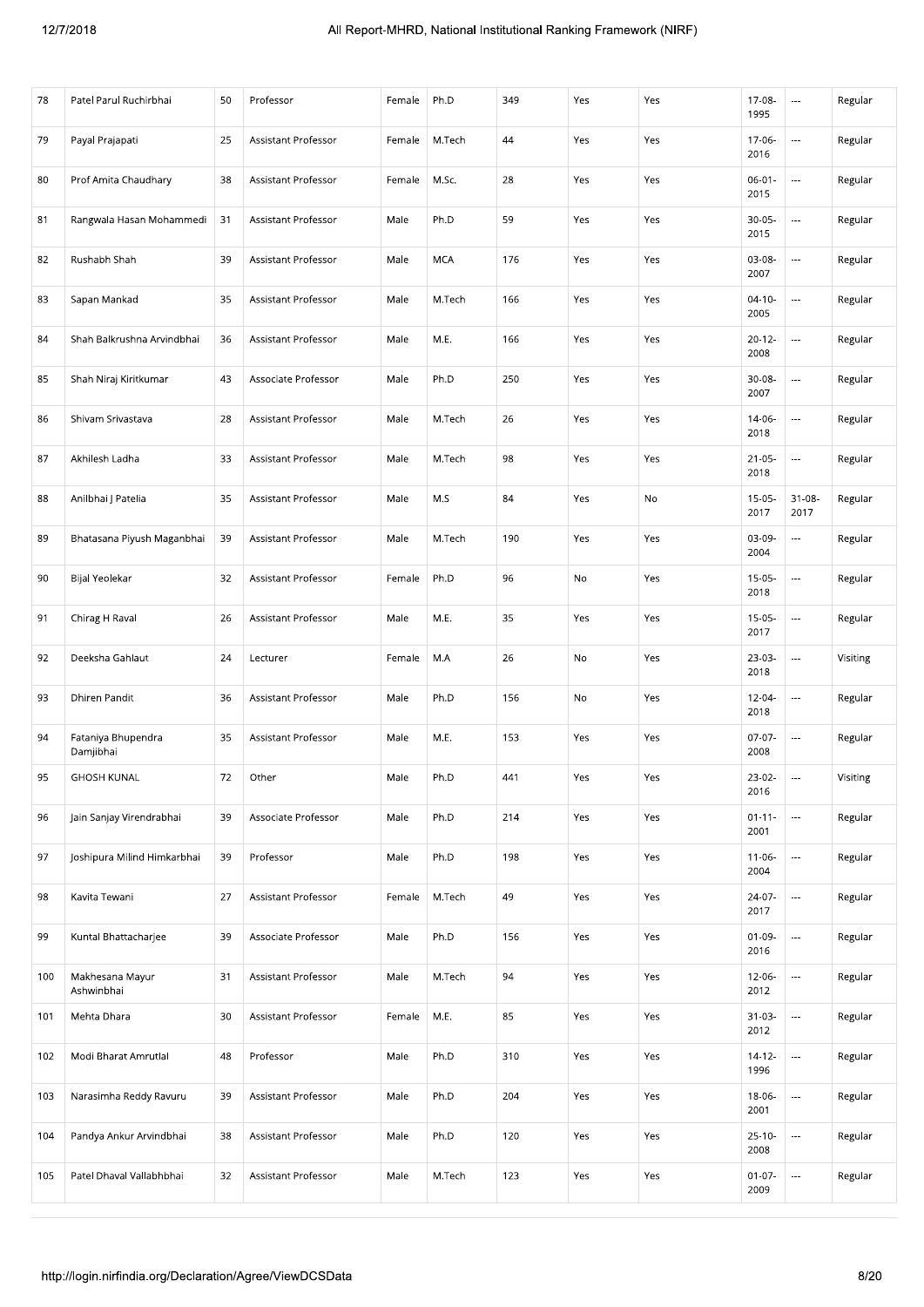| 106 | Patel Nital Sanjay                                       | 42 | Assistant Professor        | Female | M.Tech | 114 | Yes | Yes | 29-06-<br>2011      | $\cdots$                 | Regular                |
|-----|----------------------------------------------------------|----|----------------------------|--------|--------|-----|-----|-----|---------------------|--------------------------|------------------------|
| 107 | Patel Vibha Bhupendrabhai                                | 41 | Associate Professor        | Male   | Ph.D   | 195 | Yes | No  | $01 - 02 -$<br>2001 | $27-07-$<br>2017         | Regular                |
| 108 | Priya Patel                                              | 24 | Assistant Professor        | Female | M.Tech | 5   | No  | Yes | $02-07-$<br>2018    | $\ldots$                 | Adhoc /<br>Contractual |
| 109 | Rajesh Pradhan                                           | 25 | Assistant Professor        | Male   | M.E.   | 12  | Yes | Yes | $22 - 02 -$<br>2018 | ---                      | Regular                |
| 110 | Ruchi Mankad                                             | 39 | Lecturer                   | Female | MBA    | 80  | Yes | Yes | $10-07 -$<br>2017   | $\overline{a}$           | Visiting               |
| 111 | Sanjay Garg                                              | 47 | Professor                  | Male   | Ph.D   | 275 | Yes | Yes | 19-05-<br>2010      | $\cdots$                 | Regular                |
| 112 | Saxena Priya Parag                                       | 38 | Assistant Professor        | Female | M.Tech | 114 | Yes | No  | $17-01-$<br>2008    | 12-08-<br>2017           | Regular                |
| 113 | Shah Monika Gunvantbhai                                  | 43 | Assistant Professor        | Female | M.Tech | 241 | Yes | Yes | 07-06-<br>2001      | $\cdots$                 | Regular                |
| 114 | Sharma Rachna Kamal                                      | 40 | Assistant Professor        | Female | M.Tech | 130 | Yes | Yes | $24 - 01 -$<br>2008 | $\overline{\phantom{a}}$ | Regular                |
| 115 | Aarohi Bhadiyadra                                        | 28 | Assistant Professor        | Female | M.E.   | 29  | No  | No  | 15-06-<br>2017      | $31 - 05 -$<br>2018      | Adhoc /<br>Contractual |
| 116 | Ambika Kulkarni                                          | 32 | Assistant Professor        | Female | Ph.D   | 36  | Yes | Yes | $26-05-$<br>2015    | $\cdots$                 | Regular                |
| 117 | Annima Gupta                                             | 28 | Assistant Professor        | Female | M.Tech | 29  | Yes | Yes | 24-05-<br>2017      | $\overline{\phantom{a}}$ | Regular                |
| 118 | Bhatt Divya Kiritkumar                                   | 31 | Assistant Professor        | Female | M.Tech | 60  | Yes | No  | $25-04-$<br>2014    | $12 - 06 -$<br>2018      | Regular                |
| 119 | CHANDANA CHAKRAVARTY                                     | 47 | Lecturer                   | Female | M.A    | 105 | Yes | No  | 04-09-<br>2017      | 19-03-<br>2018           | Visiting               |
| 120 | Chudasama Vipul<br>Hasmukhbhai                           | 37 | Assistant Professor        | Male   | M.Tech | 158 | Yes | Yes | $01 - 08 -$<br>2005 | $\hspace{0.05cm} \cdots$ | Regular                |
| 121 | Desai Shivani                                            | 31 | Assistant Professor        | Female | M.Tech | 72  | Yes | Yes | $21 - 07 -$<br>2012 | $\overline{a}$           | Regular                |
| 122 | Dipti Gadhvi                                             | 37 | Lecturer                   | Female | MBA    | 78  | Yes | Yes | $11-07-$<br>2016    | $\cdots$                 | Visiting               |
| 123 | Gajjar Ruchi Indravadan                                  | 30 | Assistant Professor        | Female | Ph.D   | 99  | Yes | Yes | 16-06-<br>2011      | $\overline{\phantom{a}}$ | Regular                |
| 124 | Gojiya Mayur Vajashibhai                                 | 30 | <b>Assistant Professor</b> | Male   | M.Tech | 78  | Yes | No  | $10-07 -$<br>2013   | $30 - 12 -$<br>2017      | Regular                |
| 125 | Jha Dhaval Sharad                                        | 30 | Assistant Professor        | Male   | M.Tech | 90  | Yes | Yes | $21-07-$<br>2012    | $\overline{a}$           | Regular                |
| 126 | Kanojia Sarika Sanjay                                    | 36 | Assistant Professor        | Female | M.Tech | 161 | Yes | Yes | $01 - 02 -$<br>2010 | $\cdots$                 | Regular                |
| 127 | Kinjal Patel                                             | 26 | Lecturer                   | Female | M.Sc.  | 43  | No  | No  | 08-08-<br>2017      | $02 - 12 -$<br>2017      | Visiting               |
| 128 | Lakhera Vikas<br>Janardhanprasad                         | 51 | Professor                  | Male   | Ph.D   | 310 | Yes | Yes | $15-01 -$<br>1997   | $\cdots$                 | Regular                |
| 129 | Manali Dave                                              | 25 | Assistant Professor        | Female | M.E.   | 13  | Yes | No  | $20 - 06 -$<br>2017 | $26 - 12 -$<br>2017      | Adhoc /<br>Contractual |
| 130 | Mehta Usha Sandeep                                       | 44 | Professor                  | Female | Ph.D   | 230 | Yes | Yes | 07-06-<br>2001      | $\overline{\phantom{a}}$ | Regular                |
| 131 | Nagendra Prakash Gajjar                                  | 50 | Professor                  | Male   | Ph.D   | 326 | Yes | Yes | 19-03-<br>1998      | $\overline{\phantom{a}}$ | Regular                |
| 132 | Nisarg Dave                                              | 29 | Assistant Professor        | Male   | M.E.   | 68  | Yes | No  | 16-08-<br>2016      | $20 - 11 -$<br>2017      | Regular                |
| 133 | Parita Oza                                               | 35 | Assistant Professor        | Female | M.Tech | 157 | Yes | Yes | $02-06-$<br>2008    | ---                      | Regular                |
|     | http://login.nirfindia.org/Declaration/Agree/ViewDCSData |    |                            |        |        |     |     |     |                     |                          | 9/20                   |
|     |                                                          |    |                            |        |        |     |     |     |                     |                          |                        |
|     |                                                          |    |                            |        |        |     |     |     |                     |                          |                        |
|     |                                                          |    |                            |        |        |     |     |     |                     |                          |                        |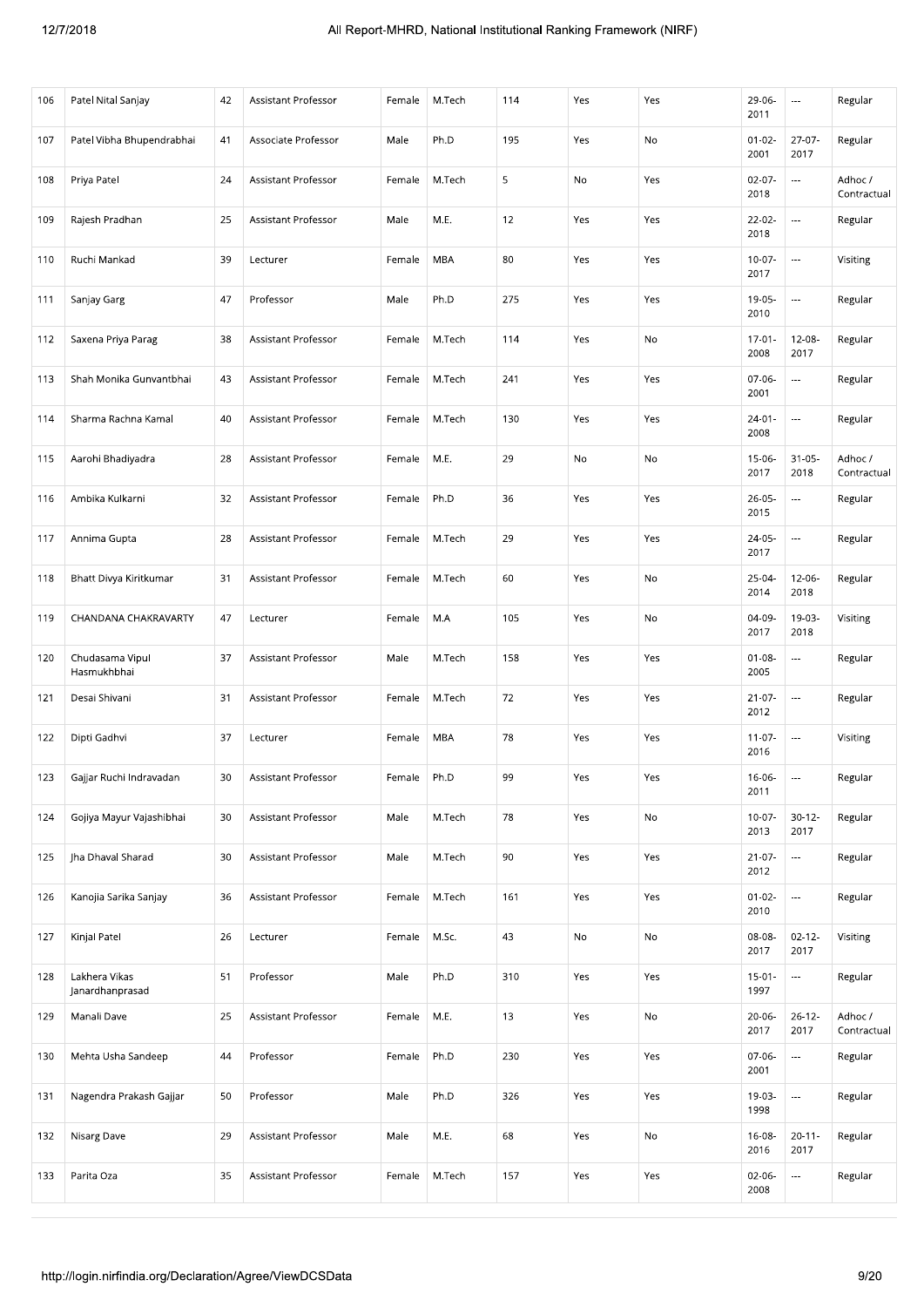| 134 | Patel Jayesh Jashvantbhai        | 45 | Assistant Professor                              | Male   | M.Tech       | 270 | Yes | Yes | $03 - 11 -$<br>2001 | $\cdots$                 | Regular  |
|-----|----------------------------------|----|--------------------------------------------------|--------|--------------|-----|-----|-----|---------------------|--------------------------|----------|
| 135 | Patel Rajesh Naranbhai           | 48 | Dean / Principal / Director /<br>Vice Chancellor | Male   | Ph.D         | 336 | Yes | Yes | $16-08-$<br>1995    | $\overline{\phantom{a}}$ | Regular  |
| 136 | Pillai Shibu Gopinathan          | 41 | Assistant Professor                              | Male   | Ph.D         | 144 | Yes | Yes | 26-06-<br>2006      | $\ldots$                 | Regular  |
| 137 | Pronoy Singha                    | 28 | Assistant Professor                              | Male   | <b>SLET</b>  | 60  | Yes | Yes | $20 - 06 -$<br>2017 | $\cdots$                 | Regular  |
| 138 | Rasendu Mishra                   | 38 | Assistant Professor                              | Male   | <b>MCA</b>   | 175 | Yes | Yes | 12-03-<br>2011      | $\overline{\phantom{a}}$ | Regular  |
| 139 | Sahoo Sukanta Kumar              | 29 | Assistant Professor                              | Male   | M.Tech       | 72  | Yes | Yes | $25-07-$<br>2016    | $\ldots$                 | Regular  |
| 140 | Sapna Garg                       | 47 | Lecturer                                         | Female | <b>B.COM</b> | 120 | No  | No  | $21 - 08 -$<br>2017 | 04-09-<br>2017           | Visiting |
| 141 | Shah Darshita Jigar              | 40 | Assistant Professor                              | Female | M.Tech       | 214 | Yes | Yes | 07-06-<br>2001      | $\cdots$                 | Regular  |
| 142 | Shah Parin Dinanathbhai          | 42 | Associate Professor                              | Male   | Ph.D         | 217 | Yes | Yes | 06-06-<br>2001      | $\overline{a}$           | Regular  |
| 143 | Abirami Rajagopal                | 30 | Assistant Professor                              | Female | M.E.         | 63  | Yes | Yes | $31 - 05 -$<br>2018 | $\ldots$                 | Regular  |
| 144 | Amit Akhilesh Dubey              | 28 | Assistant Professor                              | Male   | M.E.         | 62  | Yes | Yes | $20 - 05 -$<br>2016 | $\ldots$                 | Regular  |
| 145 | Anu Goyal                        | 31 | Assistant Professor                              | Female | Ph.D         | 31  | Yes | No  | $26 - 05 -$<br>2016 | 03-07-<br>2017           | Regular  |
| 146 | Bhavin Shah                      | 44 | Assistant Professor                              | Male   | <b>MCA</b>   | 253 | No  | Yes | $01 - 10 -$<br>2018 | $\ldots$                 | Regular  |
| 147 | Chandni Chhattani                | 28 | Lecturer                                         | Female | M.A          | 60  | Yes | No  | 14-08-<br>2017      | 19-03-<br>2018           | Visiting |
| 148 | Daiwat Vyas                      | 29 | Assistant Professor                              | Male   | M.Tech       | 48  | Yes | Yes | $30-03-$<br>2015    | $\cdots$                 | Regular  |
| 149 | Devashrayee Niranjan<br>Maneklal | 63 | Professor                                        | Male   | Ph.D         | 480 | Yes | Yes | $12 - 12 -$<br>2003 | $\ldots$                 | Regular  |
| 150 | DrAlka MAhajan                   | 56 | Dean / Principal / Director /<br>Vice Chancellor | Female | Ph.D         | 410 | Yes | Yes | 16-06-<br>2016      | $\cdots$                 | Regular  |
| 151 | Gajjar Sachin Harishbhai         | 41 | Associate Professor                              | Male   | Ph.D         | 233 | Yes | Yes | 06-08-<br>2002      | $\overline{\phantom{a}}$ | Regular  |
| 152 | Gulshan Sharma                   | 35 | Associate Professor                              | Male   | Ph.D         | 102 | Yes | No  | 06-08-<br>2016      | $30 - 06 -$<br>2018      | Regular  |
| 153 | Joshi Digesh Dilipbhai           | 31 | Assistant Professor                              | Male   | Ph.D         | 96  | Yes | Yes | 06-06-<br>2011      | $\overline{\phantom{a}}$ | Regular  |
| 154 | Kapadia Harsh Khodidas           | 29 | Assistant Professor                              | Male   | M.Tech       | 72  | Yes | Yes | $23-07-$<br>2012    | $\cdots$                 | Regular  |
| 155 | Koshti Utsav Kamalbhai           | 32 | Assistant Professor                              | Male   | M.Tech       | 107 | Yes | Yes | 29-03-<br>2014      | $\ldots$                 | Regular  |
| 156 | Lata Gohil                       | 43 | Assistant Professor                              | Female | MCA          | 226 | Yes | Yes | 18-05-<br>2016      | $\overline{\phantom{a}}$ | Regular  |
| 157 | Mawandiya Bimal Kumar            | 51 | Associate Professor                              | Male   | Ph.D         | 274 | Yes | Yes | $21 - 05 -$<br>2005 | $\ldots$                 | Regular  |
| 158 | Mehta Vishal Ketankumar          | 27 | Assistant Professor                              | Male   | M.Tech       | 46  | Yes | Yes | $01 - 08 -$<br>2016 | $\hspace{0.05cm}\ldots$  | Regular  |
| 159 | Naik Amisha Parimal              | 45 | Associate Professor                              | Female | Ph.D         | 210 | Yes | Yes | 28-06-<br>2001      | $\overline{\phantom{a}}$ | Regular  |
| 160 | Om Prakash                       | 38 | Assistant Professor                              | Male   | Ph.D         | 132 | Yes | Yes | 18-05-<br>2018      | $\overline{\phantom{a}}$ | Regular  |
| 161 | Patel Ajaykumar Madhubhai        | 32 | Assistant Professor                              | Female | M.Tech       | 133 | Yes | Yes | $10-02-$<br>2014    | $\cdots$                 | Regular  |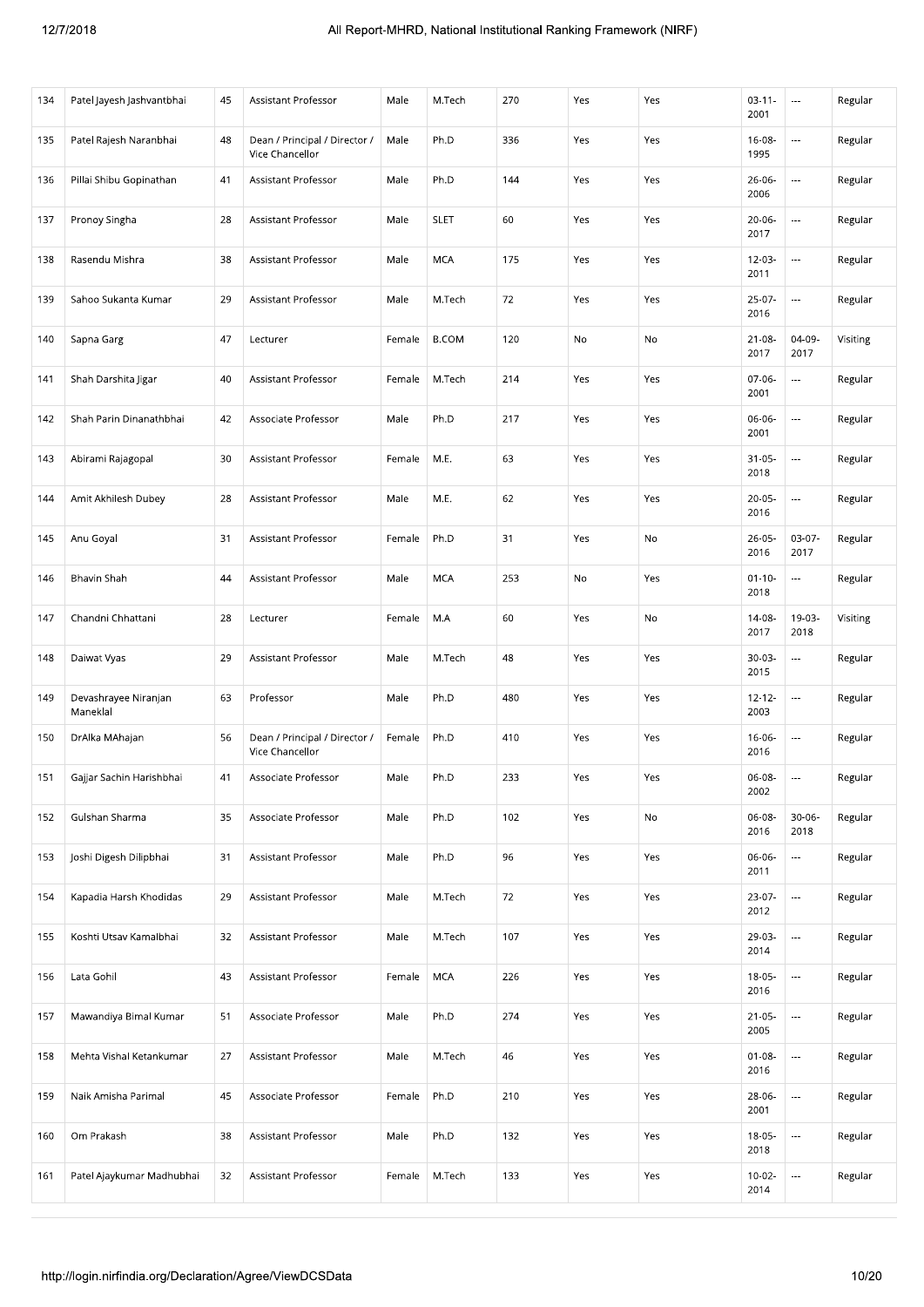| 162 | Patel Jigna Ashish                                       | 33 | Assistant Professor        | Female | M.Tech | 132 | Yes | Yes | 14-02-<br>2011      | $\sim$                   | Regular                |
|-----|----------------------------------------------------------|----|----------------------------|--------|--------|-----|-----|-----|---------------------|--------------------------|------------------------|
| 163 | Patel Ronakkumar<br>Rameshchandra                        | 29 | Assistant Professor        | Male   | M.Tech | 64  | Yes | No  | 06-08-<br>2012      | $27 - 07 -$<br>2017      | Regular                |
| 164 | Prajapati Hiren Manilal                                  | 29 | Assistant Professor        | Male   | M.E.   | 70  | Yes | Yes | $01-07-$<br>2013    | $\overline{\phantom{a}}$ | Regular                |
| 165 | Pronoya Bhattacharya                                     | 31 | Assistant Professor        | Male   | M.Tech | 121 | Yes | Yes | $21-03-$<br>2018    | ---                      | Regular                |
| 166 | Ratna Rao                                                | 52 | Assistant Professor        | Female | Ph.D   | 246 | Yes | Yes | 22-08-<br>2016      |                          | Regular                |
| 167 | Samir Mahajan                                            | 46 | Assistant Professor        | Male   | Ph.D   | 210 | Yes | Yes | $01 - 08 -$<br>2013 | ---                      | Regular                |
| 168 | Sarita Raisinghani                                       | 36 | Lecturer                   | Female | M.Sc.  | 132 | Yes | Yes | 03-04-<br>2017      | ---                      | Visiting               |
| 169 | Shah Dhaval Bipinchandra                                 | 32 | Assistant Professor        | Male   | M.Tech | 122 | Yes | Yes | $01 - 07 -$<br>2009 | $\cdots$                 | Regular                |
| 170 | Shah Pooja                                               | 35 | Assistant Professor        | Female | M.Tech | 156 | Yes | Yes | $22 - 10 -$<br>2007 |                          | Regular                |
| 171 | Siddharthsingh K                                         | 36 | Associate Professor        | Male   | Ph.D   | 143 | Yes | Yes | 23-05-<br>2016      | $\hspace{0.05cm}\ldots$  | Regular                |
| 172 | Agrawal Kedarprasad                                      | 55 | Associate Professor        | Male   | Ph.D   | 363 | Yes | Yes | 13-09-<br>2001      |                          | Regular                |
| 173 | Anant Patel                                              | 25 | Assistant Professor        | Male   | M.E.   | 41  | Yes | Yes | 27-06-<br>2017      |                          | Regular                |
| 174 | Bhanupriya Rohila                                        | 30 | Assistant Professor        | Female | Ph.D   | 36  | Yes | No  | $15-07-$<br>2017    | $31 - 05 -$<br>2018      | Adhoc /<br>Contractual |
| 175 | Bhut Vidita Dharmeshkumar                                | 34 | Assistant Professor        | Female | M.Tech | 144 | Yes | Yes | $12 - 02 -$<br>2009 | $\overline{\phantom{a}}$ | Regular                |
| 176 | Chintan Patel                                            | 27 | Assistant Professor        | Male   | M.Tech | 13  | Yes | Yes | $22-05-$<br>2017    | $\overline{\phantom{a}}$ | Regular                |
| 177 | Dave Urmil Vatsalbhai                                    | 46 | Professor                  | Male   | Ph.D   | 277 | Yes | Yes | $09-01-$<br>1997    |                          | Regular                |
| 178 | Dhaval Pujara Amrutbhai                                  | 43 | Professor                  | Male   | Ph.D   | 228 | Yes | Yes | $20-02-$<br>1998    | $\ldots$                 | Regular                |
| 179 | Dwivedi Ankur Harshadbhai                                | 44 | Assistant Professor        | Male   | Ph.D   | 170 | Yes | Yes | $07-01 -$<br>2011   | $\overline{\phantom{a}}$ | Regular                |
| 180 | Ghetiya Nilesh Dhirajlal                                 | 39 | Associate Professor        | Male   | Ph.D   | 204 | Yes | Yes | $15-06-$<br>2001    |                          | Regular                |
| 181 | Jafarullakhan Pathan                                     | 39 | <b>Assistant Professor</b> | Male   | M.E.   | 156 | Yes | Yes | $15-05-$<br>2017    |                          | Regular                |
| 182 | Joshi Tejas Mukundbhai                                   | 33 | Assistant Professor        | Male   | M.Tech | 108 | Yes | Yes | $08 - 01 -$<br>2013 |                          | Regular                |
| 183 | Karri V V Satyanarayana                                  | 33 | Assistant Professor        | Male   | M.Tech | 89  | Yes | Yes | 23-05-<br>2017      | ---                      | Regular                |
| 184 | Kunal Pathak                                             | 38 | Associate Professor        | Male   | Ph.D   | 138 | Yes | Yes | 17-04-<br>2017      | Щ,                       | Regular                |
| 185 | Mahesh Yeolekar                                          | 37 | Assistant Professor        | Male   | Ph.D   | 132 | Yes | Yes | 19-05-<br>2016      |                          | Regular                |
| 186 | Mehta Chintan Rajeshbhai                                 | 39 | Assistant Professor        | Male   | M.E.   | 188 | Yes | Yes | $11-05-$<br>2010    | $\overline{\phantom{a}}$ | Regular                |
| 187 | Modi Anitha Vishal                                       | 37 | Assistant Professor        | Female | M.Tech | 125 | Yes | Yes | $30-03-$<br>2015    |                          | Regular                |
| 188 | Nandini Sinha                                            | 48 | Lecturer                   | Female | MBA    | 281 | No  | No  | $10-07 -$<br>2017   | $02 - 12 -$<br>2017      | Visiting               |
| 189 | Panchal Tejas Hariprasad                                 | 38 | Assistant Professor        | Male   | M.E.   | 158 | Yes | Yes | $16 - 05 -$<br>2005 | $\ldots$                 | Regular                |
|     | http://login.nirfindia.org/Declaration/Agree/ViewDCSData |    |                            |        |        |     |     |     |                     |                          | 11/20                  |
|     |                                                          |    |                            |        |        |     |     |     |                     |                          |                        |
|     |                                                          |    |                            |        |        |     |     |     |                     |                          |                        |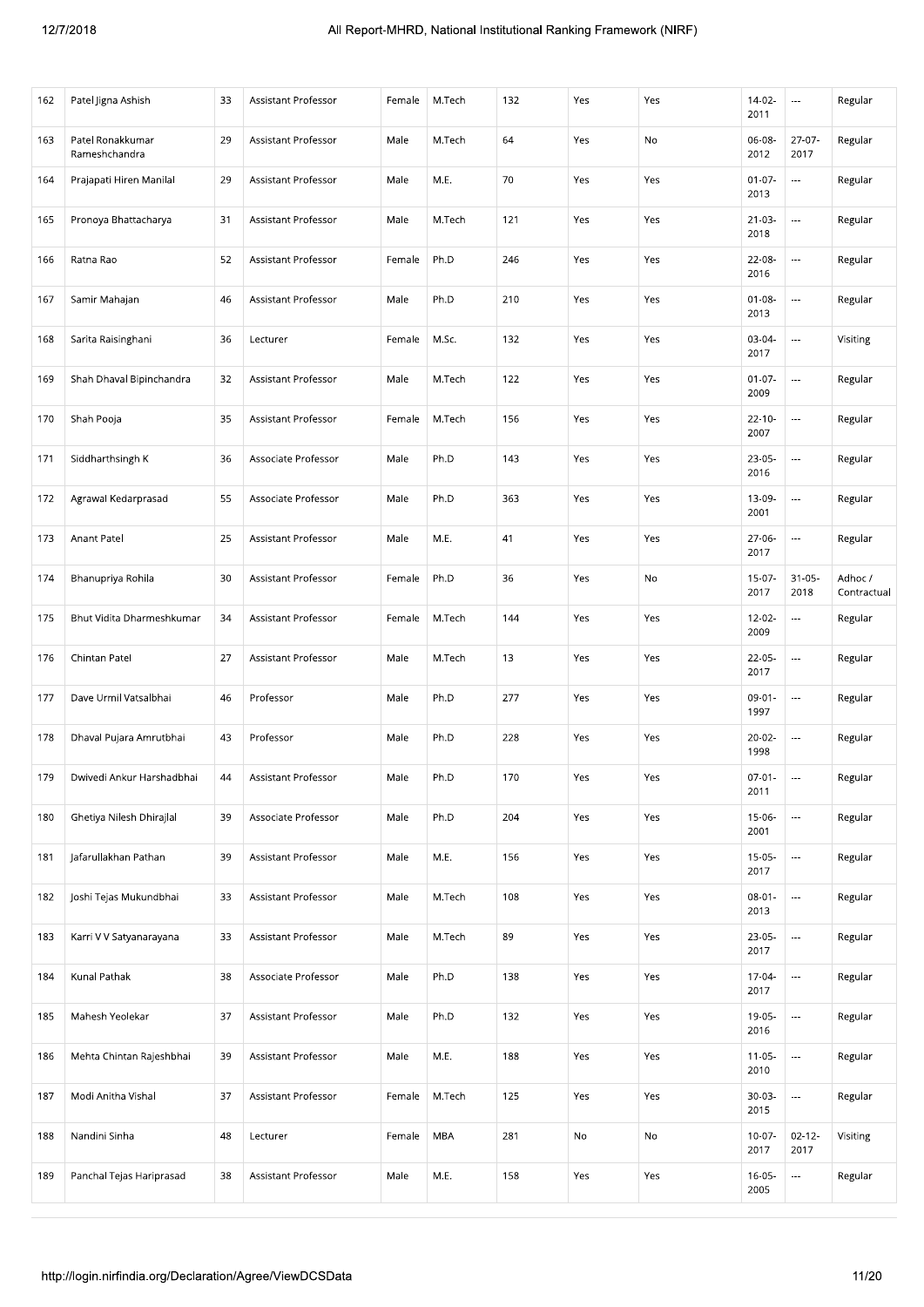#### 2018 2018 2018 All Report-MHRD, National Institutional Ranking Framework (NIRF)

| 190 | Patel Anand Somabhai                                              | 38 | Assistant Professor | Male   | M.Tech | 205 | Yes | Yes | 20-07-<br>2016      | $\cdots$                 | Regular  |  |
|-----|-------------------------------------------------------------------|----|---------------------|--------|--------|-----|-----|-----|---------------------|--------------------------|----------|--|
| 191 | Patel Kaushik Mithabhai                                           | 48 | Professor           | Male   | Ph.D   | 310 | Yes | Yes | $07-01-$<br>1997    | $\overline{\phantom{a}}$ | Regular  |  |
| 192 | PATEL SHEETAL                                                     | 36 | Other               | Female | B.E    | 16  | No  | No  | $12 - 01 -$<br>2015 | $17 - 11 -$<br>2017      | Visiting |  |
| 193 | Preksha Anil Pareek                                               | 29 | Assistant Professor | Female | M.Tech | 47  | Yes | Yes | $23-05-$<br>2017    | $\ldots$                 | Regular  |  |
| 194 | Rajan Datt                                                        | 41 | Assistant Professor | Male   | Ph.D   | 204 | Yes | Yes | $09-01-$<br>2009    | $\sim$                   | Regular  |  |
| 195 | Richa Mishra                                                      | 45 | Assistant Professor | Female | Ph.D   | 147 | Yes | Yes | $25-02-$<br>2011    | $\overline{\phantom{a}}$ | Regular  |  |
| 196 | Sandesh Sharma                                                    | 26 | Assistant Professor | Male   | M.Tech | 39  | Yes | No  | 26-07-<br>2016      | $12 - 06 -$<br>2018      | Regular  |  |
| 197 | Saxena Parag Anil Kishore                                         | 40 | Assistant Professor | Male   | M.Tech | 162 | Yes | No  | 08-04-<br>2006      | $27 - 07 -$<br>2017      | Regular  |  |
| 198 | Shah Manisha Tushar                                               | 38 | Assistant Professor | Female | Ph.D   | 168 | Yes | Yes | 06-06-<br>2005      | ---                      | Regular  |  |
| 199 | Sharma Priyanka Rahul                                             | 40 | Professor           | Female | Ph.D   | 227 | Yes | Yes | $10 - 04 -$<br>2002 | $\hspace{0.05cm}\ldots$  | Regular  |  |
| 200 | SONI SHASHIKANT B                                                 | 75 | Other               | Male   | M.Tech | 480 | Yes | Yes | 26-07-<br>2010      | $\ldots$                 | Visiting |  |
| 201 | Adhyaru Dipak Mukundray                                           | 44 | Professor           | Male   | Ph.D   | 276 | Yes | Yes | 05-08-<br>1998      |                          | Regular  |  |
| 202 | Amrolia Hormaz Zarir                                              | 29 | Assistant Professor | Male   | M.Tech | 72  | Yes | Yes | $11-07-$<br>2013    | ---                      | Regular  |  |
| 203 | Bagga Prashant<br>Jagdishchandra                                  | 45 | Assistant Professor | Male   | M.Tech | 214 | Yes | Yes | 13-07-<br>2016      | $\ldots$                 | Regular  |  |
| 204 | Bhojawala Vipulkumar<br>Manharlal                                 | 42 | Assistant Professor | Male   | M.Tech | 226 | Yes | Yes | 12-08-<br>2002      | $\ldots$                 | Regular  |  |
| 205 | Chauhan Mihir<br>Mahendrakumar                                    | 34 | Assistant Professor | Male   | Ph.D   | 142 | Yes | Yes | 28-05-<br>2008      | $\overline{\phantom{a}}$ | Regular  |  |
| 206 | Dave Jatinkumar<br>Maheshkumar                                    | 40 | Assistant Professor | Male   | Ph.D   | 190 | Yes | Yes | $01 - 08 -$<br>2005 | ---                      | Regular  |  |
| 207 | Dhare Vaishali Hitesh                                             | 39 | Assistant Professor | Female | Ph.D   | 200 | Yes | Yes | 13-09-<br>2004      | $\scriptstyle\cdots$     | Regular  |  |
| 208 | Dvijesh Bhatt                                                     | 30 | Assistant Professor | Male   | M.Tech | 72  | Yes | Yes | $13-07-$<br>2013    | $\ldots$                 | Regular  |  |
| 209 | Gaurang Raval                                                     | 42 | Associate Professor | Male   | Ph.D   | 240 | Yes | Yes | $15 - 10 -$<br>2005 | $\overline{\phantom{a}}$ | Regular  |  |
| 210 | Hiral Thakar                                                      | 30 | Assistant Professor | Female | M.E.   | 88  | Yes | Yes | 25-07-<br>2016      | $\overline{\phantom{a}}$ | Regular  |  |
| 211 | Joshi Shashikant Jagmitra                                         | 42 | Professor           | Male   | Ph.D   | 214 | Yes | Yes | $01 - 03 -$<br>2003 | $\ldots$                 | Regular  |  |
| 212 | Karishma Hingnekar                                                | 31 | Assistant Professor | Female | M.E.   | 84  | No  | Yes | 09-04-<br>2018      | ---                      | Regular  |  |
| 213 | Krishna Solanki                                                   | 30 | Lecturer            | Female | M.A    | 39  | Yes | Yes | 10-08-<br>2015      | $\overline{\phantom{a}}$ | Visiting |  |
| 214 | Madhuri Bhavsar                                                   | 47 | Professor           | Female | Ph.D   | 264 | Yes | Yes | $20 - 11 -$<br>2001 | $\hspace{0.05cm} \ldots$ | Regular  |  |
| 215 | Mecwan Akash Isudas                                               | 35 | Assistant Professor | Male   | Ph.D   | 165 | Yes | Yes | $04-07-$<br>2005    | $\ldots$                 | Regular  |  |
| 216 | Mewada Rajubhai Kanaiylala                                        | 41 | Professor           | Male   | Ph.D   | 215 | Yes | Yes | 06-08-<br>2001      | $\overline{\phantom{a}}$ | Regular  |  |
| 217 | Nair Anuja Ramchandran                                            | 31 | Assistant Professor | Female | M.Tech | 77  | Yes | Yes | $30-03-$<br>2015    |                          | Regular  |  |
|     | 12/20<br>http://login.nirfindia.org/Declaration/Agree/ViewDCSData |    |                     |        |        |     |     |     |                     |                          |          |  |
|     |                                                                   |    |                     |        |        |     |     |     |                     |                          |          |  |
|     |                                                                   |    |                     |        |        |     |     |     |                     |                          |          |  |
|     |                                                                   |    |                     |        |        |     |     |     |                     |                          |          |  |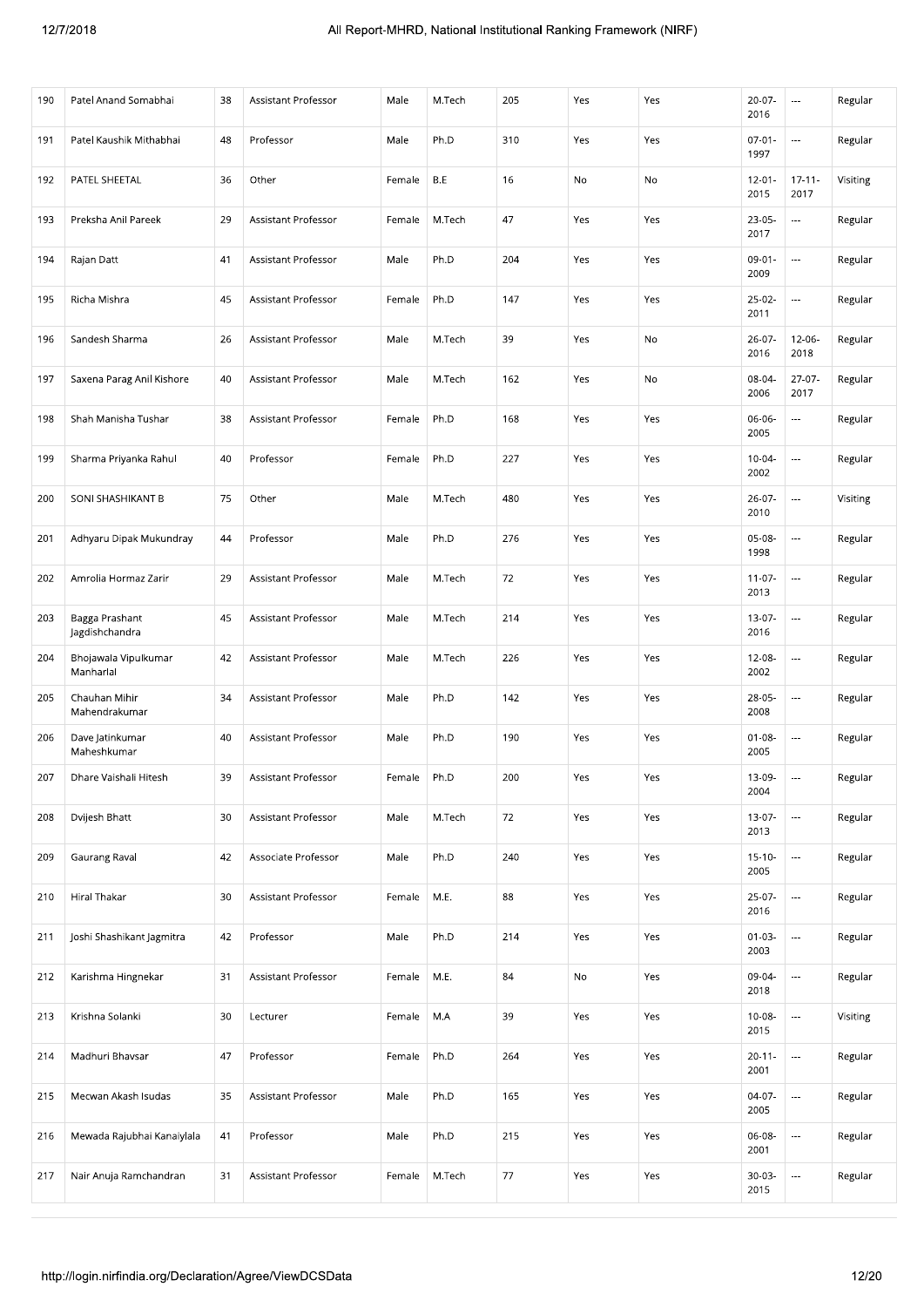| 218 | Panchal Mitesh Bipinbhai                                 | 41 | Associate Professor        | Male   | Ph.D       | 226 | Yes | Yes | $05-05-$<br>2015    | $\sim$                   | Regular  |
|-----|----------------------------------------------------------|----|----------------------------|--------|------------|-----|-----|-----|---------------------|--------------------------|----------|
| 219 | Patel Amit Narayanbhai                                   | 40 | <b>Assistant Professor</b> | Male   | M.E.       | 203 | Yes | Yes | $08-10-$<br>2003    | ---                      | Regular  |
| 220 | Patel Jitali Dineshkumar                                 | 34 | Assistant Professor        | Female | M.Tech     | 120 | Yes | Yes | 18-08-<br>2011      |                          | Regular  |
| 221 | Patel Sanjay Surendrabhai                                | 45 | Professor                  | Male   | Ph.D       | 255 | Yes | Yes | 08-03-<br>1998      |                          | Regular  |
| 222 | Preeti Kathiria                                          | 44 | Assistant Professor        | Female | <b>MCA</b> | 191 | Yes | Yes | 09-08-<br>2004      | ---                      | Regular  |
| 223 | Raiyani Sunil Dineshbhai                                 | 32 | Assistant Professor        | Male   | M.Tech     | 41  | Yes | Yes | $25-05-$<br>2015    | ---                      | Regular  |
| 224 | Raval Tejas Nitinkumar                                   | 31 | Assistant Professor        | Male   | M.Tech     | 106 | Yes | Yes | $11 - 06 -$<br>2012 | $\overline{a}$           | Regular  |
| 225 | Sandeep Malhotra                                         | 37 | Assistant Professor        | Male   | Ph.D       | 164 | Yes | Yes | $22-05-$<br>2014    | ---                      | Regular  |
| 226 | Savani Vijay Gopalbhai                                   | 38 | Assistant Professor        | Male   | Ph.D       | 215 | Yes | Yes | $11-07-$<br>2005    | $\overline{\phantom{a}}$ | Regular  |
| 227 | Shah Jalpa Bharatkumar                                   | 37 | Assistant Professor        | Female | M.Tech     | 190 | Yes | No  | $02 - 01 -$<br>2004 | $26 - 12 -$<br>2017      | Regular  |
| 228 | Sharma Ankit Ravindra                                    | 31 | Assistant Professor        | Male   | Ph.D       | 109 | Yes | Yes | $30 - 11 -$<br>2011 | ---                      | Regular  |
| 229 | Tejal Upadhyay                                           | 43 | Assistant Professor        | Female | M.Tech     | 257 | Yes | Yes | $20-02-$<br>2000    | $\overline{a}$           | Regular  |
| 230 | Umesh Bodkhe                                             | 29 | Assistant Professor        | Male   | M.Tech     | 36  | Yes | Yes | $22-05-$<br>2018    | $\cdots$                 | Regular  |
| 231 | Vineet Kothari                                           | 27 | Assistant Professor        | Male   | M.Tech     | 56  | Yes | Yes | 18-04-<br>2016      | $\overline{\phantom{a}}$ | Regular  |
| 232 | Sonia Mittal                                             | 46 | Assistant Professor        | Female | MCA        | 216 | Yes | Yes | 23-06-<br>2000      | $\overline{\phantom{a}}$ | Regular  |
| 233 | Thakkar Priyank<br>Bhupendrabhai                         | 39 | Associate Professor        | Male   | Ph.D       | 215 | Yes | Yes | 30-03-<br>2012      |                          | Regular  |
| 234 | Upadhyay Darshit<br>Shaileshkumar                        | 29 | Assistant Professor        | Male   | M.Tech     | 70  | Yes | Yes | $20 - 10 -$<br>2012 | ---                      | Regular  |
| 235 | Viraj Parekh                                             | 26 | Assistant Professor        | Female | M.Tech     | 38  | Yes | Yes | 29-08-<br>2016      | $\overline{\phantom{a}}$ | Regular  |
| 236 | Shukla Ami Jigar                                         | 37 | Assistant Professor        | Female | M.Tech     | 174 | Yes | Yes | $01 - 02 -$<br>2008 | $\overline{\phantom{a}}$ | Regular  |
| 237 | Sweta Patel                                              | 28 | Lecturer                   | Female | M.Sc.      | 48  | Yes | Yes | $31 - 08 -$<br>2015 |                          | Visiting |
| 238 | Trivedi Yogesh Nagarlal                                  | 45 | Professor                  | Male   | Ph.D       | 266 | Yes | Yes | $04 - 10 -$<br>1996 | ---                      | Regular  |
| 239 | Vachhani Khyati Praful                                   | 29 | <b>Assistant Professor</b> | Female | M.Tech     | 75  | Yes | No  | $15-07-$<br>2013    | $31 - 05 -$<br>2018      | Regular  |
| 240 | Vyas Tarjni Ketanbhai                                    | 29 | Assistant Professor        | Female | M.Tech     | 90  | Yes | Yes | $02 - 07 -$<br>2012 | ---                      | Regular  |
| 241 | Sharma Sandip Prahladbhai                                | 34 | Assistant Professor        | Male   | M.Tech     | 104 | Yes | No  | $20-02-$<br>2009    | $27 - 07 -$<br>2017      | Regular  |
| 242 | Sudeep Tanwar                                            | 37 | Associate Professor        | Male   | Ph.D       | 193 | Yes | Yes | $02-07-$<br>2016    | $\overline{\phantom{a}}$ | Regular  |
| 243 | Thakker Sonal Pragnesh                                   | 49 | Assistant Professor        | Female | M.Tech     | 240 | Yes | Yes | $05-01-$<br>2008    |                          | Regular  |
| 244 | Upadhyay Manisha Asit                                    | 47 | Associate Professor        | Female | Ph.D       | 271 | Yes | Yes | 05-08-<br>1998      |                          | Regular  |
| 245 | Virali Patoliya                                          | 27 | Lecturer                   | Female | M. Phil    | 36  | No  | No  | 08-08-<br>2017      | $05-05-$<br>2018         | Visiting |
|     |                                                          |    |                            |        |            |     |     |     |                     |                          |          |
|     | http://login.nirfindia.org/Declaration/Agree/ViewDCSData |    |                            |        |            |     |     |     |                     |                          | 13/20    |
|     |                                                          |    |                            |        |            |     |     |     |                     |                          |          |
|     |                                                          |    |                            |        |            |     |     |     |                     |                          |          |
|     |                                                          |    |                            |        |            |     |     |     |                     |                          |          |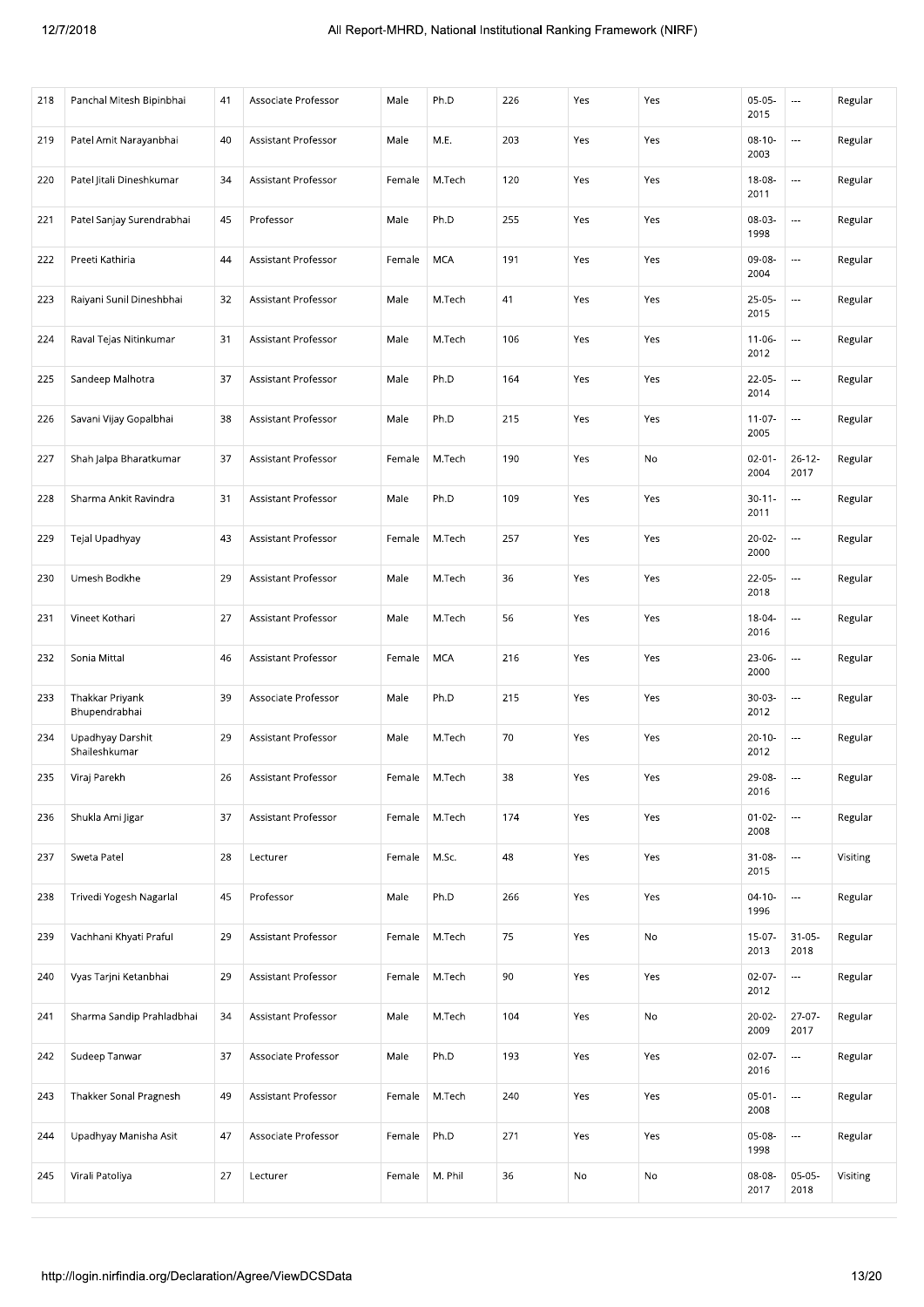| <b>SLET</b><br>$14-07-$<br>09-02-<br>Ujala Shamnani<br>29<br>Assistant Professor<br>54<br>Yes<br>No<br>Regular<br>247<br>Female<br>2014<br>2018<br>Vaidya Vishal Manojkumar<br>36<br>Assistant Professor<br>117<br>248<br>Male<br>M.Tech<br>Yes<br>Yes<br>$20 - 01 -$<br>$\overline{\phantom{a}}$<br>Regular<br>2009<br>43<br>Ph.D<br>223<br>249<br>Zaveri Tanish Hemal<br>Professor<br>Male<br>Yes<br>Yes<br>$04-07-$<br><br>Regular<br>2000<br>$\overline{\phantom{a}}$<br>27<br>Assistant Professor<br>Male<br>M.Sc.<br>26<br>Yes<br>Yes<br>$18-05-$<br>250<br>Tanuj Gupta<br>Regular<br>2016<br>Ph.D<br>210<br>Yes<br>Yes<br>22-04-<br>Ukani Vijaykumar Shantilal<br>39<br>Associate Professor<br>Male<br>---<br>Regular<br>251<br>2002<br>Ph.D<br>252<br>Valiveti Sharada Ramakrishna<br>39<br>Associate Professor<br>213<br>Yes<br>Yes<br>$01 - 01 -$<br>$\overline{\phantom{a}}$<br>Regular<br>Female<br>2001<br>33<br>M.E.<br>142<br>Yes<br>Yes<br>$15-05-$<br>Regular<br>253<br>Suthar Jahanvi Miteshbhai<br>Assistant Professor<br>Female<br>$\ldots$<br>2009<br>Ph.D<br>298<br>$05-09-$<br>Trivedi Reena Rajanikant<br>46<br>Associate Professor<br>Yes<br>Yes<br>---<br>Regular<br>254<br>Female<br>1997<br>Usha Patel<br>38<br>M.Tech<br>133<br>Assistant Professor<br>Yes<br>Yes<br>$12 - 12 -$<br>$\overline{a}$<br>Regular<br>255<br>Female<br>2007<br>Ph.D<br>246<br>Vora Santoshkumar<br>44<br>Professor<br>Male<br>Yes<br>Yes<br>29-07-<br>256<br><br>Regular<br>1998<br><b>MCA</b><br>36<br>Assistant Professor<br>166<br>Yes<br>Yes<br>$15 - 01 -$<br>$\overline{\phantom{a}}$<br>257<br>Smita Agrawal<br>Female<br>Regular<br>2009<br>89<br>Tarun Kumar Tailor<br>32<br>Assistant Professor<br>Male<br>M.Tech<br>Yes<br>Yes<br>24-05-<br>$\overline{\phantom{a}}$<br>Regular<br>258<br>2017<br>Umedbhai A Patel<br>69<br>Professor<br>Male<br>553<br>Yes<br>Yes<br>$08 - 11 -$<br>259<br>M.E.<br>$\overline{\phantom{a}}$<br>Regular<br>1995<br>49<br>Assistant Professor<br>Ph.D<br>284<br>$18 - 10 -$<br>260<br>Vellala Paramsivan<br>Male<br>Yes<br>Yes<br>$\ldots$<br>Regular<br>2006<br>61<br><b>MMS</b><br>445<br>Anand Deo<br>Other<br>Male<br>Yes<br>Yes<br>$01 - 10 -$<br>---<br>Adhoc /<br>261<br>2015<br>Contractual<br>53<br>Professor<br>Ph.D<br>365<br>Ashwini Awasthi<br>Male<br>Yes<br>Yes<br>$05-06-$<br>262<br>$\ldots$<br>Regular<br>2007<br>$16 - 05 -$<br>34<br>Male<br>MBA<br>133<br>÷,<br>263<br>Balakrishnan Unny<br>Assistant Professor<br>Yes<br>Yes<br>Regular<br>2016<br>Ph.D<br>$25-05-$<br>$\cdots$<br>33<br>Assistant Professor<br>137<br>Yes<br>Yes<br>Regular<br>264<br>BHATT AMOLA SHAHIR<br>Female<br>2015<br><br><b>CHATTERJEE MONALI S</b><br>Ph.D<br>124<br>38<br>Assistant Professor<br>Female<br>Yes<br>Yes<br>26-05-<br>Regular<br>265<br>2015<br>Chetan Jhaveri<br>45<br>Assistant Professor<br>Male<br>Ph.D<br>272<br>Yes<br>Yes<br>---<br>Regular<br>266<br>$15-06-$<br>2011<br>Ph.D<br>484<br>Adhoc /<br>267<br>CHUGAN PAWAN KUMAR<br>66<br>Professor<br>Male<br>Yes<br>Yes<br>12-06-<br>$\ldots$<br>2017<br>Contractual<br>Ph.D<br>84<br><br>DABRAL SHRESTHA<br>31<br>Assistant Professor<br>Female<br>Yes<br>Yes<br>18-05-<br>Regular<br>268<br>2017<br>484<br>62<br>Professor<br>Male<br>Ph.D<br>Yes<br>Yes<br>269<br>DANAK DEEPAKKUMAR<br>$14 - 11 -$<br>$\overline{\phantom{a}}$<br>Regular<br>JAYKRISHNA<br>2002<br>29<br>MBA<br>74<br>28-05-<br>$\overline{\phantom{a}}$<br>270<br>DAVE NIYATI<br>Assistant Professor<br>Female<br>Yes<br>Yes<br>Regular<br>2015<br><br>DESAI KHYATI M<br>40<br>Assistant Professor<br>MBA<br>217<br>Yes<br>Yes<br>$26-12-$<br>Regular<br>271<br>Female<br>2013<br>Ph.D<br>84<br>$30 - 05 -$<br>Gaurav Mishra<br>37<br>Assistant Professor<br>Male<br>Yes<br>No<br>$16 - 05 -$<br>Regular<br>272<br>2016<br>2018<br><b>GUHA PRITHA</b><br>37<br>Assistant Professor<br>Ph.D<br>108<br>Yes<br>Yes<br>273<br>Female<br>$16 - 05 -$<br>Regular<br>$\ldots$<br>2016<br>14/20<br>http://login.nirfindia.org/Declaration/Agree/ViewDCSData | 246 | Tandel Roshankumar<br>Rameshchandra | 26 | Assistant Professor | Male | M.Tech | 24 | Yes | Yes | 03-08-<br>2016 | $\sim$ | Regular |
|------------------------------------------------------------------------------------------------------------------------------------------------------------------------------------------------------------------------------------------------------------------------------------------------------------------------------------------------------------------------------------------------------------------------------------------------------------------------------------------------------------------------------------------------------------------------------------------------------------------------------------------------------------------------------------------------------------------------------------------------------------------------------------------------------------------------------------------------------------------------------------------------------------------------------------------------------------------------------------------------------------------------------------------------------------------------------------------------------------------------------------------------------------------------------------------------------------------------------------------------------------------------------------------------------------------------------------------------------------------------------------------------------------------------------------------------------------------------------------------------------------------------------------------------------------------------------------------------------------------------------------------------------------------------------------------------------------------------------------------------------------------------------------------------------------------------------------------------------------------------------------------------------------------------------------------------------------------------------------------------------------------------------------------------------------------------------------------------------------------------------------------------------------------------------------------------------------------------------------------------------------------------------------------------------------------------------------------------------------------------------------------------------------------------------------------------------------------------------------------------------------------------------------------------------------------------------------------------------------------------------------------------------------------------------------------------------------------------------------------------------------------------------------------------------------------------------------------------------------------------------------------------------------------------------------------------------------------------------------------------------------------------------------------------------------------------------------------------------------------------------------------------------------------------------------------------------------------------------------------------------------------------------------------------------------------------------------------------------------------------------------------------------------------------------------------------------------------------------------------------------------------------------------------------------------------------------------------------------------------------------------------------------------------------------------------------------------------------------------------------------------------------------------------------------------------------------------------------------------------------------------------------------------------------------------------------------------------------------------------------------------------------------------------------|-----|-------------------------------------|----|---------------------|------|--------|----|-----|-----|----------------|--------|---------|
|                                                                                                                                                                                                                                                                                                                                                                                                                                                                                                                                                                                                                                                                                                                                                                                                                                                                                                                                                                                                                                                                                                                                                                                                                                                                                                                                                                                                                                                                                                                                                                                                                                                                                                                                                                                                                                                                                                                                                                                                                                                                                                                                                                                                                                                                                                                                                                                                                                                                                                                                                                                                                                                                                                                                                                                                                                                                                                                                                                                                                                                                                                                                                                                                                                                                                                                                                                                                                                                                                                                                                                                                                                                                                                                                                                                                                                                                                                                                                                                                                                                |     |                                     |    |                     |      |        |    |     |     |                |        |         |
|                                                                                                                                                                                                                                                                                                                                                                                                                                                                                                                                                                                                                                                                                                                                                                                                                                                                                                                                                                                                                                                                                                                                                                                                                                                                                                                                                                                                                                                                                                                                                                                                                                                                                                                                                                                                                                                                                                                                                                                                                                                                                                                                                                                                                                                                                                                                                                                                                                                                                                                                                                                                                                                                                                                                                                                                                                                                                                                                                                                                                                                                                                                                                                                                                                                                                                                                                                                                                                                                                                                                                                                                                                                                                                                                                                                                                                                                                                                                                                                                                                                |     |                                     |    |                     |      |        |    |     |     |                |        |         |
|                                                                                                                                                                                                                                                                                                                                                                                                                                                                                                                                                                                                                                                                                                                                                                                                                                                                                                                                                                                                                                                                                                                                                                                                                                                                                                                                                                                                                                                                                                                                                                                                                                                                                                                                                                                                                                                                                                                                                                                                                                                                                                                                                                                                                                                                                                                                                                                                                                                                                                                                                                                                                                                                                                                                                                                                                                                                                                                                                                                                                                                                                                                                                                                                                                                                                                                                                                                                                                                                                                                                                                                                                                                                                                                                                                                                                                                                                                                                                                                                                                                |     |                                     |    |                     |      |        |    |     |     |                |        |         |
|                                                                                                                                                                                                                                                                                                                                                                                                                                                                                                                                                                                                                                                                                                                                                                                                                                                                                                                                                                                                                                                                                                                                                                                                                                                                                                                                                                                                                                                                                                                                                                                                                                                                                                                                                                                                                                                                                                                                                                                                                                                                                                                                                                                                                                                                                                                                                                                                                                                                                                                                                                                                                                                                                                                                                                                                                                                                                                                                                                                                                                                                                                                                                                                                                                                                                                                                                                                                                                                                                                                                                                                                                                                                                                                                                                                                                                                                                                                                                                                                                                                |     |                                     |    |                     |      |        |    |     |     |                |        |         |
|                                                                                                                                                                                                                                                                                                                                                                                                                                                                                                                                                                                                                                                                                                                                                                                                                                                                                                                                                                                                                                                                                                                                                                                                                                                                                                                                                                                                                                                                                                                                                                                                                                                                                                                                                                                                                                                                                                                                                                                                                                                                                                                                                                                                                                                                                                                                                                                                                                                                                                                                                                                                                                                                                                                                                                                                                                                                                                                                                                                                                                                                                                                                                                                                                                                                                                                                                                                                                                                                                                                                                                                                                                                                                                                                                                                                                                                                                                                                                                                                                                                |     |                                     |    |                     |      |        |    |     |     |                |        |         |
|                                                                                                                                                                                                                                                                                                                                                                                                                                                                                                                                                                                                                                                                                                                                                                                                                                                                                                                                                                                                                                                                                                                                                                                                                                                                                                                                                                                                                                                                                                                                                                                                                                                                                                                                                                                                                                                                                                                                                                                                                                                                                                                                                                                                                                                                                                                                                                                                                                                                                                                                                                                                                                                                                                                                                                                                                                                                                                                                                                                                                                                                                                                                                                                                                                                                                                                                                                                                                                                                                                                                                                                                                                                                                                                                                                                                                                                                                                                                                                                                                                                |     |                                     |    |                     |      |        |    |     |     |                |        |         |
|                                                                                                                                                                                                                                                                                                                                                                                                                                                                                                                                                                                                                                                                                                                                                                                                                                                                                                                                                                                                                                                                                                                                                                                                                                                                                                                                                                                                                                                                                                                                                                                                                                                                                                                                                                                                                                                                                                                                                                                                                                                                                                                                                                                                                                                                                                                                                                                                                                                                                                                                                                                                                                                                                                                                                                                                                                                                                                                                                                                                                                                                                                                                                                                                                                                                                                                                                                                                                                                                                                                                                                                                                                                                                                                                                                                                                                                                                                                                                                                                                                                |     |                                     |    |                     |      |        |    |     |     |                |        |         |
|                                                                                                                                                                                                                                                                                                                                                                                                                                                                                                                                                                                                                                                                                                                                                                                                                                                                                                                                                                                                                                                                                                                                                                                                                                                                                                                                                                                                                                                                                                                                                                                                                                                                                                                                                                                                                                                                                                                                                                                                                                                                                                                                                                                                                                                                                                                                                                                                                                                                                                                                                                                                                                                                                                                                                                                                                                                                                                                                                                                                                                                                                                                                                                                                                                                                                                                                                                                                                                                                                                                                                                                                                                                                                                                                                                                                                                                                                                                                                                                                                                                |     |                                     |    |                     |      |        |    |     |     |                |        |         |
|                                                                                                                                                                                                                                                                                                                                                                                                                                                                                                                                                                                                                                                                                                                                                                                                                                                                                                                                                                                                                                                                                                                                                                                                                                                                                                                                                                                                                                                                                                                                                                                                                                                                                                                                                                                                                                                                                                                                                                                                                                                                                                                                                                                                                                                                                                                                                                                                                                                                                                                                                                                                                                                                                                                                                                                                                                                                                                                                                                                                                                                                                                                                                                                                                                                                                                                                                                                                                                                                                                                                                                                                                                                                                                                                                                                                                                                                                                                                                                                                                                                |     |                                     |    |                     |      |        |    |     |     |                |        |         |
|                                                                                                                                                                                                                                                                                                                                                                                                                                                                                                                                                                                                                                                                                                                                                                                                                                                                                                                                                                                                                                                                                                                                                                                                                                                                                                                                                                                                                                                                                                                                                                                                                                                                                                                                                                                                                                                                                                                                                                                                                                                                                                                                                                                                                                                                                                                                                                                                                                                                                                                                                                                                                                                                                                                                                                                                                                                                                                                                                                                                                                                                                                                                                                                                                                                                                                                                                                                                                                                                                                                                                                                                                                                                                                                                                                                                                                                                                                                                                                                                                                                |     |                                     |    |                     |      |        |    |     |     |                |        |         |
|                                                                                                                                                                                                                                                                                                                                                                                                                                                                                                                                                                                                                                                                                                                                                                                                                                                                                                                                                                                                                                                                                                                                                                                                                                                                                                                                                                                                                                                                                                                                                                                                                                                                                                                                                                                                                                                                                                                                                                                                                                                                                                                                                                                                                                                                                                                                                                                                                                                                                                                                                                                                                                                                                                                                                                                                                                                                                                                                                                                                                                                                                                                                                                                                                                                                                                                                                                                                                                                                                                                                                                                                                                                                                                                                                                                                                                                                                                                                                                                                                                                |     |                                     |    |                     |      |        |    |     |     |                |        |         |
|                                                                                                                                                                                                                                                                                                                                                                                                                                                                                                                                                                                                                                                                                                                                                                                                                                                                                                                                                                                                                                                                                                                                                                                                                                                                                                                                                                                                                                                                                                                                                                                                                                                                                                                                                                                                                                                                                                                                                                                                                                                                                                                                                                                                                                                                                                                                                                                                                                                                                                                                                                                                                                                                                                                                                                                                                                                                                                                                                                                                                                                                                                                                                                                                                                                                                                                                                                                                                                                                                                                                                                                                                                                                                                                                                                                                                                                                                                                                                                                                                                                |     |                                     |    |                     |      |        |    |     |     |                |        |         |
|                                                                                                                                                                                                                                                                                                                                                                                                                                                                                                                                                                                                                                                                                                                                                                                                                                                                                                                                                                                                                                                                                                                                                                                                                                                                                                                                                                                                                                                                                                                                                                                                                                                                                                                                                                                                                                                                                                                                                                                                                                                                                                                                                                                                                                                                                                                                                                                                                                                                                                                                                                                                                                                                                                                                                                                                                                                                                                                                                                                                                                                                                                                                                                                                                                                                                                                                                                                                                                                                                                                                                                                                                                                                                                                                                                                                                                                                                                                                                                                                                                                |     |                                     |    |                     |      |        |    |     |     |                |        |         |
|                                                                                                                                                                                                                                                                                                                                                                                                                                                                                                                                                                                                                                                                                                                                                                                                                                                                                                                                                                                                                                                                                                                                                                                                                                                                                                                                                                                                                                                                                                                                                                                                                                                                                                                                                                                                                                                                                                                                                                                                                                                                                                                                                                                                                                                                                                                                                                                                                                                                                                                                                                                                                                                                                                                                                                                                                                                                                                                                                                                                                                                                                                                                                                                                                                                                                                                                                                                                                                                                                                                                                                                                                                                                                                                                                                                                                                                                                                                                                                                                                                                |     |                                     |    |                     |      |        |    |     |     |                |        |         |
|                                                                                                                                                                                                                                                                                                                                                                                                                                                                                                                                                                                                                                                                                                                                                                                                                                                                                                                                                                                                                                                                                                                                                                                                                                                                                                                                                                                                                                                                                                                                                                                                                                                                                                                                                                                                                                                                                                                                                                                                                                                                                                                                                                                                                                                                                                                                                                                                                                                                                                                                                                                                                                                                                                                                                                                                                                                                                                                                                                                                                                                                                                                                                                                                                                                                                                                                                                                                                                                                                                                                                                                                                                                                                                                                                                                                                                                                                                                                                                                                                                                |     |                                     |    |                     |      |        |    |     |     |                |        |         |
|                                                                                                                                                                                                                                                                                                                                                                                                                                                                                                                                                                                                                                                                                                                                                                                                                                                                                                                                                                                                                                                                                                                                                                                                                                                                                                                                                                                                                                                                                                                                                                                                                                                                                                                                                                                                                                                                                                                                                                                                                                                                                                                                                                                                                                                                                                                                                                                                                                                                                                                                                                                                                                                                                                                                                                                                                                                                                                                                                                                                                                                                                                                                                                                                                                                                                                                                                                                                                                                                                                                                                                                                                                                                                                                                                                                                                                                                                                                                                                                                                                                |     |                                     |    |                     |      |        |    |     |     |                |        |         |
|                                                                                                                                                                                                                                                                                                                                                                                                                                                                                                                                                                                                                                                                                                                                                                                                                                                                                                                                                                                                                                                                                                                                                                                                                                                                                                                                                                                                                                                                                                                                                                                                                                                                                                                                                                                                                                                                                                                                                                                                                                                                                                                                                                                                                                                                                                                                                                                                                                                                                                                                                                                                                                                                                                                                                                                                                                                                                                                                                                                                                                                                                                                                                                                                                                                                                                                                                                                                                                                                                                                                                                                                                                                                                                                                                                                                                                                                                                                                                                                                                                                |     |                                     |    |                     |      |        |    |     |     |                |        |         |
|                                                                                                                                                                                                                                                                                                                                                                                                                                                                                                                                                                                                                                                                                                                                                                                                                                                                                                                                                                                                                                                                                                                                                                                                                                                                                                                                                                                                                                                                                                                                                                                                                                                                                                                                                                                                                                                                                                                                                                                                                                                                                                                                                                                                                                                                                                                                                                                                                                                                                                                                                                                                                                                                                                                                                                                                                                                                                                                                                                                                                                                                                                                                                                                                                                                                                                                                                                                                                                                                                                                                                                                                                                                                                                                                                                                                                                                                                                                                                                                                                                                |     |                                     |    |                     |      |        |    |     |     |                |        |         |
|                                                                                                                                                                                                                                                                                                                                                                                                                                                                                                                                                                                                                                                                                                                                                                                                                                                                                                                                                                                                                                                                                                                                                                                                                                                                                                                                                                                                                                                                                                                                                                                                                                                                                                                                                                                                                                                                                                                                                                                                                                                                                                                                                                                                                                                                                                                                                                                                                                                                                                                                                                                                                                                                                                                                                                                                                                                                                                                                                                                                                                                                                                                                                                                                                                                                                                                                                                                                                                                                                                                                                                                                                                                                                                                                                                                                                                                                                                                                                                                                                                                |     |                                     |    |                     |      |        |    |     |     |                |        |         |
|                                                                                                                                                                                                                                                                                                                                                                                                                                                                                                                                                                                                                                                                                                                                                                                                                                                                                                                                                                                                                                                                                                                                                                                                                                                                                                                                                                                                                                                                                                                                                                                                                                                                                                                                                                                                                                                                                                                                                                                                                                                                                                                                                                                                                                                                                                                                                                                                                                                                                                                                                                                                                                                                                                                                                                                                                                                                                                                                                                                                                                                                                                                                                                                                                                                                                                                                                                                                                                                                                                                                                                                                                                                                                                                                                                                                                                                                                                                                                                                                                                                |     |                                     |    |                     |      |        |    |     |     |                |        |         |
|                                                                                                                                                                                                                                                                                                                                                                                                                                                                                                                                                                                                                                                                                                                                                                                                                                                                                                                                                                                                                                                                                                                                                                                                                                                                                                                                                                                                                                                                                                                                                                                                                                                                                                                                                                                                                                                                                                                                                                                                                                                                                                                                                                                                                                                                                                                                                                                                                                                                                                                                                                                                                                                                                                                                                                                                                                                                                                                                                                                                                                                                                                                                                                                                                                                                                                                                                                                                                                                                                                                                                                                                                                                                                                                                                                                                                                                                                                                                                                                                                                                |     |                                     |    |                     |      |        |    |     |     |                |        |         |
|                                                                                                                                                                                                                                                                                                                                                                                                                                                                                                                                                                                                                                                                                                                                                                                                                                                                                                                                                                                                                                                                                                                                                                                                                                                                                                                                                                                                                                                                                                                                                                                                                                                                                                                                                                                                                                                                                                                                                                                                                                                                                                                                                                                                                                                                                                                                                                                                                                                                                                                                                                                                                                                                                                                                                                                                                                                                                                                                                                                                                                                                                                                                                                                                                                                                                                                                                                                                                                                                                                                                                                                                                                                                                                                                                                                                                                                                                                                                                                                                                                                |     |                                     |    |                     |      |        |    |     |     |                |        |         |
|                                                                                                                                                                                                                                                                                                                                                                                                                                                                                                                                                                                                                                                                                                                                                                                                                                                                                                                                                                                                                                                                                                                                                                                                                                                                                                                                                                                                                                                                                                                                                                                                                                                                                                                                                                                                                                                                                                                                                                                                                                                                                                                                                                                                                                                                                                                                                                                                                                                                                                                                                                                                                                                                                                                                                                                                                                                                                                                                                                                                                                                                                                                                                                                                                                                                                                                                                                                                                                                                                                                                                                                                                                                                                                                                                                                                                                                                                                                                                                                                                                                |     |                                     |    |                     |      |        |    |     |     |                |        |         |
|                                                                                                                                                                                                                                                                                                                                                                                                                                                                                                                                                                                                                                                                                                                                                                                                                                                                                                                                                                                                                                                                                                                                                                                                                                                                                                                                                                                                                                                                                                                                                                                                                                                                                                                                                                                                                                                                                                                                                                                                                                                                                                                                                                                                                                                                                                                                                                                                                                                                                                                                                                                                                                                                                                                                                                                                                                                                                                                                                                                                                                                                                                                                                                                                                                                                                                                                                                                                                                                                                                                                                                                                                                                                                                                                                                                                                                                                                                                                                                                                                                                |     |                                     |    |                     |      |        |    |     |     |                |        |         |
|                                                                                                                                                                                                                                                                                                                                                                                                                                                                                                                                                                                                                                                                                                                                                                                                                                                                                                                                                                                                                                                                                                                                                                                                                                                                                                                                                                                                                                                                                                                                                                                                                                                                                                                                                                                                                                                                                                                                                                                                                                                                                                                                                                                                                                                                                                                                                                                                                                                                                                                                                                                                                                                                                                                                                                                                                                                                                                                                                                                                                                                                                                                                                                                                                                                                                                                                                                                                                                                                                                                                                                                                                                                                                                                                                                                                                                                                                                                                                                                                                                                |     |                                     |    |                     |      |        |    |     |     |                |        |         |
|                                                                                                                                                                                                                                                                                                                                                                                                                                                                                                                                                                                                                                                                                                                                                                                                                                                                                                                                                                                                                                                                                                                                                                                                                                                                                                                                                                                                                                                                                                                                                                                                                                                                                                                                                                                                                                                                                                                                                                                                                                                                                                                                                                                                                                                                                                                                                                                                                                                                                                                                                                                                                                                                                                                                                                                                                                                                                                                                                                                                                                                                                                                                                                                                                                                                                                                                                                                                                                                                                                                                                                                                                                                                                                                                                                                                                                                                                                                                                                                                                                                |     |                                     |    |                     |      |        |    |     |     |                |        |         |
|                                                                                                                                                                                                                                                                                                                                                                                                                                                                                                                                                                                                                                                                                                                                                                                                                                                                                                                                                                                                                                                                                                                                                                                                                                                                                                                                                                                                                                                                                                                                                                                                                                                                                                                                                                                                                                                                                                                                                                                                                                                                                                                                                                                                                                                                                                                                                                                                                                                                                                                                                                                                                                                                                                                                                                                                                                                                                                                                                                                                                                                                                                                                                                                                                                                                                                                                                                                                                                                                                                                                                                                                                                                                                                                                                                                                                                                                                                                                                                                                                                                |     |                                     |    |                     |      |        |    |     |     |                |        |         |
|                                                                                                                                                                                                                                                                                                                                                                                                                                                                                                                                                                                                                                                                                                                                                                                                                                                                                                                                                                                                                                                                                                                                                                                                                                                                                                                                                                                                                                                                                                                                                                                                                                                                                                                                                                                                                                                                                                                                                                                                                                                                                                                                                                                                                                                                                                                                                                                                                                                                                                                                                                                                                                                                                                                                                                                                                                                                                                                                                                                                                                                                                                                                                                                                                                                                                                                                                                                                                                                                                                                                                                                                                                                                                                                                                                                                                                                                                                                                                                                                                                                |     |                                     |    |                     |      |        |    |     |     |                |        |         |
|                                                                                                                                                                                                                                                                                                                                                                                                                                                                                                                                                                                                                                                                                                                                                                                                                                                                                                                                                                                                                                                                                                                                                                                                                                                                                                                                                                                                                                                                                                                                                                                                                                                                                                                                                                                                                                                                                                                                                                                                                                                                                                                                                                                                                                                                                                                                                                                                                                                                                                                                                                                                                                                                                                                                                                                                                                                                                                                                                                                                                                                                                                                                                                                                                                                                                                                                                                                                                                                                                                                                                                                                                                                                                                                                                                                                                                                                                                                                                                                                                                                |     |                                     |    |                     |      |        |    |     |     |                |        |         |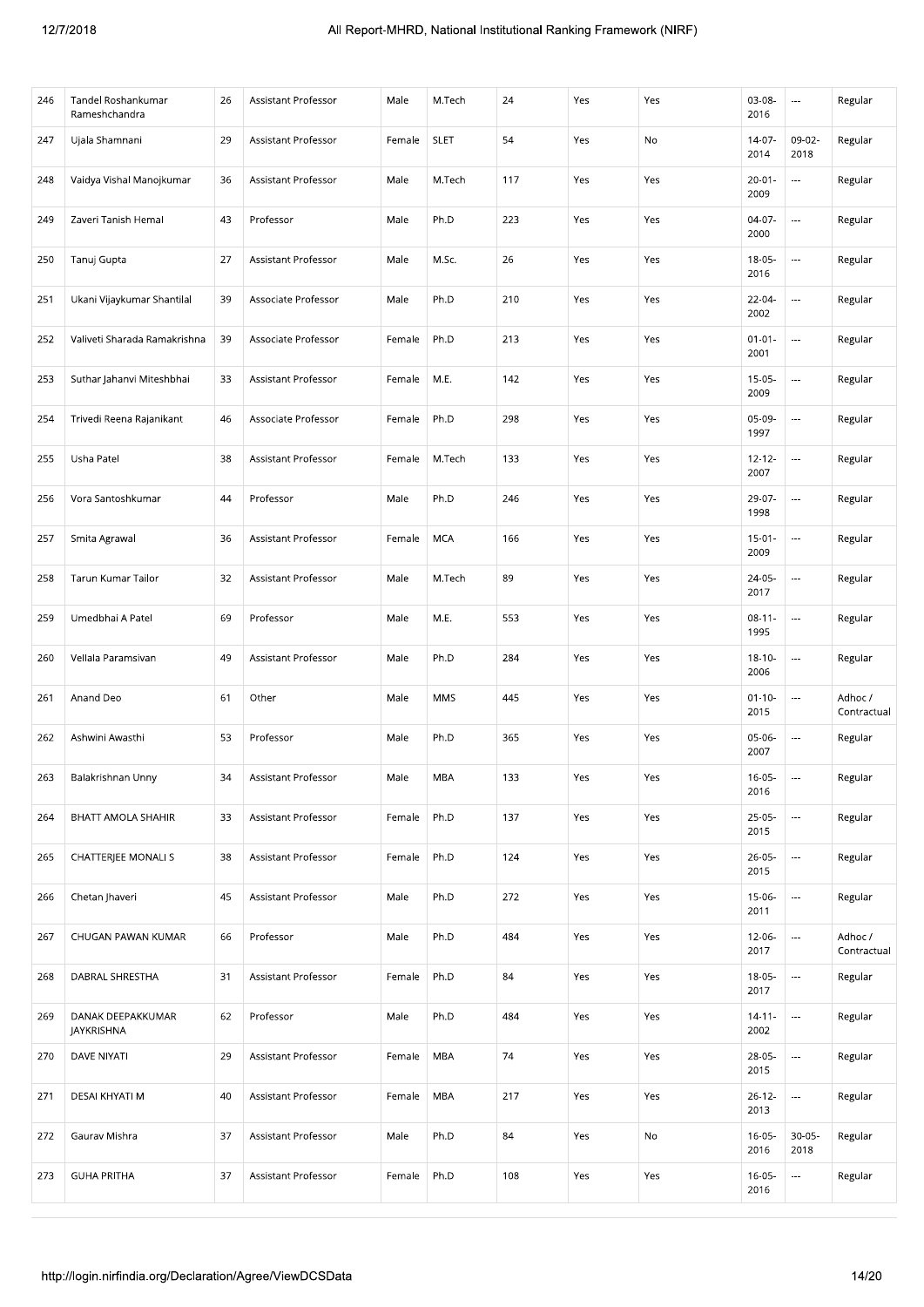| 274 | Gupta Maheshchand<br>Ghanshamlal             | 59 | Other                                            | Male   | C.S.       | 424 | Yes | Yes | $09-12-$<br>2016    | $\overline{\phantom{a}}$ | Visiting               |
|-----|----------------------------------------------|----|--------------------------------------------------|--------|------------|-----|-----|-----|---------------------|--------------------------|------------------------|
| 275 | <b>GURU SUNITA</b>                           | 39 | Assistant Professor                              | Female | Ph.D       | 180 | Yes | Yes | $10-10-$<br>2013    |                          | Regular                |
| 276 | Hardik Shah                                  | 37 | Associate Professor                              | Male   | Ph.D       | 196 | Yes | Yes | 07-09-<br>2017      |                          | Regular                |
| 277 | JAIN SANJAY A L JAIN                         | 43 | Associate Professor                              | Male   | Ph.D       | 233 | Yes | Yes | $11 - 12 -$<br>2010 | ---                      | Regular                |
| 278 | Jayesh Aagja                                 | 48 | Associate Professor                              | Male   | Ph.D       | 236 | Yes | Yes | $12-05-$<br>2009    |                          | Regular                |
| 279 | <b>JOSHI TRIPURASUNDARI</b><br><b>PANKAJ</b> | 55 | Assistant Professor                              | Female | MBA        | 406 | Yes | Yes | $02-07-$<br>2007    |                          | Regular                |
| 280 | JOTWANI DHIREN                               | 33 | Assistant Professor                              | Male   | Ph.D       | 106 | Yes | Yes | $16 - 12 -$<br>2013 | $\overline{\phantom{a}}$ | Regular                |
| 281 | KIKANI RAJESH                                | 64 | Other                                            | Male   | PGDBM      | 468 | Yes | Yes | $11 - 08 -$<br>2014 |                          | Adhoc /<br>Contractual |
| 282 | LAL BHAJAN GIRRAJ SINGH                      | 33 | Other                                            | Male   | Ph.D       | 48  | Yes | Yes | $15-05-$<br>2017    |                          | Regular                |
| 283 | M MALLIKARJUN                                | 47 | Dean / Principal / Director /<br>Vice Chancellor | Male   | Ph.D       | 292 | Yes | Yes | $02-07-$<br>1997    |                          | Regular                |
| 284 | Mahesh KC                                    | 42 | Assistant Professor                              | Male   | Ph.D       | 228 | Yes | Yes | $01 - 01 -$<br>2014 |                          | Regular                |
| 285 | MAKHIJA DILJEETKAUR<br><b>GURBHEJSINGH</b>   | 33 | Assistant Professor                              | Female | Ph.D       | 67  | Yes | Yes | $16 - 05 -$<br>2017 | $\overline{\phantom{a}}$ | Regular                |
| 286 | Meeta Munshi                                 | 48 | Assistant Professor                              | Female | Ph.D       | 294 | Yes | Yes | $16 - 06 -$<br>2014 |                          | Regular                |
| 287 | MEHTA BHOOMI RUCHIT                          | 32 | Other                                            | Female | Ph.D       | 75  | Yes | Yes | 29-05-<br>2017      | $\overline{\phantom{a}}$ | Regular                |
| 288 | <b>MEHTA BINDI</b>                           | 67 | Other                                            | Female | Ph.D       | 454 | Yes | Yes | 09-06-<br>2016      | $\overline{\phantom{a}}$ | Adhoc /<br>Contractual |
| 289 | MEHTA DHYANI J                               | 31 | Assistant Professor                              | Male   | <b>MBA</b> | 62  | Yes | Yes | $15-05-$<br>2017    |                          | Regular                |
| 290 | MUNCHERJI NINA BOMI                          | 56 | Associate Professor                              | Female | Ph.D       | 352 | Yes | Yes | $01 - 07 -$<br>1997 |                          | Regular                |
| 291 | Nikunj Patel                                 | 38 | Assistant Professor                              | Male   | Ph.D       | 207 | Yes | Yes | $26 - 05 -$<br>2015 | ---                      | Regular                |
| 292 | Nirmal Soni                                  | 44 | Assistant Professor                              | Male   | M.COM      | 212 | Yes | Yes | $26 - 05 -$<br>2015 |                          | Regular                |
| 293 | Nisarg Joshi                                 | 31 | Assistant Professor                              | Male   | Ph.D       | 108 | Yes | Yes | 18-05-<br>2017      |                          | Regular                |
| 294 | Nityesh Bhatt                                | 42 | Professor                                        | Male   | Ph.D       | 240 | Yes | Yes | 04-06-<br>2007      | $\overline{\phantom{a}}$ | Regular                |
| 295 | Parag Rijwani                                | 36 | Associate Professor                              | Male   | Ph.D       | 162 | Yes | Yes | $16-05-$<br>2009    |                          | Regular                |
| 296 | PARASHAR SAPNA<br>CHAMANLAL                  | 47 | Associate Professor                              | Female | Ph.D       | 222 | Yes | Yes | $01 - 08 -$<br>2007 | $\overline{\phantom{a}}$ | Regular                |
| 297 | PATEL RITESHKUMAR<br>JAYANTILAL              | 30 | Assistant Professor                              | Male   | Ph.D       | 94  | Yes | Yes | $16 - 05 -$<br>2016 |                          | Regular                |
| 298 | Poonam Chhaniwal                             | 38 | Assistant Professor                              | Female | Ph.D       | 158 | Yes | Yes | $01 - 12 -$<br>2017 | $\overline{\phantom{a}}$ | Regular                |
| 299 | POTURAJU NARESHKUMAR<br>NAGESHWARARAO        | 30 | Assistant Professor                              | Male   | <b>MBA</b> | 108 | Yes | Yes | $26 - 05 -$<br>2015 |                          | Regular                |
| 300 | Praneti Shah                                 | 37 | Assistant Professor                              | Female | Ph.D       | 156 | Yes | Yes | 23-05-<br>2017      |                          | Regular                |
| 301 | Punita Rajpurohit                            | 26 | Other                                            | Female | M.COM      | 61  | Yes | Yes | $15-05-$<br>2018    |                          | Regular                |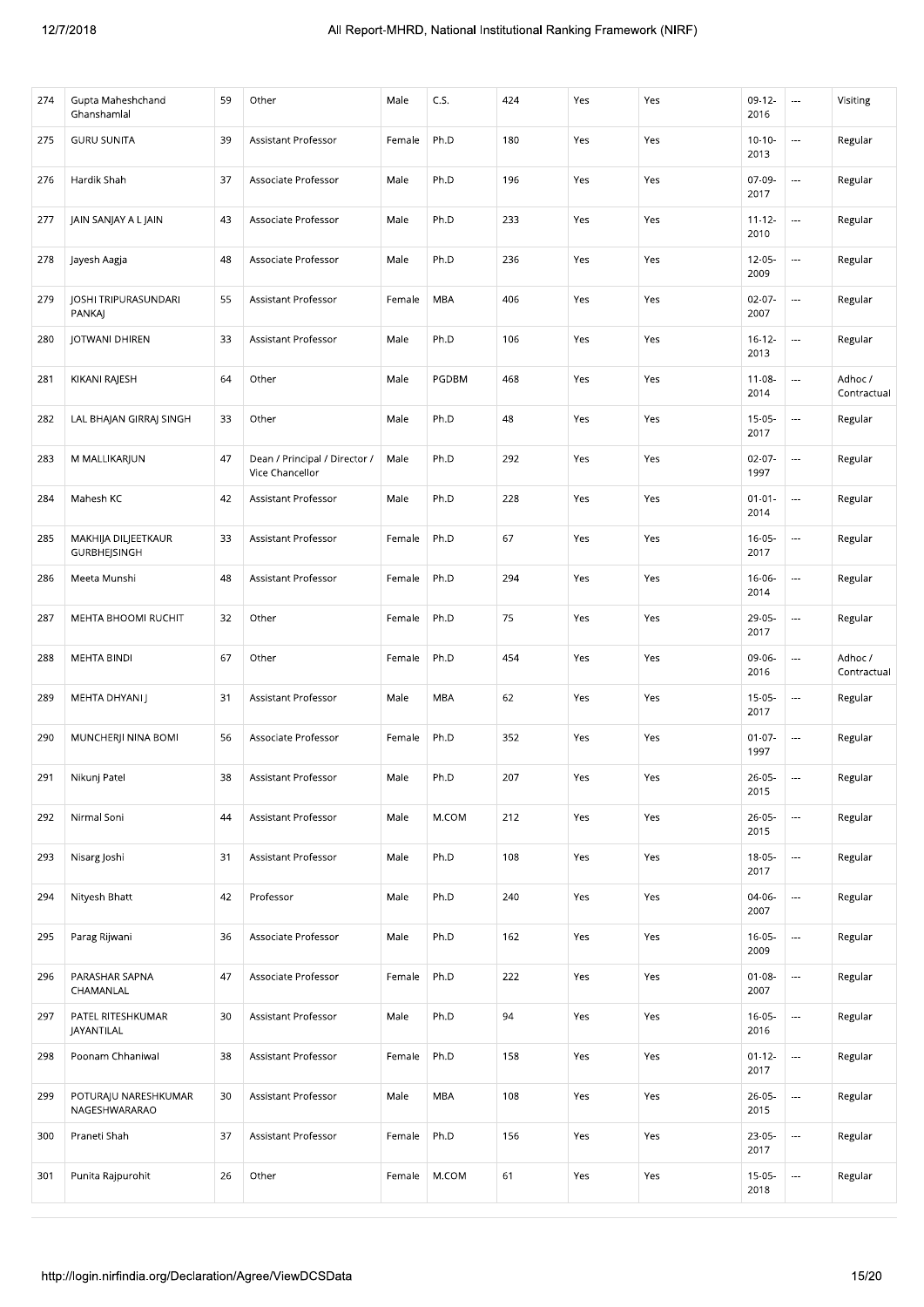| 302 | Rajeshkumar Jain                                         | 49 | Professor           | Male   | Ph.D       | 252 | Yes | Yes | $03 - 11 -$<br>2004 | $\cdots$                 | Regular                |
|-----|----------------------------------------------------------|----|---------------------|--------|------------|-----|-----|-----|---------------------|--------------------------|------------------------|
| 303 | Ramtri Manish                                            | 35 | Other               | Male   | CA         | 168 | Yes | Yes | $01 - 10 -$<br>2016 | $\overline{\phantom{a}}$ | Visiting               |
| 304 | RAO INDU                                                 | 46 | Associate Professor | Female | Ph.D       | 236 | Yes | Yes | 25-04-<br>2016      | $\overline{\phantom{a}}$ | Regular                |
| 305 | Sameer Pingle                                            | 39 | Associate Professor | Male   | Ph.D       | 189 | Yes | Yes | 06-06-<br>2008      | ---                      | Regular                |
| 306 | Samik Shome                                              | 41 | Associate Professor | Male   | Ph.D       | 217 | Yes | Yes | $02-06-$<br>2017    | $\overline{\phantom{a}}$ | Regular                |
| 307 | Sandip Trada                                             | 37 | Assistant Professor | Male   | Ph.D       | 110 | Yes | Yes | $25-05-$<br>2017    |                          | Regular                |
| 308 | SAURABH PUNIT                                            | 35 | Assistant Professor | Male   | Ph.D       | 108 | Yes | Yes | 29-05-<br>2017      | ---                      | Regular                |
| 309 | SHAH KHYATI SURESH                                       | 31 | Assistant Professor | Female | MBA        | 104 | Yes | Yes | $16 - 12 -$<br>2013 | ---                      | Regular                |
| 310 | SHAH MILAN<br>SURESHCHANDRA                              | 41 | Other               | Male   | Ph.D       | 169 | Yes | No  | 04-08-<br>2016      | $11 - 12 -$<br>2017      | Regular                |
| 311 | SHAH TEJAS RAJESHBHAI                                    | 35 | Assistant Professor | Male   | Ph.D       | 156 | Yes | Yes | $18-05-$<br>2017    | $\hspace{0.05cm}\ldots$  | Regular                |
| 312 | Shahir Bhatt                                             | 34 | Assistant Professor | Male   | Ph.D       | 138 | Yes | Yes | $26-05-$<br>2015    | ---                      | Regular                |
| 313 | Shantanu Mehta                                           | 61 | Other               | Male   | Ph.D       | 430 | Yes | Yes | 18-06-<br>2018      | $\cdots$                 | Adhoc /<br>Contractual |
| 314 | SHRIVASTAVA DEEPAKKUMAR<br>DINESHKUMAR                   | 39 | Professor           | Male   | Ph.D       | 190 | Yes | No  | $28 - 10 -$<br>2004 | $30 - 04 -$<br>2018      | Regular                |
| 315 | Snehal Desai                                             | 42 | Other               | Male   | <b>MBA</b> | 216 | Yes | Yes | $04-07-$<br>2011    | $\overline{\phantom{a}}$ | Visiting               |
| 316 | Subrat Sahu                                              | 51 | Associate Professor | Male   | Ph.D       | 270 | Yes | Yes | $05-05-$<br>2016    | $\cdots$                 | Regular                |
| 317 | TRIVEDI HARISMITA ANUBHAI                                | 59 | Associate Professor | Female | MBA        | 415 | Yes | Yes | 24-03-<br>2003      | $\overline{\phantom{a}}$ | Regular                |
| 318 | Vishal Goel                                              | 41 | Other               | Male   | Ph.D       | 209 | Yes | Yes | $02-07-$<br>2018    | $\overline{\phantom{a}}$ | Regular                |
| 319 | Vishal Jani                                              | 33 | Assistant Professor | Male   | Ph.D       | 54  | Yes | Yes | 18-05-<br>2017      | $\overline{\phantom{a}}$ | Regular                |
| 320 | YADAV PRABHATKUMAR<br>VYANKATRAO                         | 49 | Associate Professor | Male   | Ph.D       | 238 | Yes | Yes | 14-06-<br>1999      | $\overline{\phantom{a}}$ | Regular                |
| 321 | Dr Renuka Deepak Mishra                                  | 36 | Assistant Professor | Female | Ph.D       | 166 | Yes | No  | $05-07-$<br>2005    | $23 - 05 -$<br>2018      | Regular                |
| 322 | Dr Mayur Mahendrabhai<br>Patel                           | 37 | Associate Professor | Male   | Ph.D       | 144 | Yes | Yes | 03-07-<br>2006      | $\overline{\phantom{a}}$ | Regular                |
| 323 | Dr Bhaswat Chakraborty                                   | 59 | Other               | Male   | Ph.D       | 372 | Yes | Yes | $18 - 04 -$<br>2018 |                          | Regular                |
| 324 | Dr Bhoomika Mayur Patel                                  | 36 | Assistant Professor | Female | Ph.D       | 151 | Yes | Yes | $12 - 12 -$<br>2005 |                          | Regular                |
| 325 | Dr Bhumika Dipen Patel                                   | 34 | Assistant Professor | Female | Ph.D       | 134 | Yes | Yes | $22-09-$<br>2008    | $\cdots$                 | Regular                |
| 326 | Dr Bipin Pandey                                          | 66 | Other               | Male   | Ph.D       | 360 | Yes | No  | 20-03-<br>2018      | 27-04-<br>2018           | Visiting               |
| 327 | Dr Charmy Shital Kothari                                 | 36 | Assistant Professor | Female | Ph.D       | 170 | Yes | Yes | $01 - 11 -$<br>2010 |                          | Regular                |
| 328 | Dr Dhaivat Chandrakant<br>Parikh                         | 35 | Assistant Professor | Male   | Ph.D       | 149 | Yes | Yes | $03-07-$<br>2006    |                          | Regular                |
| 329 | Dr Dipal Mahendrabhai<br>Gandhi                          | 34 | Assistant Professor | Female | Ph.D       | 125 | Yes | Yes | $01 - 01 -$<br>2008 |                          | Regular                |
|     | http://login.nirfindia.org/Declaration/Agree/ViewDCSData |    |                     |        |            |     |     |     |                     |                          | 16/20                  |
|     |                                                          |    |                     |        |            |     |     |     |                     |                          |                        |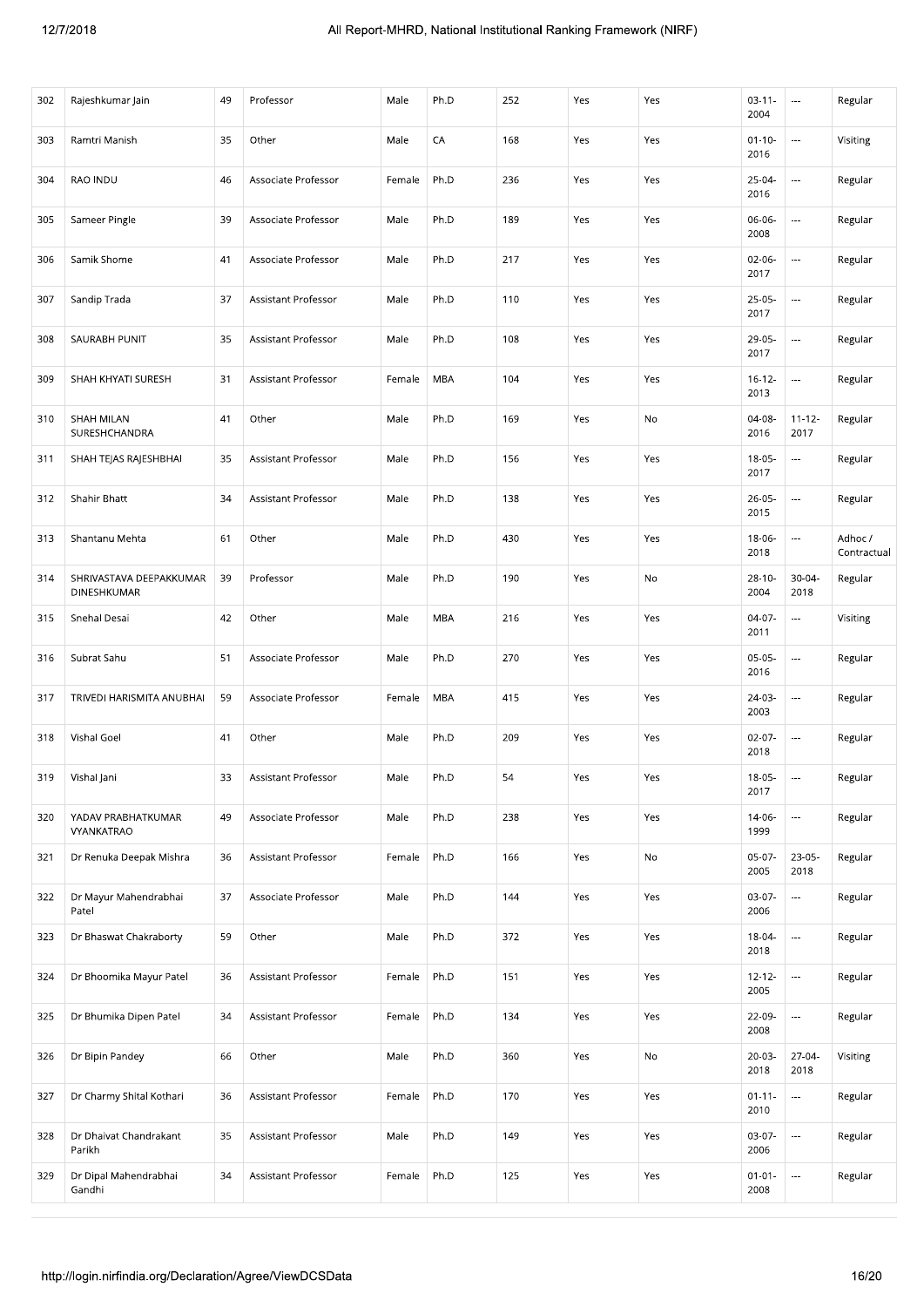| 330 | Dr Hardik Girishkumar Bhatt                                       | 37 | Associate Professor | Male   | Ph.D     | 166 | Yes | Yes | 18-07-<br>2005      | $\cdots$                 | Regular  |
|-----|-------------------------------------------------------------------|----|---------------------|--------|----------|-----|-----|-----|---------------------|--------------------------|----------|
| 331 | Dr Heena V Dave                                                   | 44 | Other               | Female | Ph.D     | 288 | Yes | No  | $19 - 01 -$<br>2018 | 27-04-<br>2018           | Visiting |
| 332 | Dr Jigar Nareshkumar Shah                                         | 36 | Assistant Professor | Male   | Ph.D     | 164 | Yes | Yes | 06-06-<br>2007      | $\overline{\phantom{a}}$ | Regular  |
| 333 | Dr Jigna Samir Shah                                               | 44 | Professor           | Female | Ph.D     | 251 | Yes | Yes | $02-09-$<br>2013    | $\overline{\phantom{a}}$ | Regular  |
| 334 | Dr Jignasa Ketan Savjani                                          | 39 | Assistant Professor | Female | Ph.D     | 183 | Yes | Yes | 23-07-<br>2007      | $\overline{\phantom{a}}$ | Regular  |
| 335 | Dr Manjunath Madhuvobhat<br>Ghate                                 | 47 | Professor           | Male   | Ph.D     | 260 | Yes | Yes | 14-09-<br>2009      | $\cdots$                 | Regular  |
| 336 | Dr Megha Saleel Bhatt                                             | 46 | Other               | Female | Ph.D     | 264 | Yes | No  | 12-02-<br>2018      | 08-06-<br>2018           | Visiting |
| 337 | Dr Mohit Prakash Shah                                             | 33 | Assistant Professor | Male   | Ph.D     | 79  | Yes | Yes | 28-05-<br>2015      | $\overline{\phantom{a}}$ | Regular  |
| 338 | Dr Nagja Vidushekhar Tripathi                                     | 42 | Assistant Professor | Female | Ph.D     | 187 | Yes | Yes | $17 - 12 -$<br>2007 | $\overline{\phantom{a}}$ | Regular  |
| 339 | Dr Niyati Sanjeev Acharya                                         | 39 | Assistant Professor | Female | Ph.D     | 192 | Yes | Yes | 25-06-<br>2009      | $\overline{\phantom{a}}$ | Regular  |
| 340 | Dr Nrupesh Ramanbhai Patel                                        | 37 | Assistant Professor | Male   | Ph.D     | 145 | Yes | Yes | $25-01-$<br>2008    | ---                      | Regular  |
| 341 | Dr P G Shrotriya                                                  | 73 | Other               | Male   | Ph.D     | 480 | Yes | No  | 27-03-<br>2018      | 27-04-<br>2018           | Visiting |
| 342 | Dr Priti Jignesh Mehta                                            | 42 | Professor           | Female | Ph.D     | 242 | Yes | Yes | $25-03-$<br>2008    |                          | Regular  |
| 343 | Dr Rakesh Bhavsar                                                 | 61 | Other               | Male   | Ph.D     | 456 | Yes | No  | $17-07-$<br>2017    | $30 - 11 -$<br>2017      | Visiting |
| 344 | Dr Shalini Saxena                                                 | 35 | Other               | Female | Ph.D     | 168 | Yes | No  | $02 - 01 -$<br>2018 | 27-04-<br>2018           | Visiting |
| 345 | Dr Shital Bhavin Butani                                           | 38 | Associate Professor | Female | Ph.D     | 168 | Yes | Yes | 15-06-<br>2009      | $\overline{\phantom{a}}$ | Regular  |
| 346 | Dr Shital Sharad Panchal                                          | 38 | Assistant Professor | Female | Ph.D     | 177 | Yes | Yes | 13-09-<br>2008      | $\cdots$                 | Regular  |
| 347 | Dr Shraddha Vikas Bhadada                                         | 36 | Assistant Professor | Female | Ph.D     | 151 | Yes | No  | $12 - 12 -$<br>2005 | 22-06-<br>2018           | Regular  |
| 348 | Dr Snehal Sanjaykumar Patel                                       | 40 | Assistant Professor | Female | Ph.D     | 202 | Yes | Yes | $02 - 11 -$<br>2010 | ---                      | Regular  |
| 349 | Dr Tejal Amit Mehta                                               | 44 | Professor           | Female | Ph.D     | 252 | Yes | Yes | $09-10-$<br>2003    | $\overline{\phantom{a}}$ | Regular  |
| 350 | Dr Vivek Shantilal Vyas                                           | 37 | Assistant Professor | Male   | Ph.D     | 136 | Yes | Yes | $12 - 12 -$<br>2008 | ---                      | Regular  |
| 351 | Mr Satyam Kothari                                                 | 43 | Other               | Male   | M. Pharm | 240 | Yes | No  | 12-02-<br>2018      | 27-04-<br>2018           | Visiting |
| 352 | Ms Alka Sanghavi                                                  | 54 | Other               | Female | M.Sc.    | 240 | Yes | No  | 17-07-<br>2017      | 27-03-<br>2018           | Visiting |
| 353 | Ms Arya Singh                                                     | 33 | Other               | Female | M.Sc.    | 108 | Yes | No  | $17-07-$<br>2017    | $27-03-$<br>2018         | Visiting |
| 354 | Ms Monica Bhatnagar                                               | 28 | Other               | Female | M.Tech   | 30  | Yes | No  | $12 - 02 -$<br>2018 | 08-06-<br>2018           | Visiting |
| 355 | Ms Palak Kirtibhai Parikh                                         | 29 | Assistant Professor | Female | M. Pharm | 83  | Yes | Yes | $02-09-$<br>2013    |                          | Regular  |
| 356 | Ms Rajvi Patel                                                    | 35 | Other               | Female | M.S      | 108 | Yes | Yes | 17-07-<br>2017      |                          | Visiting |
| 357 | Ruchika Thakkar                                                   | 34 | Other               | Female | M.Sc.    | 24  | Yes | Yes | 25-09-<br>2017      |                          | Visiting |
|     | 17/20<br>http://login.nirfindia.org/Declaration/Agree/ViewDCSData |    |                     |        |          |     |     |     |                     |                          |          |
|     |                                                                   |    |                     |        |          |     |     |     |                     |                          |          |
|     |                                                                   |    |                     |        |          |     |     |     |                     |                          |          |
|     |                                                                   |    |                     |        |          |     |     |     |                     |                          |          |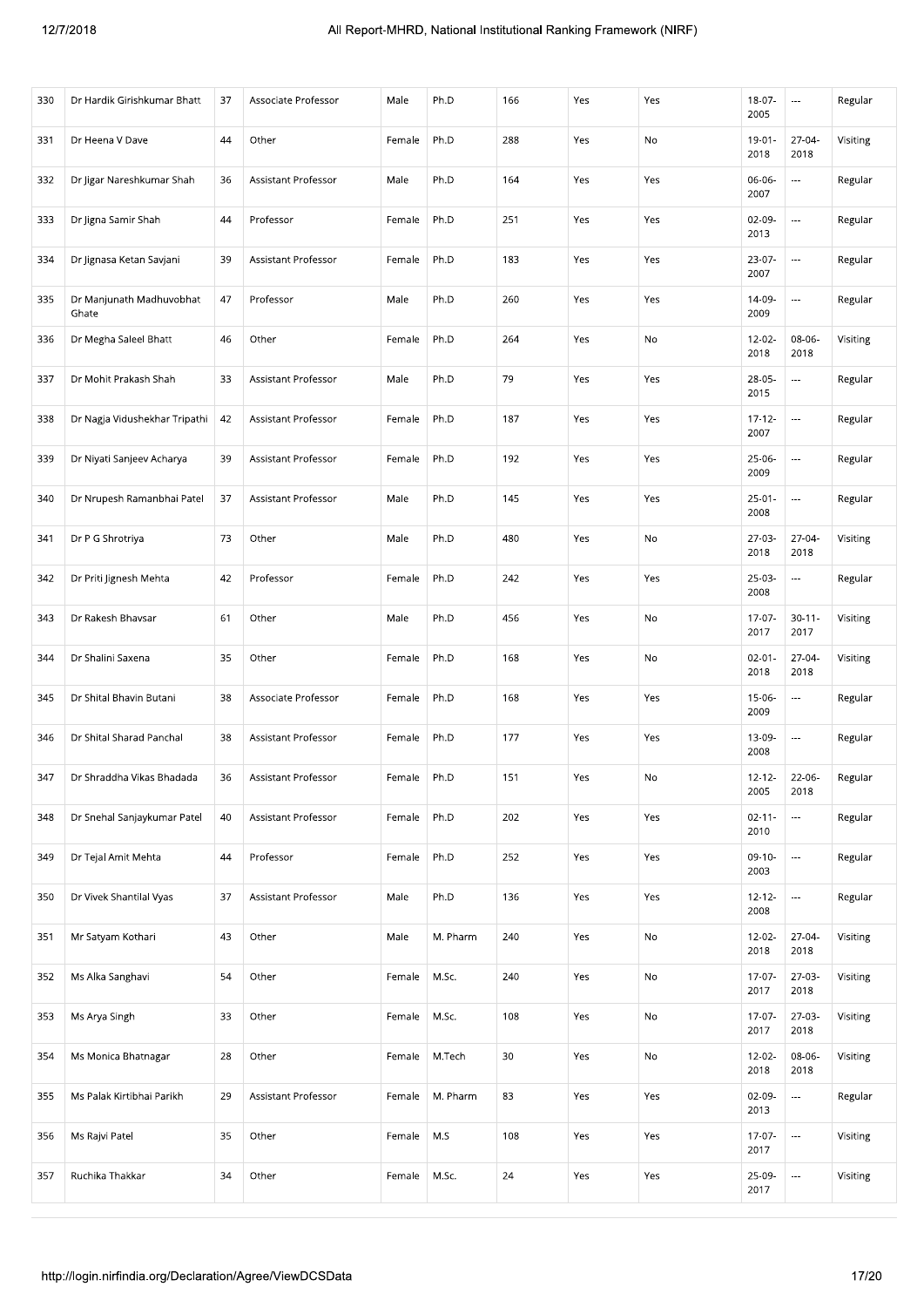| 358 | A Md Samiulla        | 49 | Assistant Professor        | Male   | LLM        | 106 | Yes | Yes | $02 - 01 -$<br>2017 | $\cdots$                 | Regular                |
|-----|----------------------|----|----------------------------|--------|------------|-----|-----|-----|---------------------|--------------------------|------------------------|
| 359 | Aishwarya Sharma     | 26 | <b>Assistant Professor</b> | Male   | <b>LLM</b> | 15  | Yes | Yes | $25-05-$<br>2018    | $\overline{\phantom{a}}$ | Regular                |
| 360 | Amit Bhaskar         | 35 | Assistant Professor        | Male   | <b>LLM</b> | 69  | Yes | Yes | $31 - 05 -$<br>2016 | $\ldots$                 | Regular                |
| 361 | Amit Kumar Kashyap   | 36 | Assistant Professor        | Male   | <b>LLM</b> | 138 | Yes | Yes | $25 - 11 -$<br>2014 | $\cdots$                 | Regular                |
| 362 | Anand Kumar Singh    | 26 | Assistant Professor        | Male   | <b>LLM</b> | 19  | Yes | No  | $27 - 10 -$<br>2017 | $31 - 05 -$<br>2018      | Adhoc /<br>Contractual |
| 363 | Anand Shinde         | 36 | Assistant Professor        | Male   | Ph.D       | 89  | Yes | Yes | 29-06-<br>2010      | ---                      | Regular                |
| 364 | Anubhuti Dungdung    | 28 | Assistant Professor        | Female | LLM        | 20  | Yes | Yes | 14-03-<br>2016      | $\overline{\phantom{a}}$ | Regular                |
| 365 | Anviksha Pachori     | 25 | Assistant Professor        | Female | <b>LLM</b> | 12  | Yes | Yes | 18-06-<br>2018      | $\cdots$                 | Regular                |
| 366 | Anwesha Pal          | 30 | Assistant Professor        | Female | LLM        | 24  | No  | No  | 14-07-<br>2014      | $30 - 08$<br>2016        | Adhoc /<br>Contractual |
| 367 | Arpit Sharma         | 28 | Assistant Professor        | Male   | <b>LLM</b> | 34  | Yes | Yes | 19-06-<br>2018      | ---                      | Adhoc /<br>Contractual |
| 368 | Arun Prasad          | 40 | Assistant Professor        | Male   | Ph.D       | 172 | Yes | Yes | $09-12-$<br>2013    | $\ldots$                 | Regular                |
| 369 | Bhumika Nanda        | 32 | Assistant Professor        | Female | <b>LLM</b> | 65  | No  | No  | 03-09-<br>2013      | $25-07-$<br>2017         | Regular                |
| 370 | Bishwa Kalyan Dash   | 31 | Assistant Professor        | Male   | Ph.D       | 53  | Yes | Yes | $21 - 12 -$<br>2016 | $\cdots$                 | Regular                |
| 371 | Charu Tak            | 34 | Assistant Professor        | Female | M. Phil    | 24  | Yes | No  | $20 - 06$<br>2016   | $21 - 08 -$<br>2018      | Regular                |
| 372 | Dhanya Mahesh        | 32 | Assistant Professor        | Female | LLM        | 8   | No  | No  | $07-01-$<br>2016    | 29-04-<br>2017           | Adhoc /<br>Contractual |
| 373 | Gaurav Goswami       | 27 | Assistant Professor        | Male   | <b>LLM</b> | 24  | Yes | Yes | 22-05-<br>2018      | $\overline{\phantom{a}}$ | Regular                |
| 374 | Jacob George         | 33 | Assistant Professor        | Male   | LLM        | 73  | No  | No  | $10 - 08 -$<br>2015 | $30 - 06 -$<br>2017      | Regular                |
| 375 | Jagjeet Vashisht     | 24 | Assistant Professor        | Male   | LLM        | 9   | Yes | No  | $21 - 08 -$<br>2017 | $31 - 05 -$<br>2018      | Adhoc /<br>Contractual |
| 376 | Jehirul Islam        | 33 | Assistant Professor        | Male   | <b>LLM</b> | 86  | Yes | No  | $17-01$<br>2015     | $06 - 02 -$<br>2018      | Regular                |
| 377 | Jyotsnaben Yagnik    | 64 | Professor                  | Female | Ph.D       | 393 | Yes | Yes | $01-07-$<br>2017    | $\overline{\phantom{a}}$ | Adhoc /<br>Contractual |
| 378 | Khyati Jha           | 26 | Assistant Professor        | Female | LLM        | 35  | Yes | Yes | $27 - 01 -$<br>2018 | $\cdots$                 | Adhoc /<br>Contractual |
| 379 | Krishna Mehta        | 35 | <b>Assistant Professor</b> | Female | Ph.D       | 147 | Yes | No  | $07-08-$<br>2014    | 29-12-<br>2017           | Regular                |
| 380 | Krishna Pal Malik    | 49 | Associate Professor        | Male   | Ph.D       | 160 | No  | No  | 24-06-<br>2010      | $07-04-$<br>2017         | Regular                |
| 381 | Kriti Kulshreshtha   | 33 | Assistant Professor        | Female | Ph.D       | 96  | No  | Yes | 05-09-<br>2018      | $\ldots$                 | Regular                |
| 382 | Madhuri Parikh       | 45 | Associate Professor        | Female | Ph.D       | 150 | Yes | Yes | $16-05-$<br>2007    | $\overline{\phantom{a}}$ | Regular                |
| 383 | Mahendra Kumar       | 43 | Assistant Professor        | Male   | Ph.D       | 25  | No  | Yes | 24-07-<br>2018      | $\ldots$                 | Adhoc /<br>Contractual |
| 384 | Malay Srivastava     | 29 | Assistant Professor        | Male   | LLM        | 5   | Yes | No  | 19-08-<br>2017      | $15 - 01 -$<br>2018      | Adhoc /<br>Contractual |
| 385 | Manisha Chakraborthy | 33 | Assistant Professor        | Female | LLM        | 105 | Yes | No  | $01-09-$<br>2017    | $31 - 05 -$<br>2018      | Adhoc /<br>Contractual |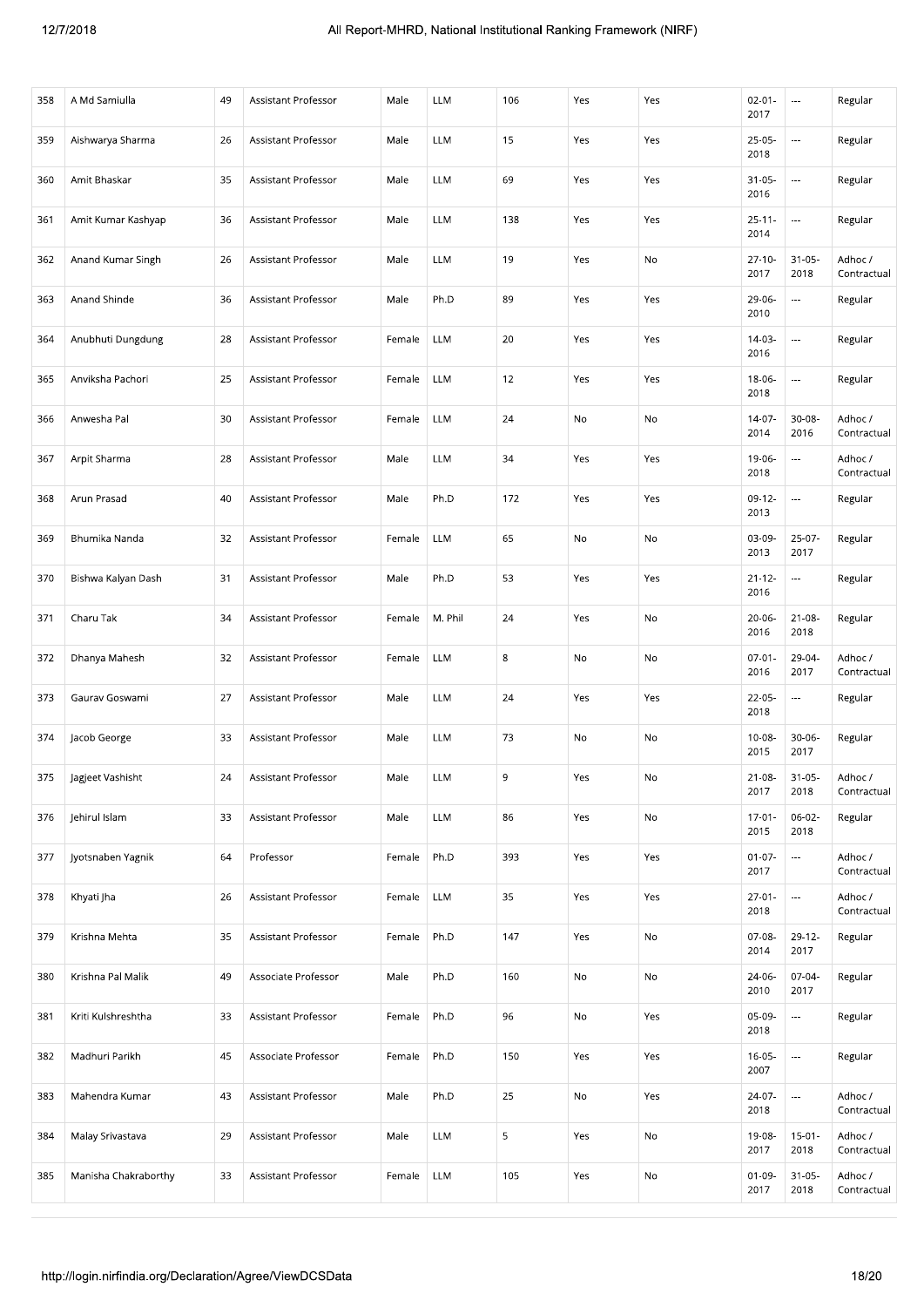| 386 | N B Singh                                                | 41 | Assistant Professor                              | Male   | Ph.D       | 89             | Yes | No  | $04 - 11$<br>2011   | $05-05-$<br>2018         | Regular                |
|-----|----------------------------------------------------------|----|--------------------------------------------------|--------|------------|----------------|-----|-----|---------------------|--------------------------|------------------------|
| 387 | Nadim Khan                                               | 36 | <b>Assistant Professor</b>                       | Male   | <b>LLM</b> | 119            | Yes | No  | 06-06-<br>2016      | $20 - 12$<br>2017        | Adhoc /<br>Contractual |
| 388 | Neeraj Kumar Gupta                                       | 30 | Assistant Professor                              | Male   | <b>LLM</b> | 36             | Yes | Yes | $22-05-$<br>2018    | $\ldots$                 | Regular                |
| 389 | Neeraj Sharma                                            | 33 | Assistant Professor                              | Male   | <b>LLM</b> | 64             | No  | Yes | 27-08-<br>2018      | $\cdots$                 | Regular                |
| 390 | Neha Bhuraney                                            | 26 | Assistant Professor                              | Female | <b>LLM</b> | 24             | Yes | Yes | 27-06-<br>2018      | $\overline{a}$           | Adhoc /<br>Contractual |
| 391 | Nidhi Saroj                                              | 25 | Assistant Professor                              | Female | <b>LLM</b> | 11             | Yes | Yes | 24-05-<br>2018      | $\ldots$                 | Regular                |
| 392 | Nikita Koradia                                           | 28 | Assistant Professor                              | Female | LLM        | 19             | No  | Yes | 22-06-<br>2018      | $\overline{\phantom{a}}$ | Adhoc /<br>Contractual |
| 393 | Nitesh Chaurdhary                                        | 36 | Assistant Professor                              | Male   | M.A        | 115            | Yes | Yes | 06-04-<br>2009      | $\ldots$                 | Regular                |
| 394 | Owais Khan                                               | 30 | Assistant Professor                              | Male   | LLM        | 41             | No  | No  | $01 - 08 -$<br>2013 | $04 - 01 -$<br>2017      | Regular                |
| 395 | Pankhuri Agrawal                                         | 26 | Assistant Professor                              | Female | LLM        | $\overline{4}$ | No  | Yes | $27-07-$<br>2018    | $\ldots$                 | Adhoc /<br>Contractual |
| 396 | Pooja Trehan                                             | 26 | Assistant Professor                              | Female | LLM        | $\overline{4}$ | No  | Yes | $23-07-$<br>2018    | $\ldots$                 | Adhoc /<br>Contractual |
| 397 | Pranav Saraswat                                          | 36 | Assistant Professor                              | Male   | Ph.D       | 186            | Yes | Yes | 25-06-<br>2012      | $\cdots$                 | Regular                |
| 398 | Purvi Pokhariyal                                         | 42 | Dean / Principal / Director /<br>Vice Chancellor | Female | Ph.D       | 219            | Yes | Yes | $14-08-$<br>2007    | $\overline{\phantom{a}}$ | Regular                |
| 399 | Raj Mehta                                                | 29 | Assistant Professor                              | Male   | <b>LLM</b> | 53             | Yes | No  | $21 - 06 -$<br>2017 | $31 - 05 -$<br>2018      | Adhoc /<br>Contractual |
| 400 | Rejitha Nair                                             | 31 | Assistant Professor                              | Female | <b>LLM</b> | 76             | Yes | Yes | $01 - 08 -$<br>2012 | $\cdots$                 | Regular                |
| 401 | Rohit Moonka                                             | 34 | Assistant Professor                              | Male   | Ph.D       | 100            | Yes | No  | 24-06-<br>2011      | 17-03-<br>2018           | Regular                |
| 402 | Sanjay Kumar Pandey                                      | 41 | Assistant Professor                              | Male   | Ph.D       | 115            | Yes | No  | $25-05-$<br>2015    | $30 - 06 -$<br>2018      | Regular                |
| 403 | Shailja Tripathi                                         | 32 | Assistant Professor                              | Female | LLM        | 132            | No  | No  | $14-12-$<br>2016    | 18-09-<br>2017           | Adhoc /<br>Contractual |
| 404 | Shalini S                                                | 41 | Assistant Professor                              | Female | Ph.D       | 209            | Yes | Yes | $25-06-$<br>2012    | $\ldots$                 | Regular                |
| 405 | Shivangi Chauhan                                         | 27 | Other                                            | Female | LLM        | 10             | No  | Yes | $12 - 07 -$<br>2018 | $\overline{\phantom{a}}$ | Adhoc /<br>Contractual |
| 406 | Shreekant Iyengar                                        | 35 | Assistant Professor                              | Male   | Ph.D       | 151            | Yes | Yes | $22 - 07 -$<br>2014 | $\overline{\phantom{a}}$ | Regular                |
| 407 | Shreya Srivastava                                        | 27 | Assistant Professor                              | Female | <b>LLM</b> | 24             | Yes | Yes | $17-01-$<br>2018    | $\ldots$                 | Regular                |
| 408 | Silky Mukherjee                                          | 34 | Assistant Professor                              | Female | <b>LLM</b> | 104            | Yes | No  | $02 - 01 -$<br>2012 | 17-03-<br>2018           | Regular                |
| 409 | Srishti Vaishnav                                         | 25 | Assistant Professor                              | Female | <b>LLM</b> | 24             | Yes | No  | $24-10-$<br>2016    | $30 - 12 -$<br>2017      | Regular                |
| 410 | Swati Kumari Mawandiya                                   | 30 | Assistant Professor                              | Female | LLM        | 9              | Yes | Yes | 22-05-<br>2018      | $\overline{\phantom{a}}$ | Regular                |
| 411 | Tarkesh Molia                                            | 46 | Associate Professor                              | Male   | Ph.D       | 196            | Yes | Yes | $16-07-$<br>2011    | $\ldots$                 | Regular                |
| 412 | U Varadharajan                                           | 31 | Assistant Professor                              | Male   | <b>LLM</b> | 76             | Yes | No  | $01-07-$<br>2013    | $30 - 11 -$<br>2017      | Regular                |
| 413 | Urvashi Sharma                                           | 28 | Assistant Professor                              | Female | <b>LLM</b> | $\overline{a}$ | No  | Yes | $26-07-$<br>2018    | $\cdots$                 | Adhoc /<br>Contractual |
|     |                                                          |    |                                                  |        |            |                |     |     |                     |                          |                        |
|     | http://login.nirfindia.org/Declaration/Agree/ViewDCSData |    |                                                  |        |            |                |     |     |                     |                          | 19/20                  |
|     |                                                          |    |                                                  |        |            |                |     |     |                     |                          |                        |
|     |                                                          |    |                                                  |        |            |                |     |     |                     |                          |                        |